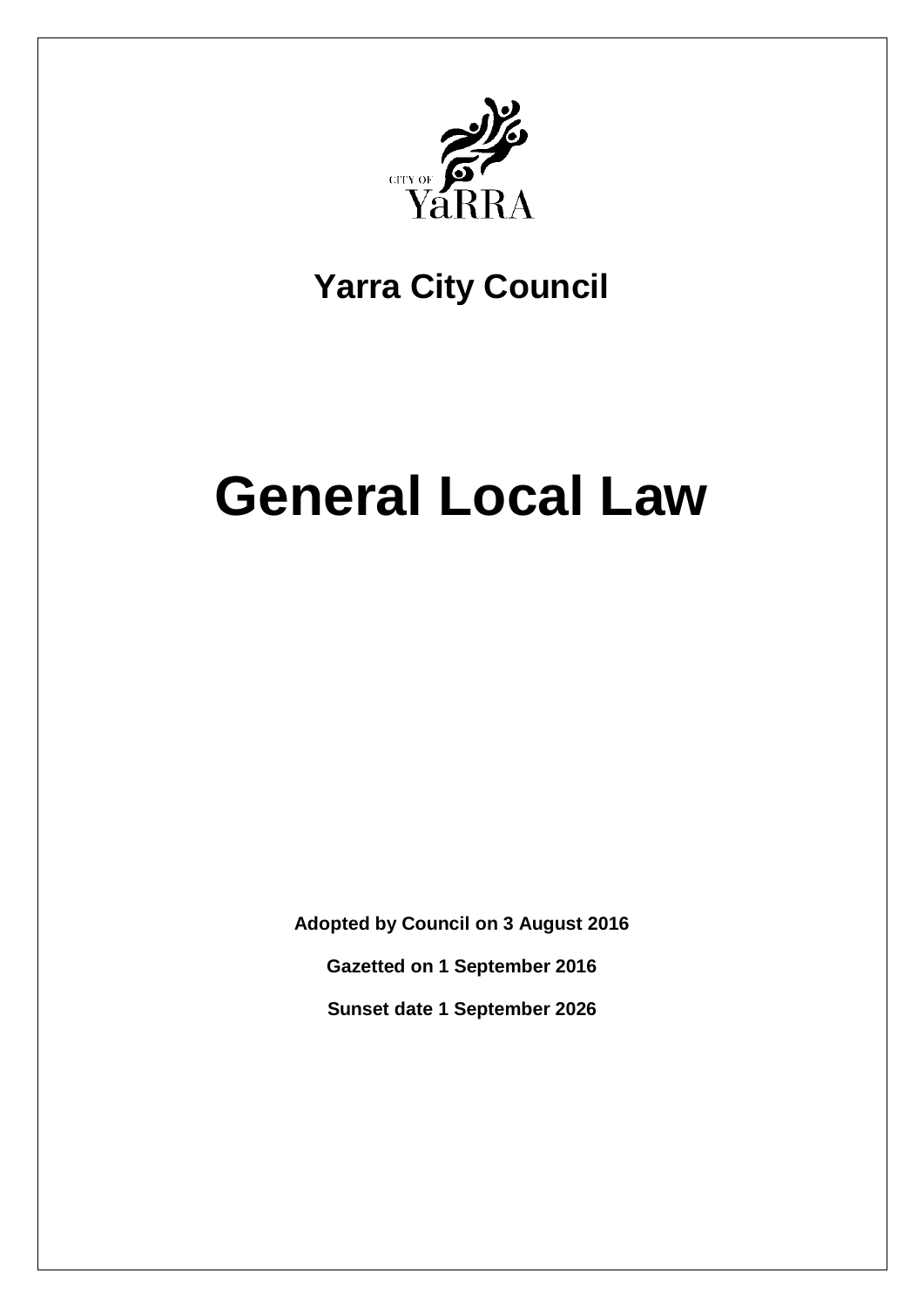## **TABLE OF CONTENTS**

| 1.  |                                                          |
|-----|----------------------------------------------------------|
| 2.  |                                                          |
| 3.  |                                                          |
| 4.  |                                                          |
| 5.  |                                                          |
| 6.  |                                                          |
| 7.  |                                                          |
|     | PART 2 - PARKING OR DRIVING IN RECREATIONAL RESERVES  13 |
| 8   |                                                          |
|     |                                                          |
| 9.  |                                                          |
| 10. | Obstructions and Hazards on Roads and Council Land 14    |
| 11. |                                                          |
| 12. |                                                          |
|     |                                                          |
|     |                                                          |
|     |                                                          |
| 14. |                                                          |
| 15. |                                                          |
| 16. |                                                          |
| 17. |                                                          |
|     | $P = 0.160$                                              |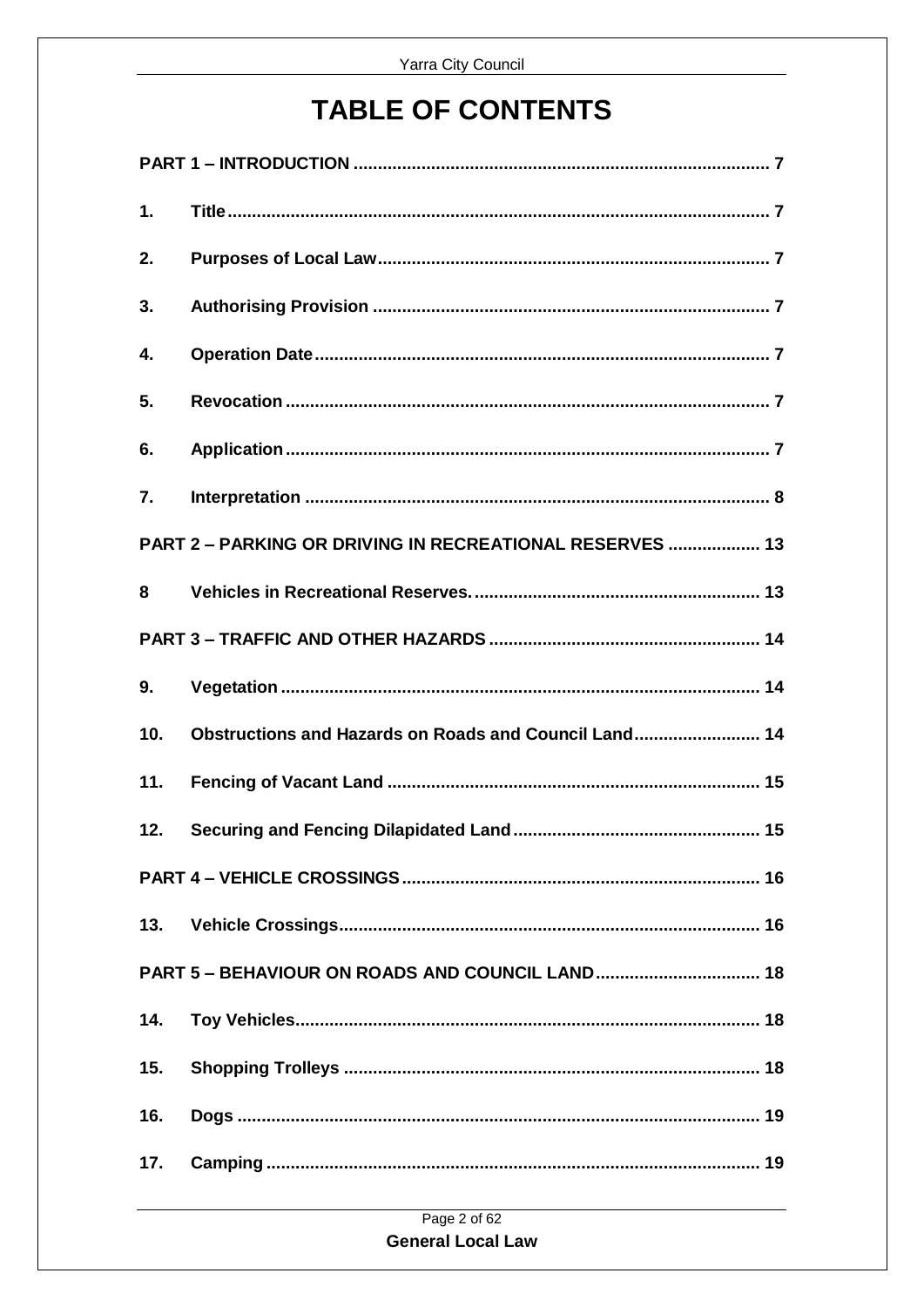| 18. |                                                                      |  |
|-----|----------------------------------------------------------------------|--|
| 19. |                                                                      |  |
| 20. |                                                                      |  |
|     |                                                                      |  |
| 21. | Damage to Council Assets or Likely to Damage Council Assets 22       |  |
| 22. |                                                                      |  |
| 23. | Occupation of Roads or Council Land for Filming Activities or other  |  |
| 24. | Occupation of Roads, Footpath or Council Land for Works or Events 22 |  |
| 25. |                                                                      |  |
|     |                                                                      |  |
| 26. | Signs, Goods, Furniture, Semi-permanent and Permanent Structures  24 |  |
|     | <b>PART 8-SALE OF GOODS, STREET COLLECTIONS AND SPRUIKING 26</b>     |  |
| 27. | Persons Selling Goods, Commercial and Charitable Activities  26      |  |
| 28. |                                                                      |  |
| 29. |                                                                      |  |
|     |                                                                      |  |
| 30. |                                                                      |  |
|     |                                                                      |  |
| 31. |                                                                      |  |
|     |                                                                      |  |
| 32. |                                                                      |  |
| 33. |                                                                      |  |
|     |                                                                      |  |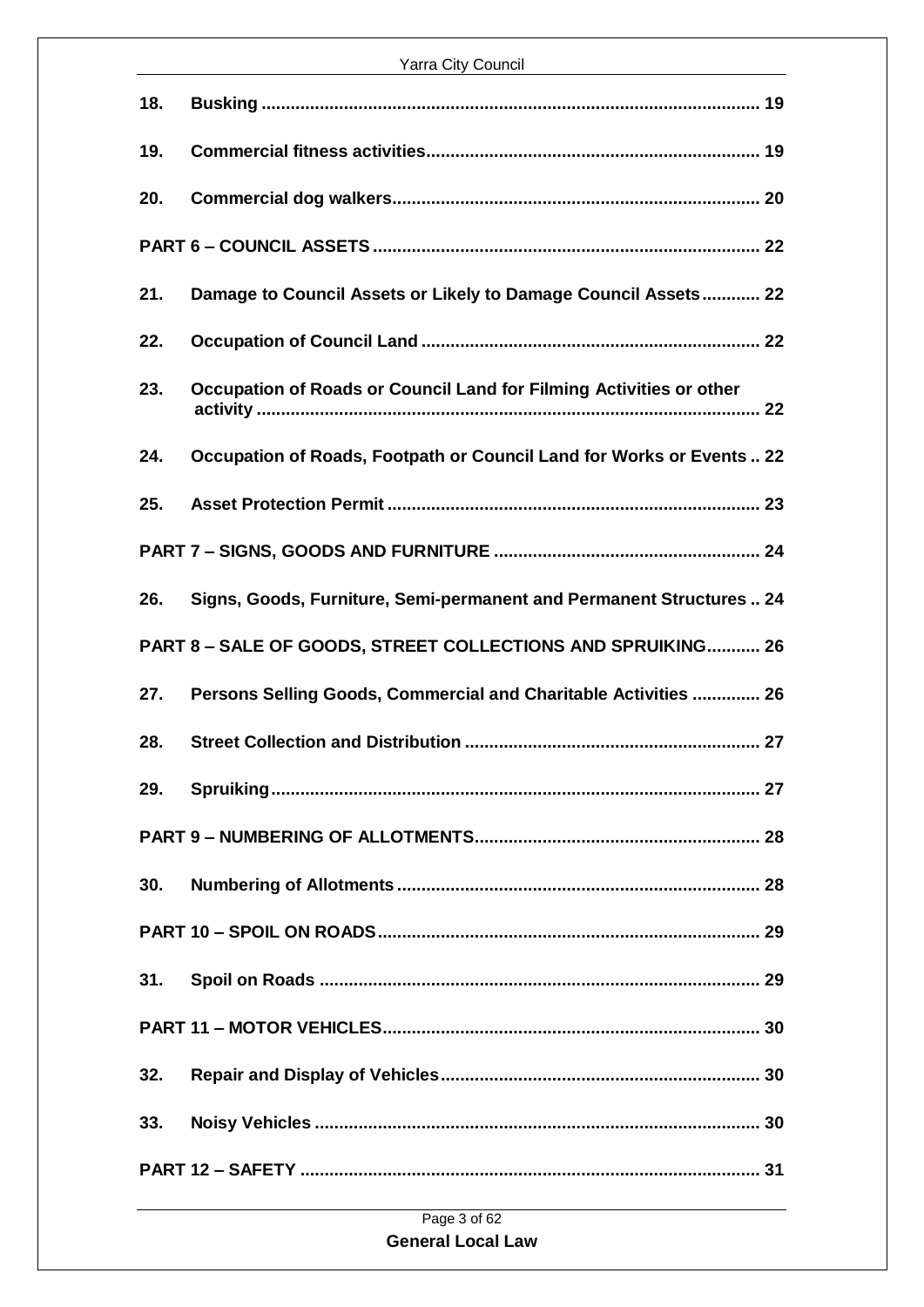| 34.          |                                                                    |  |
|--------------|--------------------------------------------------------------------|--|
|              |                                                                    |  |
| 35.          |                                                                    |  |
| 36.          | Offence to sell, give away or rent a Vehicle Parking Permit 32     |  |
| 37.          | Offence to accept or to use a Vehicle Parking Permit where not the |  |
| 38.          | Offences relating to falsification of Vehicle Parking Permits 33   |  |
|              |                                                                    |  |
| 39.          |                                                                    |  |
|              |                                                                    |  |
| 40.          | Machinery, Materials, Goods or Vehicles on Land and Camping 35     |  |
| 41.          |                                                                    |  |
| 42.          |                                                                    |  |
| 43.          |                                                                    |  |
| 44.          | Disturbing Noise in Council's Parks and Gardens  36                |  |
| 45.          | Occasional Events in Council's Parks and Gardens  37               |  |
| 46.          |                                                                    |  |
| 47.          |                                                                    |  |
| 48.          |                                                                    |  |
|              | PART 16 - BUILDING WORKS AND ASSET PROTECTION  39                  |  |
| 49.          |                                                                    |  |
|              |                                                                    |  |
| 50.          | Disposal of Disused Refrigerators and Other Compartments  42       |  |
| 51.          |                                                                    |  |
| Page 4 of 62 |                                                                    |  |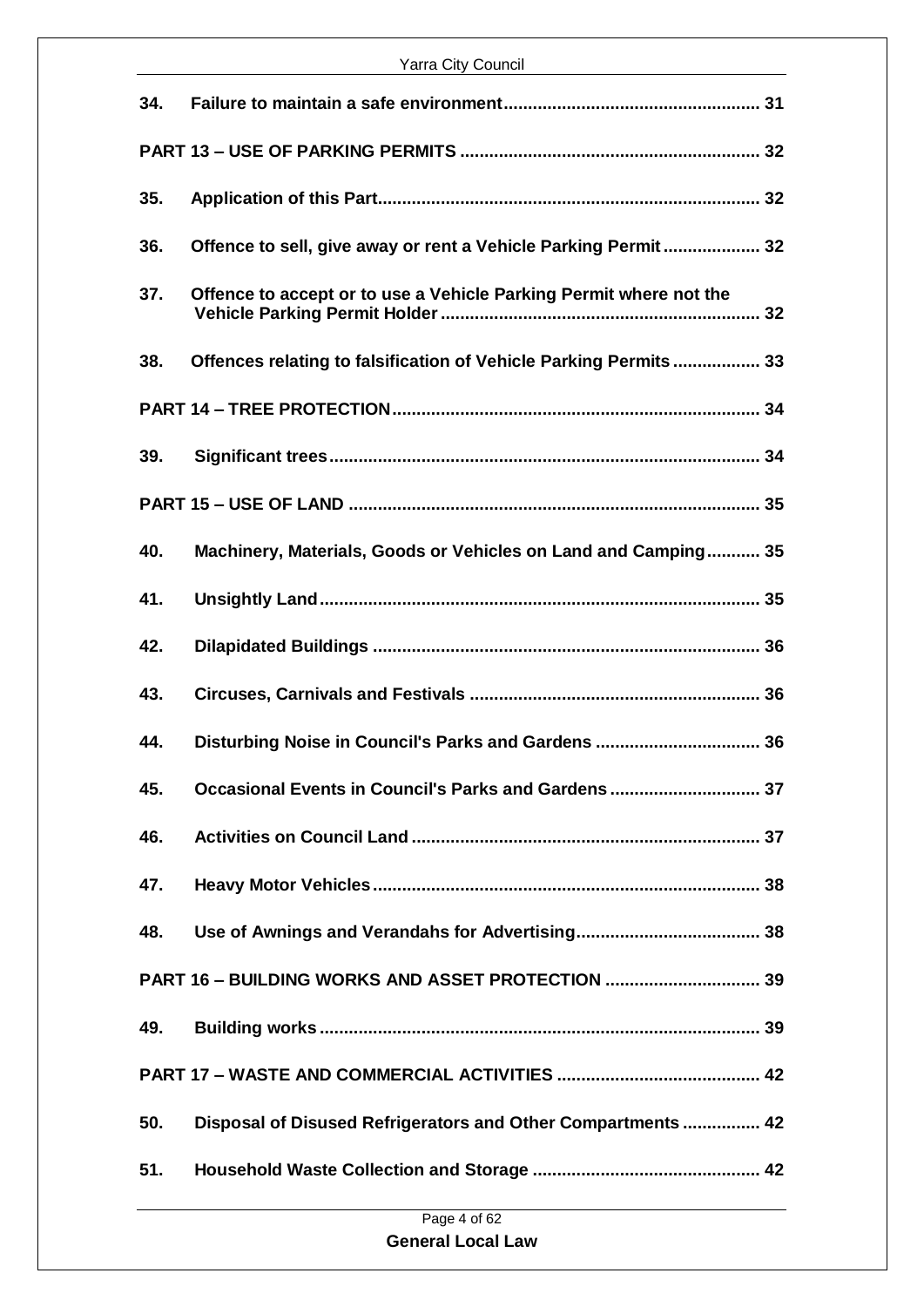| 52. |  |  |
|-----|--|--|
| 53. |  |  |
| 54. |  |  |
| 55. |  |  |
| 56. |  |  |
| 57. |  |  |
| 58. |  |  |
|     |  |  |
| 59. |  |  |
| 60. |  |  |
| 61. |  |  |
| 62. |  |  |
|     |  |  |
| 63. |  |  |
| 64. |  |  |
| 65. |  |  |
|     |  |  |
| 66. |  |  |
| 67. |  |  |
| 68. |  |  |
|     |  |  |
| 69. |  |  |
| 70. |  |  |
|     |  |  |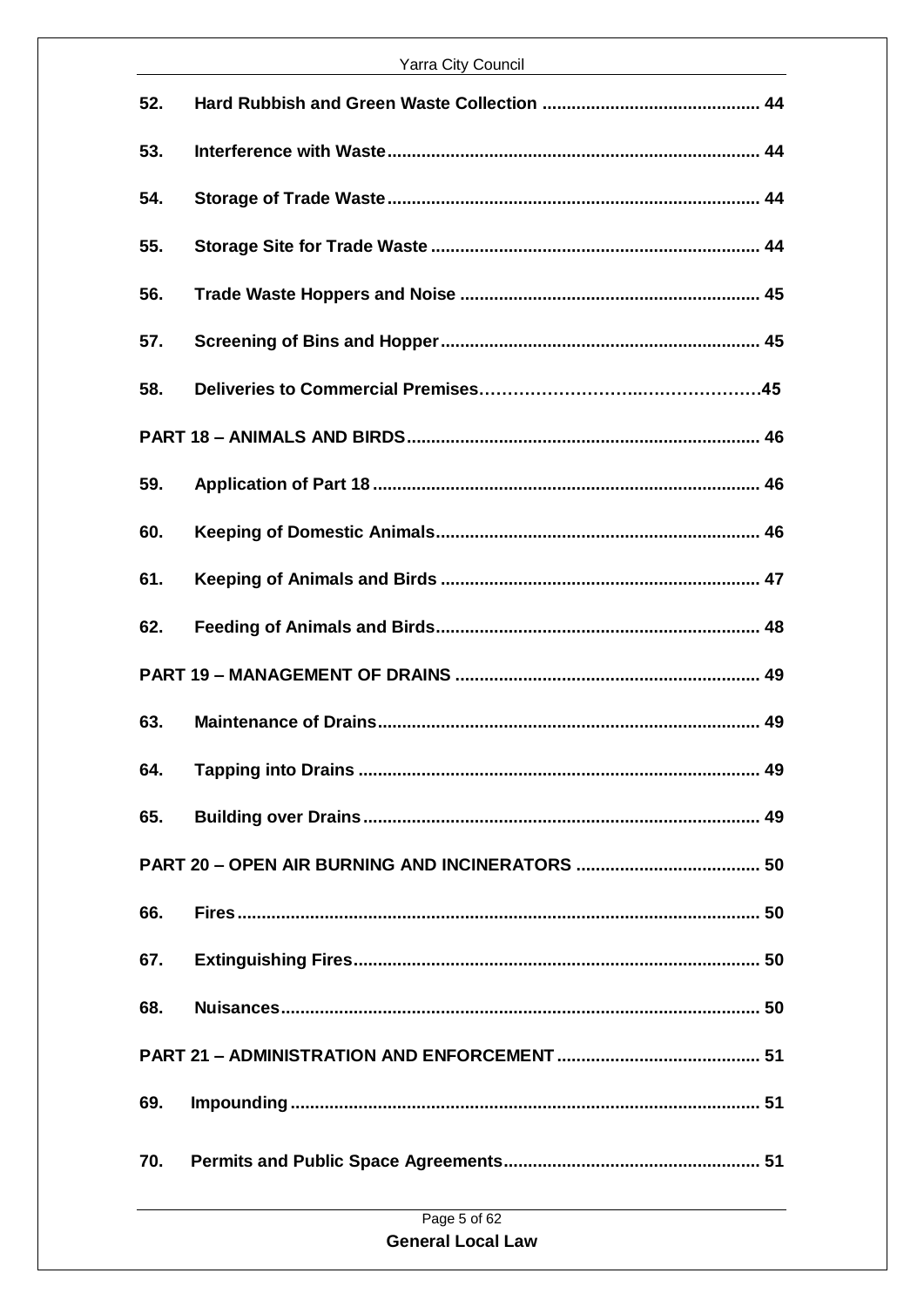|     | Yarra City Council <b>Canada Access Council</b> Council Council Council Council Council Council Council Council Council Council Council Council Council Council Council Council Council Council Council Council Council Council Cou |  |  |
|-----|-------------------------------------------------------------------------------------------------------------------------------------------------------------------------------------------------------------------------------------|--|--|
| 71. |                                                                                                                                                                                                                                     |  |  |
| 72. |                                                                                                                                                                                                                                     |  |  |
| 73. | Grounds For Cancellation of or Amendment of Permits 53                                                                                                                                                                              |  |  |
| 74. |                                                                                                                                                                                                                                     |  |  |
| 75. |                                                                                                                                                                                                                                     |  |  |
| 76. |                                                                                                                                                                                                                                     |  |  |
| 77. |                                                                                                                                                                                                                                     |  |  |
| 78. |                                                                                                                                                                                                                                     |  |  |
| 79. |                                                                                                                                                                                                                                     |  |  |
| 80. |                                                                                                                                                                                                                                     |  |  |
|     |                                                                                                                                                                                                                                     |  |  |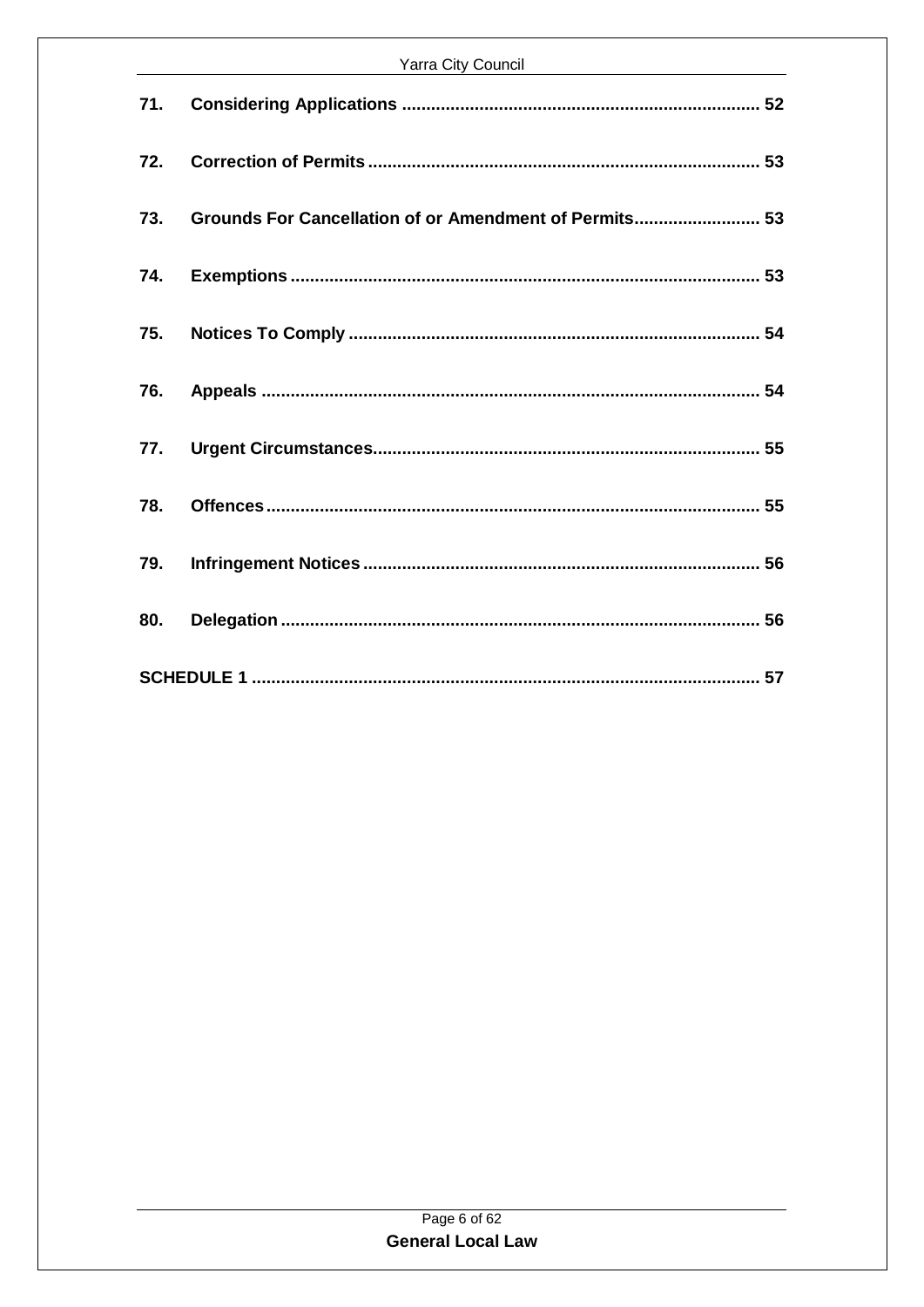## **PART 1 – INTRODUCTION**

#### <span id="page-6-1"></span><span id="page-6-0"></span>**1. Title**

This Local Law is entitled "General Local Law"

#### <span id="page-6-2"></span>**2. Purposes of Local Law**

This Local Law is made for the purposes of:

- 2.1 providing for the peace, order and good government of the municipal district of Yarra City Council;
- 2.2 promoting a physical and social environment that is accessible inclusive and free from hazards to health, in which the residents of the municipal district can enjoy a quality of life that meets the general expectations of the community;
- 2.3 preventing and suppressing nuisances which may adversely affect the enjoyment of life within the municipal district or the health, safety and welfare of persons within the municipal district; and
- 2.4 prohibiting, regulating and controlling activities which may be dangerous or unsafe or detrimental to the quality of life and the environment of the municipal district.

#### <span id="page-6-3"></span>**3. Authorising Provision**

This Local Law is made under section 111(1) of the *Local Government Act* 1989.

## <span id="page-6-4"></span>**4. Operation Date**

This Local Law commences on the day following the notice of making the Local Law is published in the Victorian Government Gazette.

## <span id="page-6-5"></span>**5. Revocation**

5.1 Upon this Local Law becoming operative, Roads and Council Land Local Law No. 2 of 2012 and Environment Local Law, No. 3 of 2012 are revoked.

## <span id="page-6-6"></span>**6. Application**

This Local Law applies and has operation throughout the whole of the municipal district.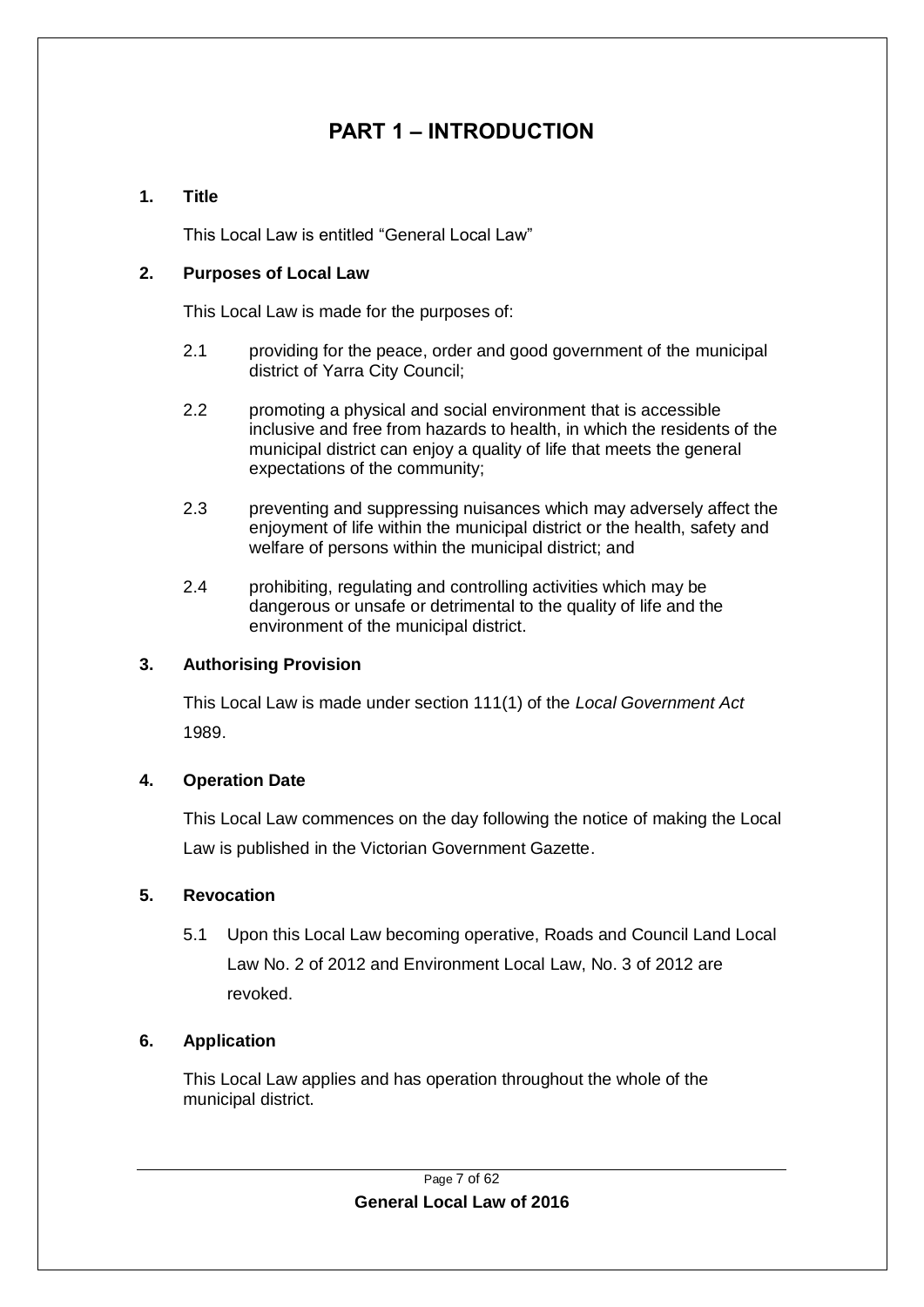#### <span id="page-7-0"></span>**7. Interpretation**

Unless the contrary intention appears in this Local Law, the following words and phrases are defined as indicated:

- 7.1 **"Act"** means the *Local Government Act* 1989;
- 7.2 **"accessible"** in the purposes of the Local Law means best practice in access for people with disabilities as required by Universal Design Principles;
- 7.3 **"advertising sign"** means any placard, board, sign, card or banner, whether portable or affixed or attached to any land, building, vehicle, or other thing, which:
	- 7.3.1 provides information about the occupier of the land or building, or a business or industry; or
	- 7.3.2 advertises goods, services, an event or a competition;
- 7.4 **"animal"** means every specimen of four footed animal and every specimen of reptile;
- 7.5 **"appointed agent"** means a person authorised by an owner of land to make an application on the owner's behalf;
- 7.6 **"approved waste receptacle"** means a bin or mobile bin of a type and size approved by Council or an authorised officer;
- 7.7 **"approved recycling receptacle"** means a bin or mobile bin of a type and size approved by Council or an authorised officer;
- 7.8 **"Asset Protection Permit"** means a permit issued under clause 25 for the protection of assets or infrastructure during *building work*;
- 7.9 **"Asset Protection Permit Bond"** means a bond, bank guarantee or like security required to be paid under an Asset Protection Permit;
- 7.10 **"authorised officer"** means any person appointed by the Council to be an authorised officer under section 224 of the Act;
- 7.11 **"builder"** means a person who has applied to the Council (or any other person to whom an application may be made) for a building permit or the person in charge of any *building work* being carried out;
- 7.12 **"building"** includes any structure whether permanent or temporary or any part of a building or structure;
- 7.13 **"building work"** includes any work for or in connection with the construction, demolition, renovation, alteration or removal of any building or structure; and includes any change to the natural or existing condition or topography of land including but not limited to trenching, digging, excavating or filling whether by mechanical or manual methods and the loading or unloading of any goods or materials for or in connection with any *building work*;
- 7.14 **"bulk rubbish container"** means a bin, skip or other similar container used for the deposit of waste, but excludes an *approved waste receptacle*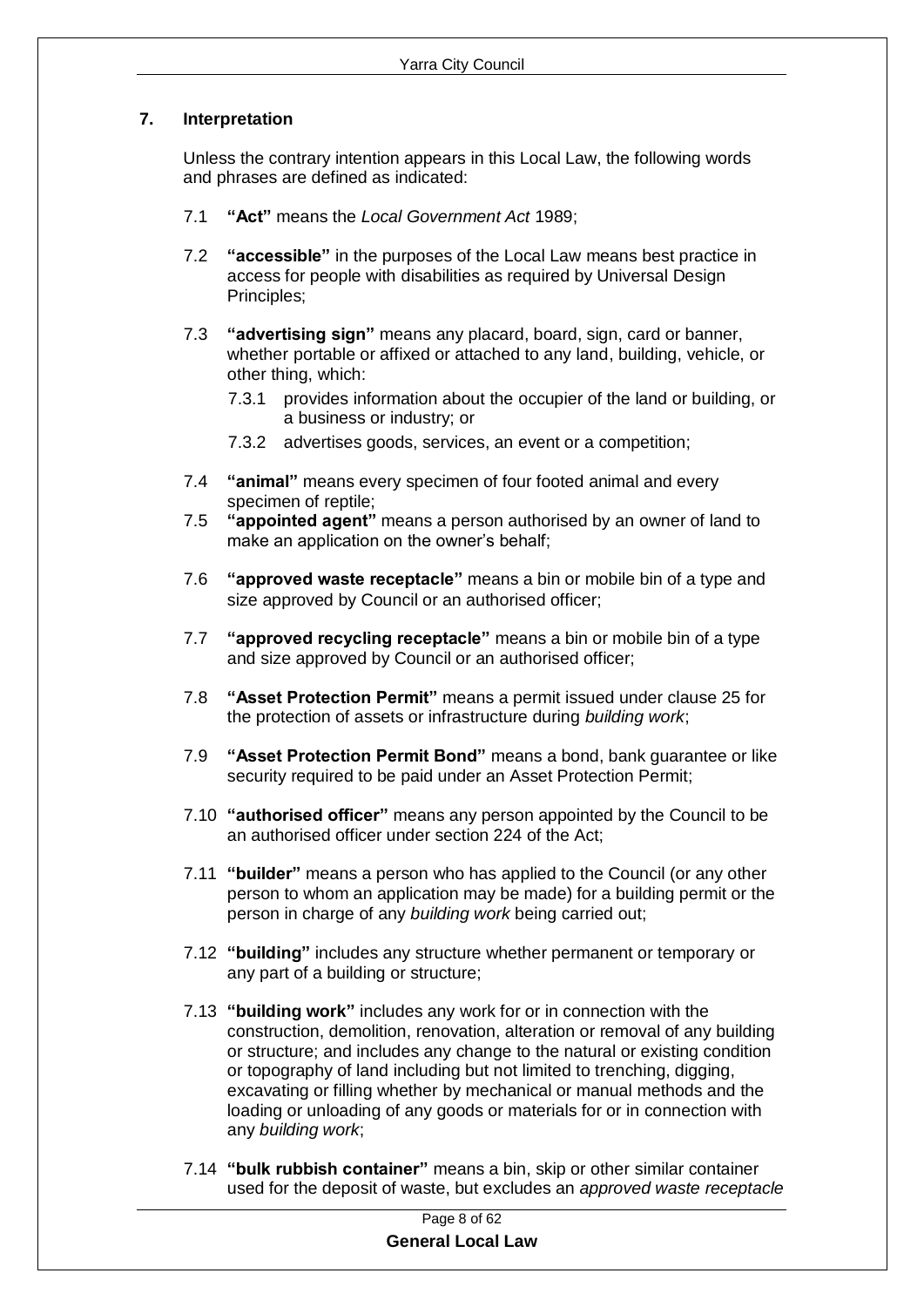or an *approved waste recycling receptacle* used in connection with the Council's refuse collection service;

- 7.15 **"caravan"** includes a mobile home or moveable dwelling;
- 7.16 **"Chief Executive Officer"** means the Chief Executive Officer of the Council or any person acting in that position and includes a person authorised by the Chief Executive Officer to act on his or her behalf in relation to this Local Law;
- 7.17 **"Council"** means Yarra City Council;
- 7.18 **"commercial fitness activities"** means any individual or group fitness activities involving a commercial fitness trainer who derives a payment or reward, either directly or indirectly, in connection with such fitness activities, and includes (but is not limited to):
	- 7.18.1 gym sessions (with or without weights, fit-balls, skipping ropes or other personal fitness equipment);
	- 7.18.2 boxing and pad training;
	- 7.18.3 organised aerobic activity;
	- 7.18.4 yoga, tai chi and Pilates classes and like activities;
	- 7.18.5 circuit training;
	- 7.18.6 jogging;
	- 7.18.7 soccer; and
	- 7.18.8 a combination of any of the above.
- 7.19 **"commercial fitness trainer"** means a person who receives payment or reward for conducting commercial fitness activities;
- 7.20 **"Council land"** means any land owned by, vested in or under the management or control of the Council, including reserves, footways watercourses, reservations and the like, but excludes a road;
- 7.21 **"emergency service"** means a body, corporation or person deemed to be an "emergency service" by the Council or an authorised officer from time to time;
- 7.22 **"footway"** includes every footpath, lane or other place within the municipal district used by pedestrians, but excludes a road;
- 7.23 **"heavy motor vehicle"** means a motor vehicle of a net weight of three (3) tonnes or more;
- 7.24 **"incinerator"** includes a structure, device or piece of equipment which is designed, adapted, used or capable of being used for the burning of any material or substance and which is not enclosed in any building, a barbecue or licenced under the provisions of the *Environment Protection Act* 1970;
- 7.25 **"minor** *building work***"** means *building work* valued at less than \$5,000.00 but excludes demolition and removal of buildings and structures;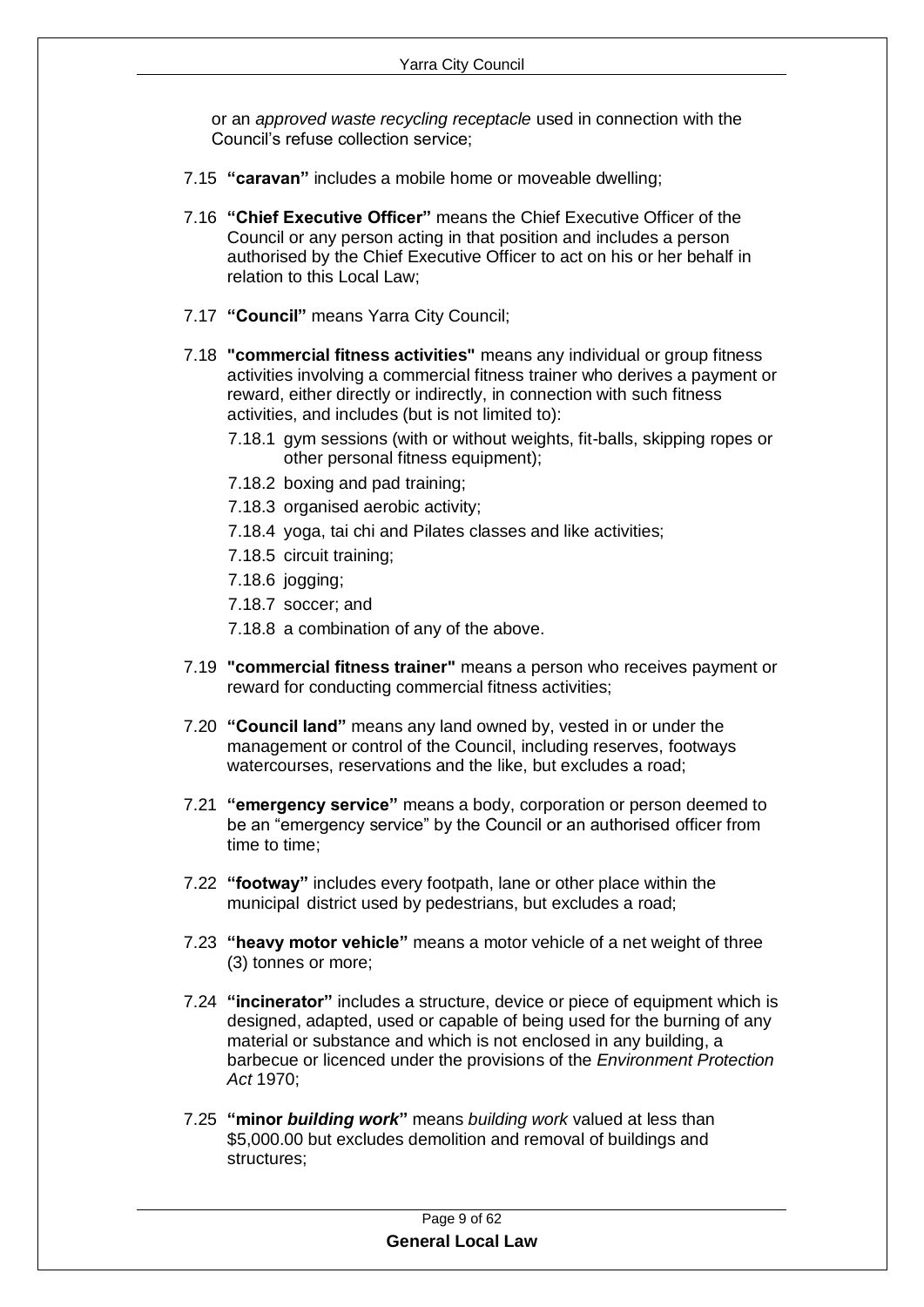- 7.26 **"motor vehicle"** has the meaning ascribed to it by the *Road Safety Act 1986;*
- 7.27 **"municipal district"** means the municipal district of the Council;
- 7.28 **"owner"** in relation to any land, has the same meaning as it has in section 3 of the Act;
- 7.29 **"penalty unit"** has the same meaning as it has in the Sentencing Act 1991;
- 7.30 **"permit"** means a permit or Public Space Licence Agreement in writing issued by an Authorised Officer or Council;
- 7.31 **"planning scheme"** means the Yarra Planning Scheme as amended from time to time;
- 7.32 **"poultry"** includes ducks, chickens, geese, peacocks, pheasants, turkeys and guinea fowl of any age;
- 7.33 **"private land"** means land that is not: 7.33.1 Council Land; or 7.33.2 Non-residential land occupied, managed or controlled by a public authority.
- 7.34 **"procedure and protocols manual"** means the procedure and protocols manual authorised and published by the Council from time to time and which is incorporated into this Local Law pursuant to section 112 of the Act ;
- 7.35 **"public body"** means any government department or municipal council or body established for a public purpose by legislation;
- 7.36 "**public place**" has the same meaning in the *Summary Offences Act* 1966 but does not include land owned or managed by Parks Victoria;
- 7.37 **"Public Space Licence Agreement"** means any agreement (by way of a lease, licence or otherwise) between the Council and a person under which that person is authorised to occupy a site specified in that agreement for the purpose of displaying goods, placing an advertising sign, or placing a seat, umbrella, table, chair, screen, heater or other furniture on that site or placing, constructing or fixing any semipermanent or permanent structure on that site.
- 7.38 **"road**" has the meaning as in section 3 of the Act but does not include a footway;
- 7.39 **"security bond"** means a payment or guarantee made to council for the purposes of defraying costs to repair damage to assets or as required under the Local Law;
- 7.40 **"sell"** includes:
	- 7.40.1 sell by means of any machine or mechanical device;
	- 7.40.2 barter or exchange;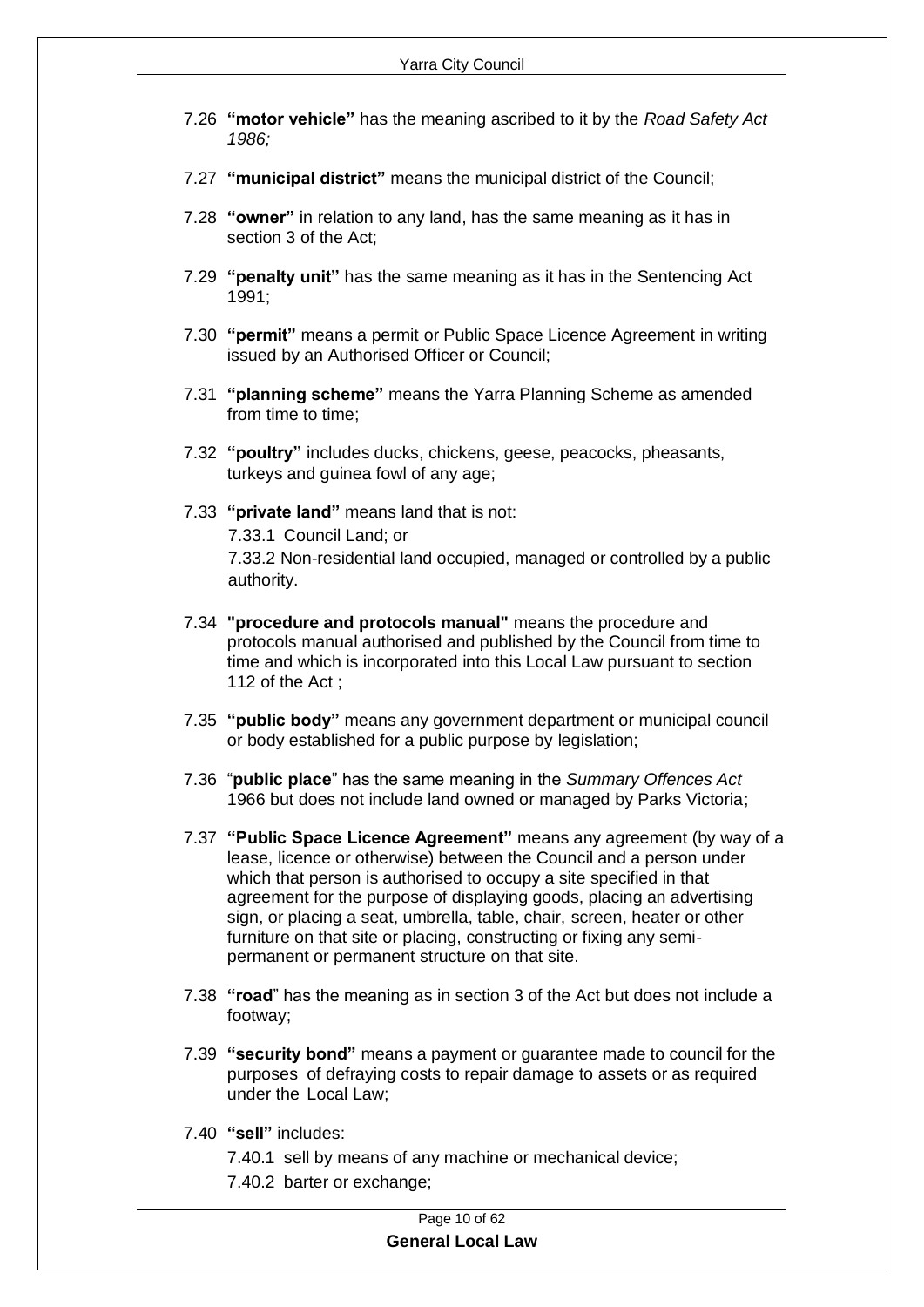- 7.40.3 agree to sell;
- 7.40.4 offer or expose for sale; or
- 7.40.5 keeping or having in possession for sale, or directing, causing or attempting any of such acts or things;
- 7.41 **"service authority**" means a body or corporation deemed to be a "service authority" by the Council or an authorised officer from time to time;
- 7.42 **"significant tree"** means a tree which meets one or more of the following criteria:
	- 7.42.1 the tree is single trunked with a trunk diameter of 400 mm or greater measured at 1500 mm (1.5m) above the ground; or
	- 7.42.2 the tree is multi-trunked with a combined trunk diameter of 400mm or greater at 1500 mm (1.5m) above the ground; or
	- 7.42.3 the tree is individually listed on the significant tree register;
	- 7.42.4 the tree is one of a group of trees listed on the significant tree register; or
	- 7.42.5 the tree is single trunked with a trunk diameter of 400 mm or greater measured at ground level; or
	- 7.42.6 the tree is multi-trunked with a combined trunk diameter of 400 mm or greater measured at ground level;
- 7.43 **"significant tree register"** means a register of trees of cultural significance to the Council, which is kept and maintained by Council;
- 7.44 **"storm water system"** means storm water system which provides for the conveyance of storm water run-off including kerb and channel, open channels, underground pipe systems and natural waterways;
- 7.45 **"toy vehicle"** means a vehicle, built to transport a person and designed to be propelled by human power or gravity, and ordinarily used for recreation or play and includes roller skates, roller blades, a skateboard or similar wheeled device, but does not include a pram, stroller or trolley, or bicycle or wheelchair but includes a drone notwithstanding it does not transport a person or is propelled by human power or gravity;
- 7.46 **"trade waste"** means any waste, refuse, slops or other matter arising from or generated by any trade, industry or commercial undertaking;
- 7.47 **"trade waste hopper"** means a purpose built receptacle for the deposit of trade waste that is ordinarily emptied by mechanical means;
- 7.48 **"traffic control item"** means any sign, mark, structure or device displayed, placed or erected for the purpose of controlling, directing, guiding, regulating or warning drivers, cyclists or pedestrians, and includes a traffic control signal;
- 7.49 **"traffic control signal"** means a device, however, operated, which uses words symbols, lights or other means to control or regulate traffic;

| Page 11 of 62            |  |
|--------------------------|--|
| <b>General Local Law</b> |  |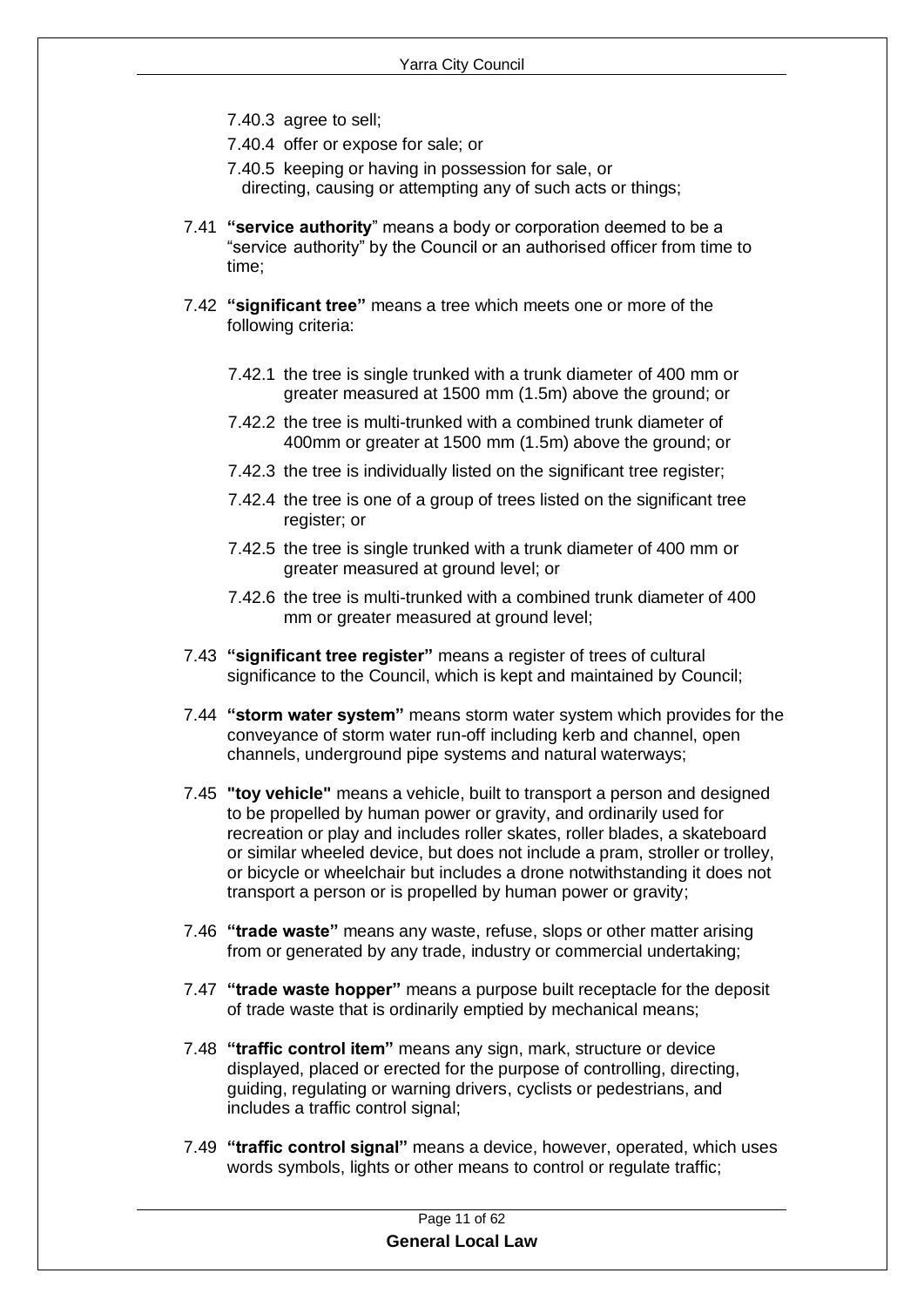- 7.50 "**trailer"** has the same meaning as in the *Road Safety Act* 1986;
- 7.51 "**vehicle**" has the same meaning in the *Road Safety Act* 1986;
- 7.52 "**Vehicle Parking Permit Holder**" means the person to whom a Vehicle Parking Permit has been issued by Council in accordance with a Resident Parking Scheme established pursuant to Schedule 11 to the Act;
- 7.53 "**Vehicle Parking Permit**" means a Vehicle Parking Permit issued by Council in accordance a Resident Parking Scheme established by Council pursuant to Schedule 11 to the Act to regulate motor vehicle parking, and includes a Visitor Permit;
- 7.54 "**visitor**" means a person visiting a property for which a Visitor Permit has been issued; and
- 7.55 "**Visitor Permit**" means a Vehicle Parking Permit issued for use in respect of a vehicle used by a person visiting at the place of residence of a Vehicle Parking Permit Holder;
- 7.56 **"Waste management guidelines"** means the document titled 'Builders Code of Practice and Waste Management Guidelines' and associated documents, as amended from time to time and published on the Council's website;
- 7.57 **"Waste management plan"** means a plan prepared in accordance with the waste management guidelines that deals with waste minimisation and published on the Council's website.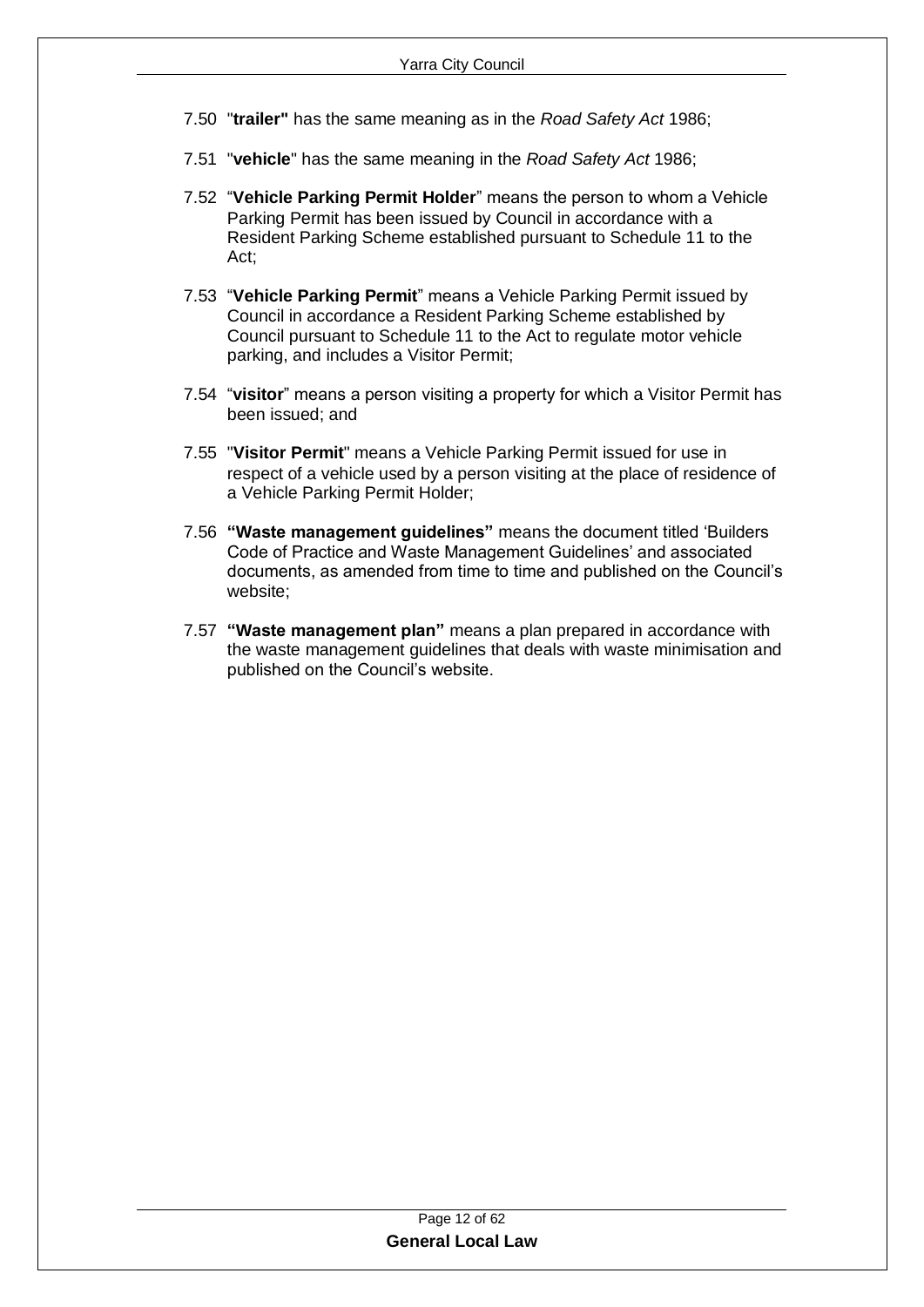## <span id="page-12-0"></span>**PART 2 – PARKING OR DRIVING IN RECREATIONAL RESERVES**

#### <span id="page-12-1"></span>**8. Vehicles in Recreational Reserves.**

- 8.1 In this clause "*recreational reserve*" means any land within the *municipal district* that is owned, occupied or controlled by the *Council* and is dedicated or used for cultural, recreational or entertainment purposes and includes *Council's* parks and gardens.
- 8.2 A person must not, without a *permit*, on any recreational reserve:
	- 8.2.1 drive a *vehicle* into or onto a recreational reserve; or
	- 8.2.2 allow a *vehicle* which they are the owner, or otherwise in charge of, to remain in or on a recreational reserve.
- 8.3 For the purpose of clause 8.2, *vehicle* does not include the following:
	- 8.3.1 a bicycle;
	- 8.3.2 a child's toy vehicle;
	- 8.3.3 a pram, baby or child carriage, wheelchair, mobility scooter or similar device.
- 8.4 Clause 8.2 does not apply to:
	- 8.4.1 a staff member of the *Council* or a *public body* (or other person authorised by the *Council* or the *public body* for this purpose), member of the police force or a staff member of an *emergency service* acting in the course of his or her duties;
	- 8.4.2 or in accordance with any applicable Act or regulation.
- 8.5 Where damage is caused to a recreational reserve, or anything in or on a recreational reserve, by a person in breach of clause 8.2, the *Council* may institute proceedings to recover the costs incurred by or on behalf of the *Council* in rectifying the damage.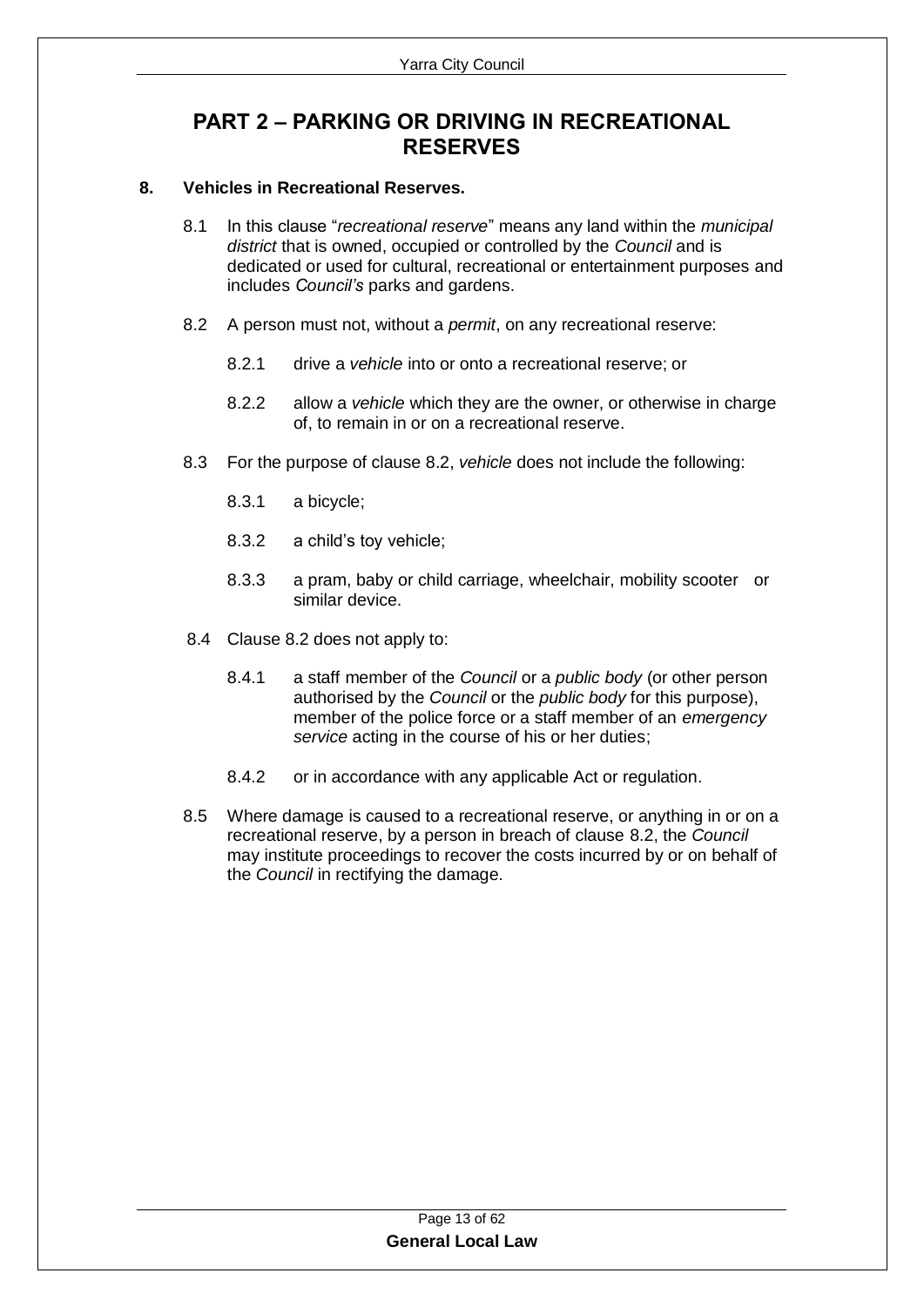## **PART 3 – TRAFFIC AND OTHER HAZARDS**

#### <span id="page-13-1"></span><span id="page-13-0"></span>**9. Vegetation**

- 9.1 The *owner* or occupier of *private land* must not allow any tree, shrub, hedge or other vegetation on the *private land* to obstruct the clear view:
	- 9.1.1 by a driver of any:
		- 9.1.1.1 pedestrian;
		- 9.1.1.2 *vehicle*; or
		- 9.1.1.3 *traffic control item*; or
	- 9.1.2 by a pedestrian of any:
		- 9.1.2.1 *vehicle*; or
		- 9.1.2.2 *traffic control item*.
- 9.2 An *owner* or occupier of *private land* must not allow a tree, shrub, hedge or other vegetation to encroach on *Council Land*, a *road* or *footway* at a height less than 2.4 metres from the surface of the *road, Council Land* or *footway*.

#### <span id="page-13-2"></span>**10. Obstructions and Hazards on Roads and Council Land**

- 10.1 An *owner* or occupier of *private land* must not allow an *advertising sign* or any other similar object to:
	- 10.1.1 encroach onto *Council Land*, a *road* or a *footway* at a height less than 2.4 metres; or
	- 10.1.2 remain on *private land* or be placed on *private land* which obstructs the clear view of a *traffic control item* by a person in a *vehicle* or a person on a *footway*.
- 10.2 A person must not, without a *permit*, place, allow to be placed or cause to be placed on any *road*, *footway* or *Council Land*:
	- 10.2.1 a *bulk rubbish container*; or
	- 10.2.2 any other thing which interferes with the use of the *road*, *footway* or *Council Land*.
- 10.3 A person must not place a bulk rubbish container on any road, footway or Council land or collect a bulk rubbish container from any private land or Council land at any time except:
	- 10.3.1 From 7am to 8pm on a Monday to Saturday (inclusive); or
	- 10.3.2 From 9am to 8pm on a Sunday or Public Holiday.
- 10.4 This clause does not apply to the works or activities of a *service authority*.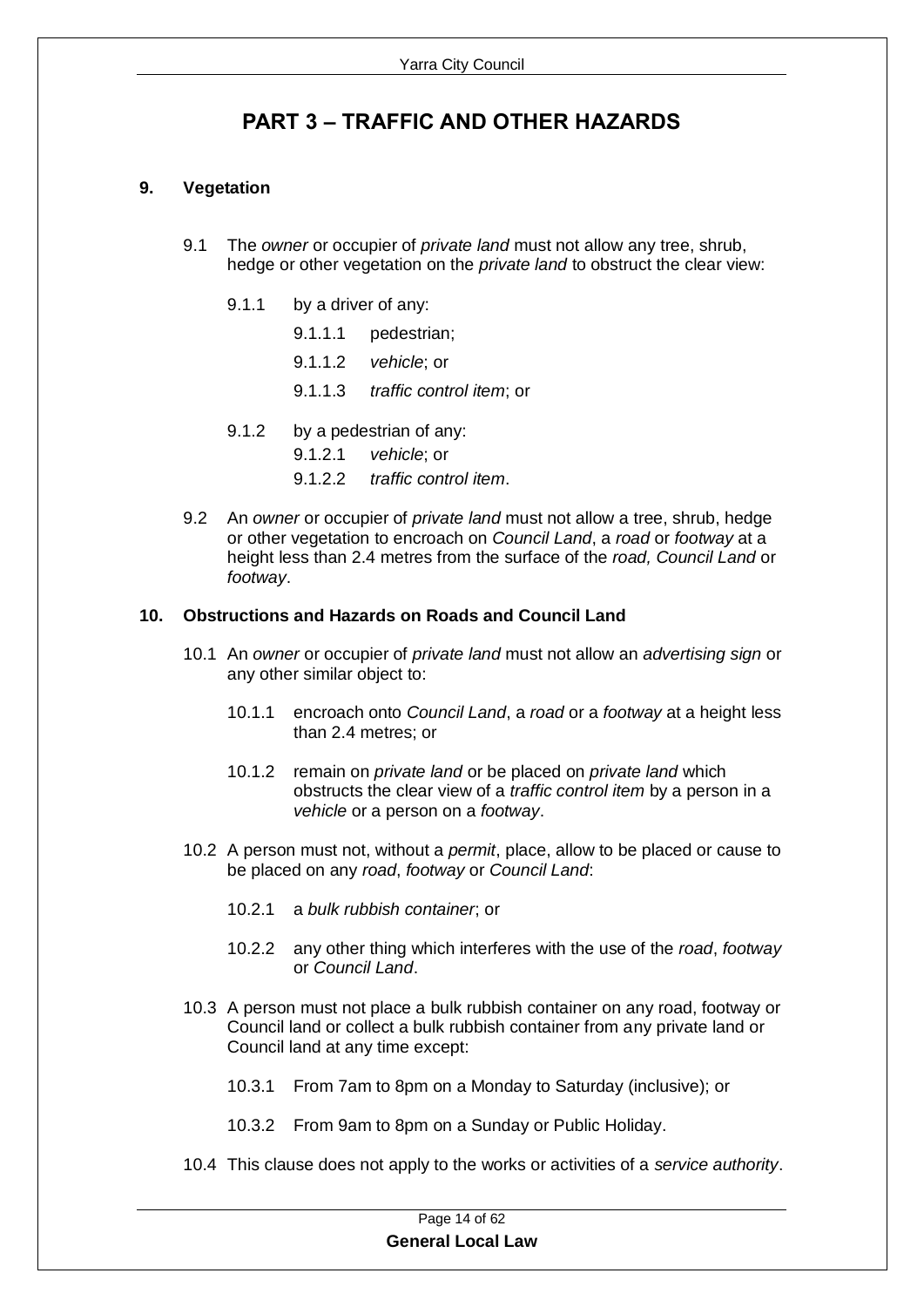10.5 A person must not, without a *permit*, obstruct or restrict the use of any *road, footway* or *Council Land* by any means.

#### <span id="page-14-0"></span>**11. Fencing of Vacant Land**

- 11.1 If *Council* or an *authorised officer,* reasonably believes that vacant land is unsightly or waste is being dumped or is dangerous, may by notice in writing, direct the *owner* or occupier of any vacant land to:
	- 11.1.1 erect;
	- 11.1.2 repair;
	- 11.1.3 replace; or
	- 11.1.4 modify,

fencing enclosing the vacant land. A notice under this clause may specify:

- 11.1.5 the material with which any fencing to be erected must be constructed; and
- 11.1.6 the height and other dimensions of the fencing to be erected.
- 11.2 The *owner* or occupier of any land must comply with a notice directed to that person under clause 11.1 and must perform any work specified in the notice within the time specified in the notice.

#### <span id="page-14-1"></span>**12. Securing and Fencing Dilapidated Land**

- 12.1 The *Council* or an *authorised officer* may, by notice in writing, direct the *owner* or occupier of land on which any dilapidated dwelling exists to:
	- 12.1.1 secure or better secure the dwelling; or
	- 12.1.2 fence the land.
- 12.2 The *owner* or occupier of any land must comply with a notice directed to that person under clause 12.1 and must perform any work specified in the notice within the time specified in the notice.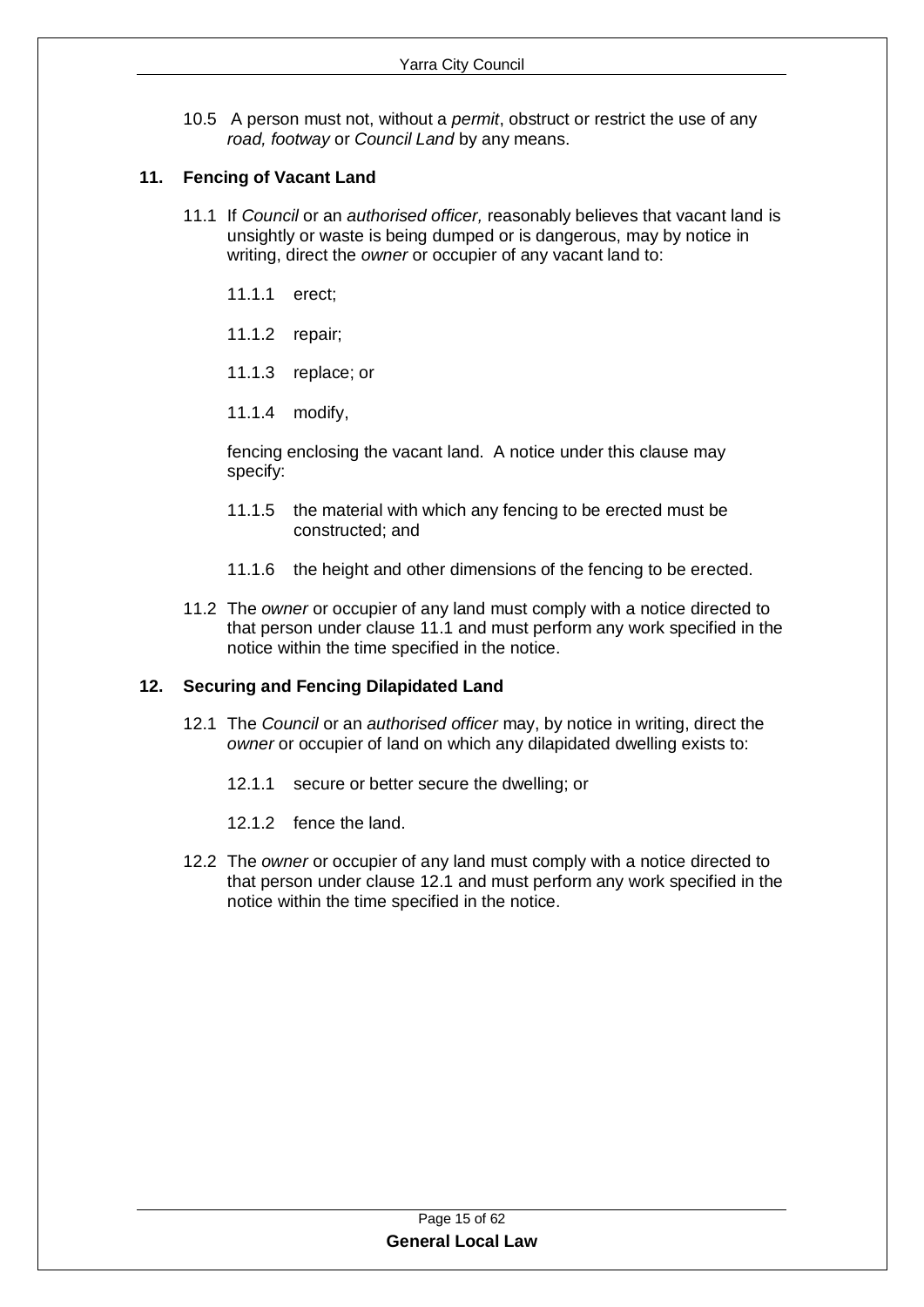## **PART 4 – VEHICLE CROSSINGS**

#### <span id="page-15-1"></span><span id="page-15-0"></span>**13. Vehicle Crossings**

- 13.1 A person must not, without a *permit*, construct, repair, reconstruct or remove a temporary or permanent vehicle crossing.
- 13.2 The *Council* or an *authorised officer* may, by notice in writing, require:
	- 13.2.1 the construction of a temporary or permanent vehicle crossing or adjacent footpath;
	- 13.2.2 the repair or reconstruction of a vehicle crossing or adjacent footpath;
	- 13.2.3 the removal of a vehicle crossing in accordance with clause 13.9; or
	- 13.2.4 the repair or reconstruction of a footway adjacent to a vehicle crossing which itself is being constructed, repaired, reconstructed or removed

by the *owner* or occupier of any adjacent allotment by a date determined by the *Council* or an *authorised officer*, having regard to the size, cost and complexity of the required works.

- 13.3 A person must comply with a notice directed to that person under clause 13.2 and must perform any work specified in the notice within the time specified in the notice.
- 13.4 The *owner* or occupier of any allotment required, by notice in writing, to construct, repair, reconstruct or remove a vehicle crossing or adjacent footway under this clause must make an application to the *Council* for a *permit* under clause 13.1.
- 13.5 Any work in respect of a footway, kerb, drain, or vehicle crossing performed under clause 13.1 must be performed to the satisfaction of the *Council* or an *authorised officer*.
- 13.6 If *building work* is to be carried out or is being carried out on *private land*, a person must not drive a *motor vehicle* over a kerb, nature strip or footpath to access the *private land* unless a temporary vehicle crossing is in place and the motor vehicle drives over that temporary vehicle crossing.
- 13.7 If the *Council* or *an authorised officer* has required the *owner* or occupier of any *private land* on which *building work* is to occur to construct a temporary vehicle crossing under clause 13.2 the *owner* or occupier must not carry out, cause or allow the *building work* to commence until the *permit* has been granted and the temporary vehicle crossing has been constructed.
- 13.8 If *vehicles* enter or leave the carriageway of any *road* adjacent to any *private land,* on which any *building work* is being conducted, the *owner* or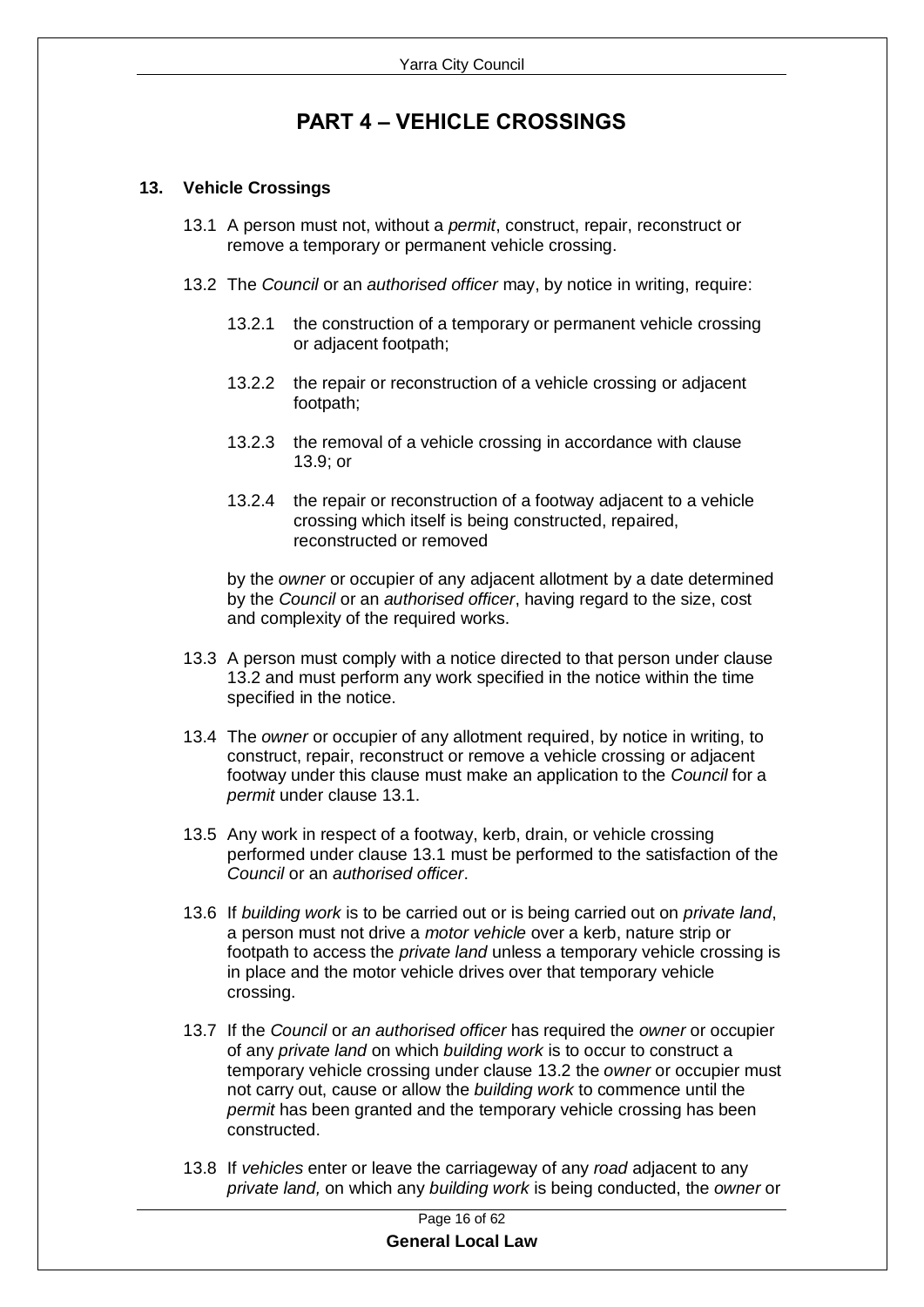occupier of the *private land* must repair any damage to any permanent vehicle crossing, *road, footway,* kerb or drain that results from the passing of any *motor vehicle* over the vehicle crossing leaving or entering the carriageway of an adjacent *road*.

- 13.9 The *Council* or an *authorised officer* may, by notice in writing, require the removal of any vehicle crossing and the reinstatement of any kerb, drain, *footway*, nature strip or other part of a *road* if, in the opinion of the *Council* or an *authorised officer*, the vehicle crossing is redundant or has been constructed in breach of any provision of clause 13 or a *permit*.
- 13.10A person must comply with a notice directed to that person under clause 13.7 and must perform any work specified in the notice within the prescribed time.

| Page 17 of 62            |  |
|--------------------------|--|
| <b>General Local Law</b> |  |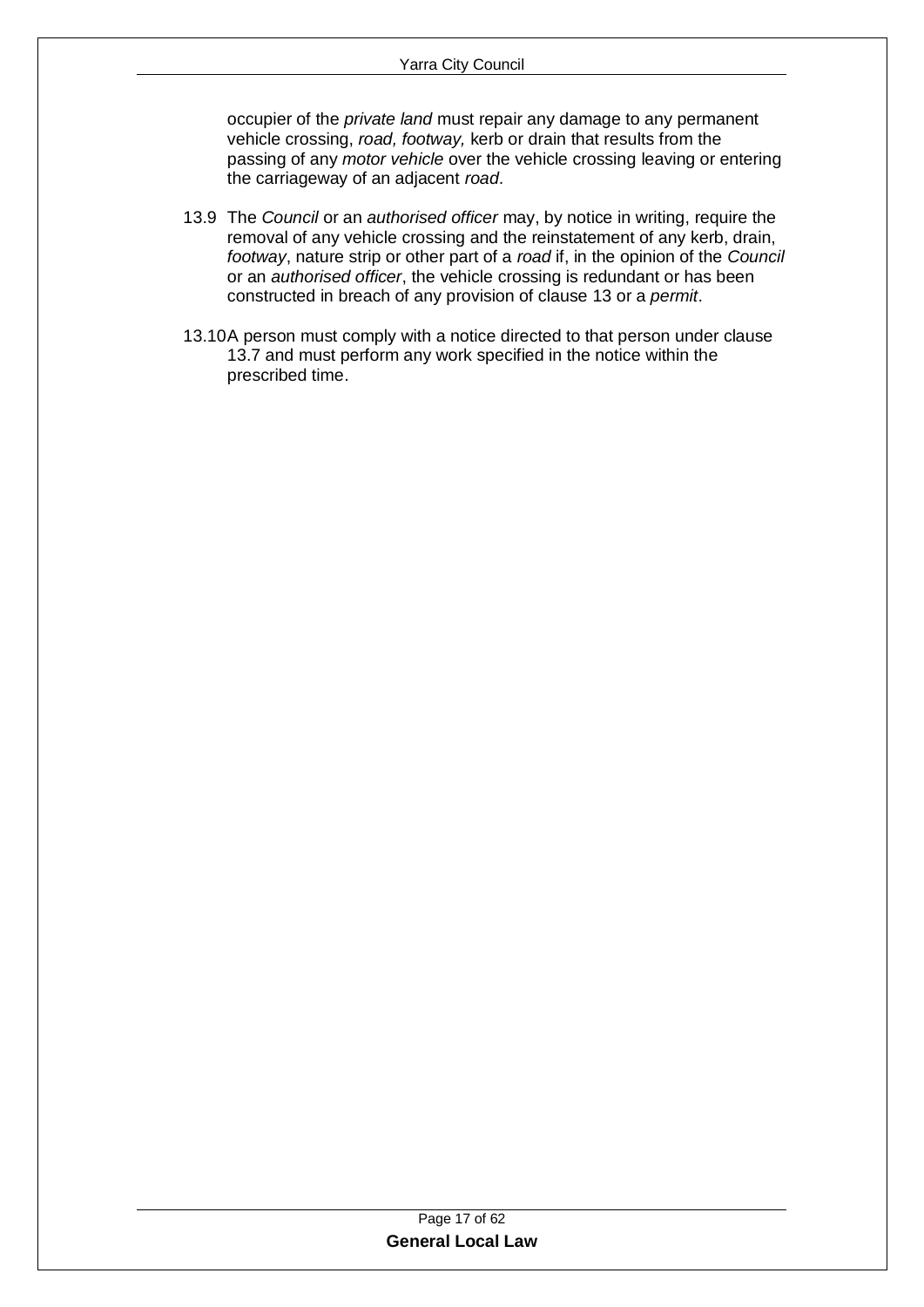## <span id="page-17-0"></span>**PART 5 – BEHAVIOUR ON ROADS AND COUNCIL LAND**

#### <span id="page-17-1"></span>**14. Toy Vehicles**

- 14.1 For the purpose of clause 14.4 and 14.5 a *"wheeled recreational vehicle"* means any mini bike, trail bike, motor bike, motor scooter, go-cart or other vehicle propelled by a motor which is normally used for recreational purposes, but does not include a motorised wheelchair or electric bicycle.
- 14.2 A person:
	- 14.2.1 must not; or
	- 14.2.2 must not allow a person under his or her care and control:

in any area of the *municipal district*:

- 14.2.3 use; or
- 14.2.4 leave

a *toy vehicle* in a manner which:

- 14.2.5 interferes with the passage of;
- 14.2.6 intimidates, obstructs, hinders or causes a nuisance to; or

14.2.7 endangers,

any person or *vehicle* in the *municipal district*.

- 14.3 A person must not use or leave a *toy vehicle* in an area where the use of *toy vehicles* is prohibited by a sign erected by the *Council* or an *authorised officer*.
- 14.4 The owner or occupier of any *private land* must not, without a *permit*, use, or permit a person to use, a wheeled recreational vehicle on the *private land*.
- 14.5 A person must not, without a *permit*, use, or permit a person to use, a wheeled recreational vehicle on *Council Land*, *a road*, or *footway*.

#### <span id="page-17-2"></span>**15. Shopping Trolleys**

- 15.1 In this clause *"shopping trolley"* means a wheeled receptacle supplied by a retailer of goods to enable persons purchasing any of those goods to transport them from one place to another.
- 15.2 A person must not leave a shopping trolley in any area except in an area designated for the leaving of shopping trolleys.
- 15.3 The owner of a shopping trolley must, within 24 hours of being notified by an *authorised officer* of the location of a shopping trolley, collect the shopping trolley.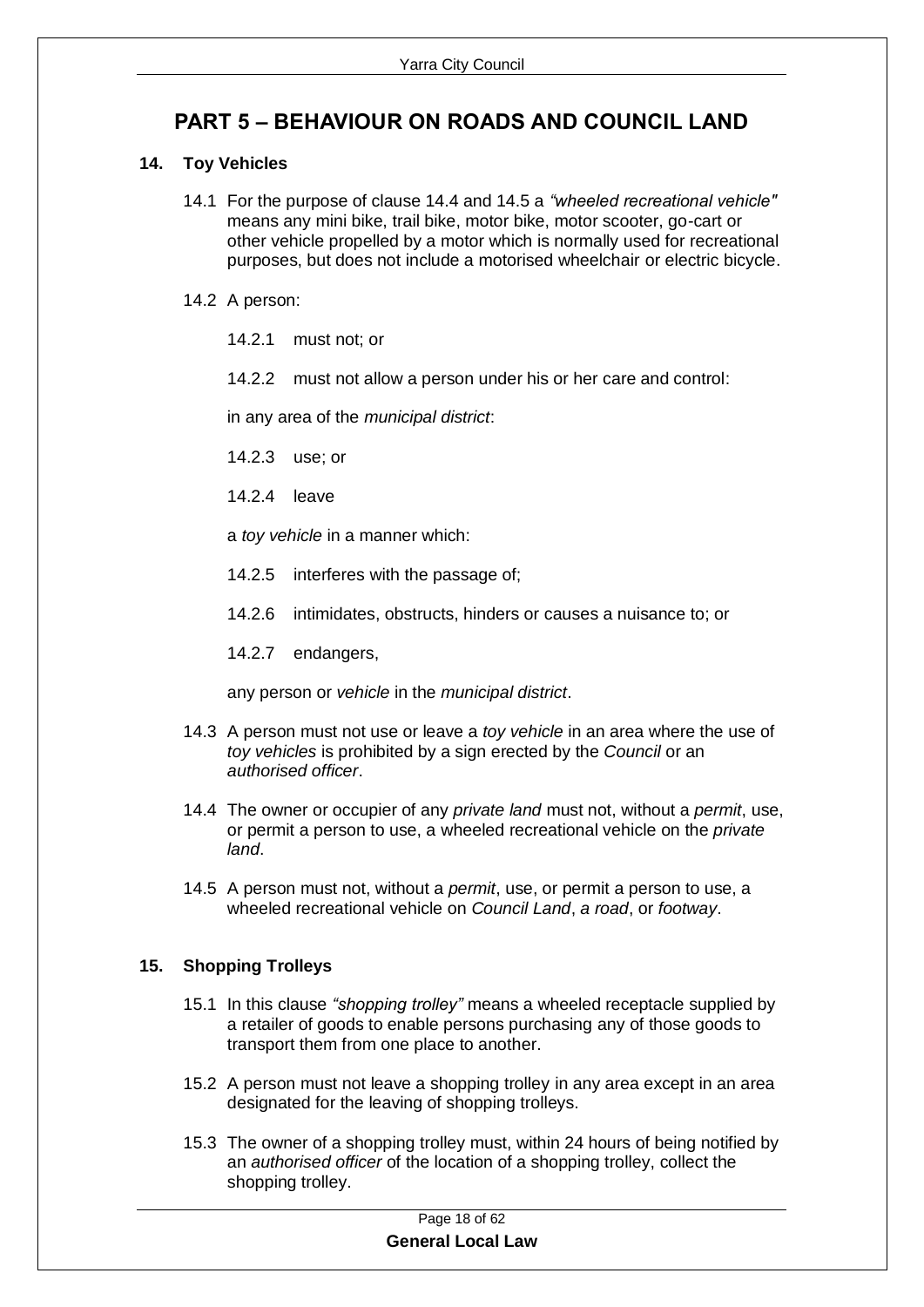#### <span id="page-18-0"></span>**16. Dogs**

- 16.1 In this clause a *"litter device"* means a device suitable for the purpose of collecting, removing and disposing of an *animal's* faeces and includes a paper or plastic bag.
- 16.2 A person in charge of an *animal* on any *road*, *footway*, *Council Land* or other *public place* must carry a litter device at all times and must produce the litter device on the request of an *authorised officer*.
- 16.3 A person in charge of an *animal* that excretes faecal matter on a *road*, *footway*, *Council Land* or other *public place* must immediately collect and dispose of the excrement.
- 16.4 A person in charge of an *animal* must not allow any part of the *animal's* excrement to remain on any *road*, *footwa*y, *Council Land* or other *public place*.

#### <span id="page-18-1"></span>**17. Camping**

- 17.1 A person must not, without a *permit*, camp in or on any *public place* in a *vehicle*, tent, *caravan* or any type of temporary or provisional form of accommodation.
- 17.2 The registered owner of a *vehicle* used for the purpose of camping in contravention of clause 17.1 is guilty of the same offence as the person who contravenes clause 17.1.

#### <span id="page-18-2"></span>**18. Busking**

- 18.1 For the purpose of this clause, *"busk"* means playing any musical instrument, singing, haranguing, reciting, performing, juggling, dancing, and engaging in miming or puppetry or any other performance for money, gifts or other reward.
- 18.2 A person must not, without a *permit*, on any *road*, *footway* or *Council Land* busk.

#### <span id="page-18-3"></span>**19. Commercial fitness activities**

- 19.1 In this clause "*recreational reserve*" means any land within the municipal district that is owned, occupied or controlled by the Council and is dedicated or used for cultural, recreational or entertainment purposes and includes Council's parks and gardens.
- 19.2 In this clause "*exclusion zone*" means any of the following areas within a recreational reserve:

19.2.1 10 metres from any memorial;

19.2.2 10 metres from any playground or play equipment;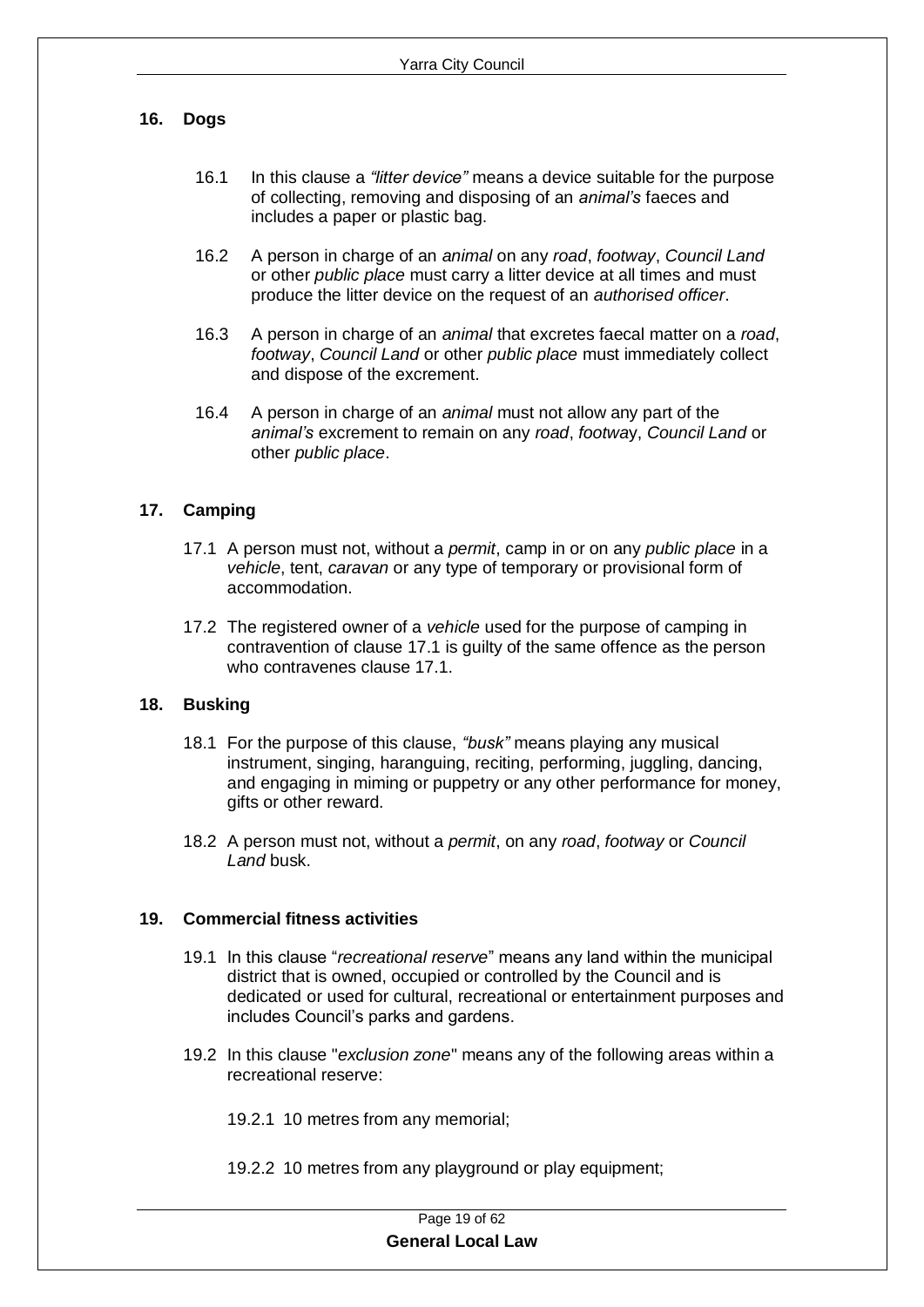- 19.2.3 10 metres from any public change room, toilet or kiosk area;
- 19.2.4 15 metres from any residential dwelling;
- 19.2.5 any sports field or facility without a specific booking;
- 19.2.6 stairways and pathways; and

19.2.7 picnic sheds and benches.

- 19.3 A *commercial fitness trainer* must not, without a *permit*, conduct *commercial fitness activities* in a recreational reserve.
- 19.4 A *commercial fitness trainer* must not conduct *commercial fitness activities* in contravention of a condition of a *permit*.
- 19.5 A *commercial fitness trainer* must not conduct *commercial fitness activities* in an exclusion zone.
- 19.6 A person must not participate in *commercial fitness activities* in an exclusion zone.
- 19.7 Clause 19.3 does not apply if the *commercial fitness trainer* or person participating in the *commercial fitness activities* was, at the time of the contravention using a stairway or pathway to access a non-exclusion zone.
- 19.8 A *commercial fitness trainer* must produce a permit on the request of an authorised officer when conducting *commercial fitness activities* in a recreational reserve.
- 19.9 A *commercial fitness trainer* must not use amplified music or audio equipment when conducting *commercial fitness activities* in a recreational reserve.
- 19.10A *commercial fitness trainer* conducting *commercial fitness activities*, and persons participating in *commercial fitness activities* in a recreational reserve must not engage in aggressive or intimidating behaviour, or cause a nuisance.

#### <span id="page-19-0"></span>**20. Commercial dog walkers**

- 20.1 A person must not, without a *permit*, conduct a commercial enterprise of exercising dogs or any other *animals* on any *Council Land* or in any *public place*.
- 20.2 A person must when conducting a commercial enterprise of exercising dogs or any other *animals,* while exercising dogs or other *animals*, on any *Council land* or in any *public place*:
	- 20.2.1 have a *permit* and carry it with them while conducting that business and produce it on the request of an authorised officer;

Page 20 of 62 **General Local Law**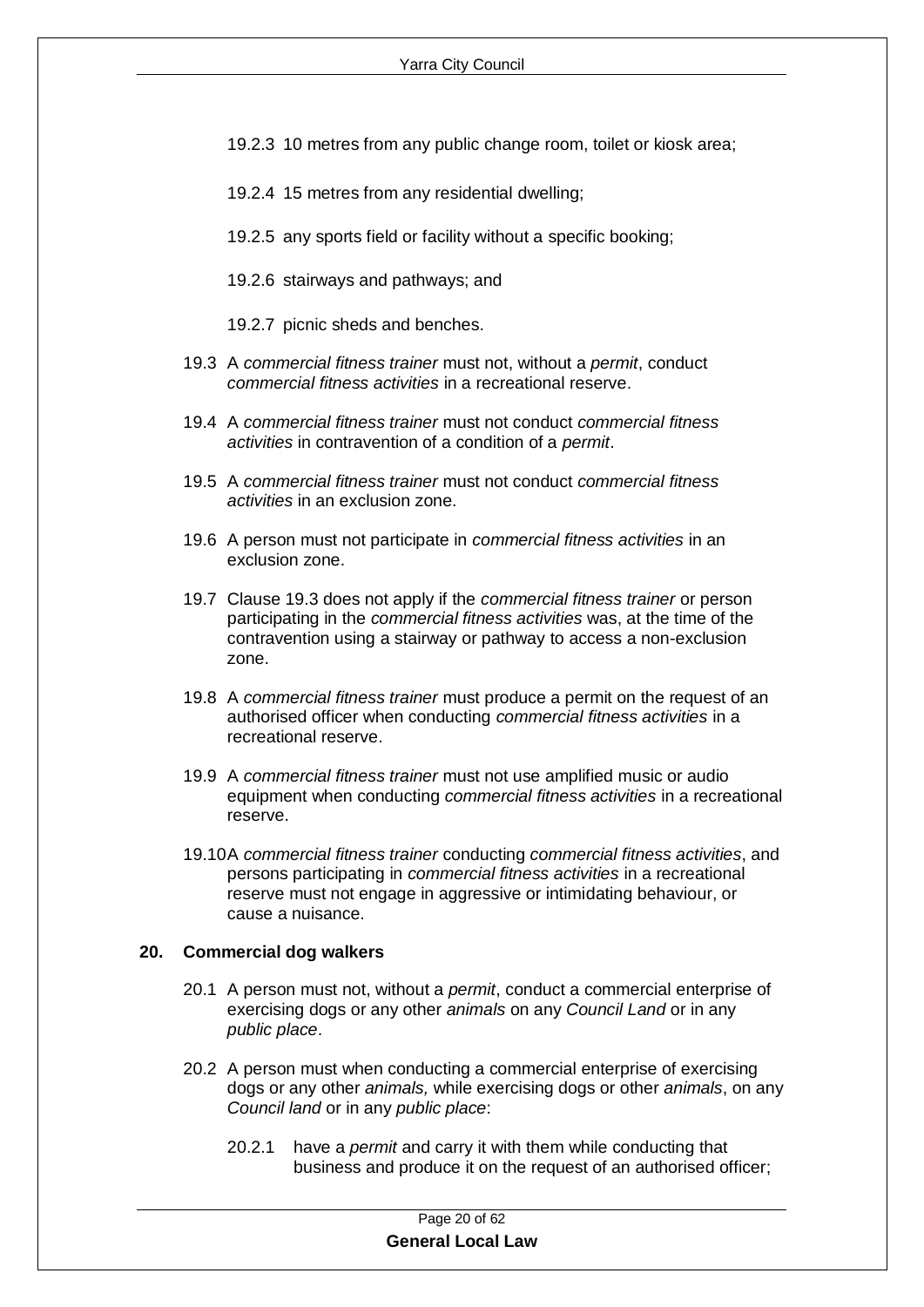- 20.2.2 maintain effective control of dogs or other *animals* at all times; and
- 20.2.3 must not have more than 4 dogs or other *animals* exercised or walked by a person at any one time.
- 20.3 if an *authorised officer* or Council is of the opinion that there is, or has been, a breach of clause 20.2, he or she may do any one or more of the following:
	- 20.3.1 require the walking or exercise activity to immediately cease;
	- 20.3.2 inspect the *permit* for the activity; or
	- 20.3.3 revoke any *permit* if the operator is found to be in breach.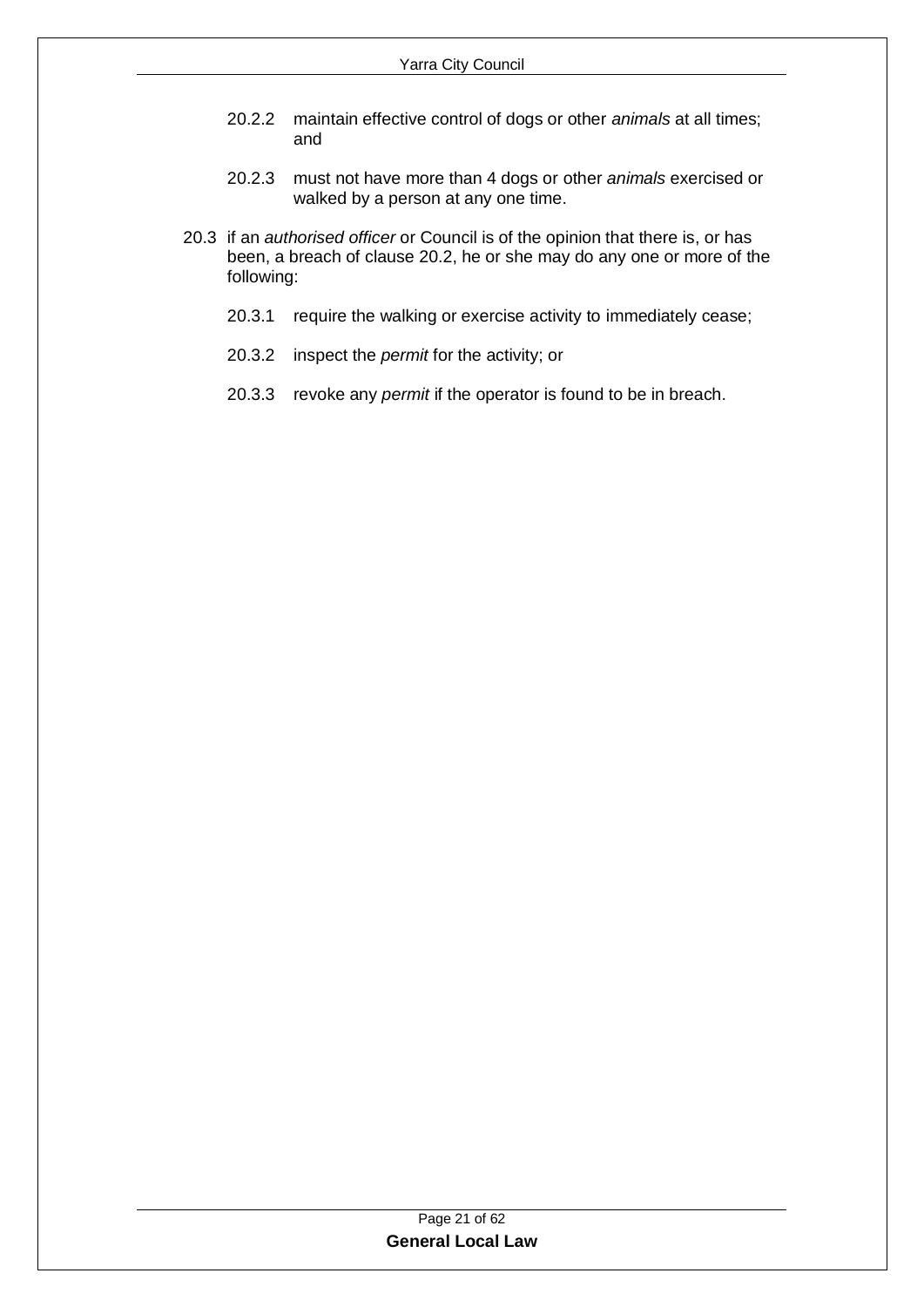## **PART 6 – COUNCIL ASSETS**

#### <span id="page-21-1"></span><span id="page-21-0"></span>**21. Damage to Council Assets or Likely to Damage Council Assets**

21.1 A person must not, without a *permit*, destroy, damage, remove, interfere with, attach to or change in any way anything in, on or under a *road*, *footway* or *Council Land,* except where the asset is designed for that use.

#### <span id="page-21-2"></span>**22. Occupation of Council Land**

22.1 A person must not, without a *permit*, occupy *Council Land*, *road* or *footway* by:

22.1.1 placing on; or

22.1.2 leaving;

any boat, *trailer*, *caravan*, equipment or other thing for longer than one hour unless it is attached to a registered motor vehicle.

#### <span id="page-21-3"></span>**23. Occupation of Roads or Council Land for Filming Activities or other activity**

23.1 A person must not, without a *permit*, occupy or allow the occupation of any *road*, *footway* or *Council Land* for the purposes of filming for commercial purposes or public exhibition or the placement of any equipment associated with such an activity, street parties or other like event.

#### <span id="page-21-4"></span>**24. Occupation of Roads, Footpath or Council Land for Works or Events**

- 24.1 A person must not, without a *permit*, or allow or suffer another person, without a *permit*, to:
	- 24.1.1 occupy or fence off;
	- 24.1.2 leave or store building or construction material on;
	- 24.1.3 erect a hoarding or scaffolding on;
	- 24.1.4 use any plant or equipment on; or
	- 24.1.5 remove, damage or interfere with a temporary traffic signal, sign, barrier or other structure erected to protect pedestrians or regulate traffic on –

any *road* or *footway* or part of a *road* or *footway*, or on any *Council land*.

24.2 Any contradiction of Clause 24.1 by an individual who is an owner of residential land, other than an individual who is carrying out building work to develop residential land for sale, is liable to an infringement penalty half that specified in Schedule 1.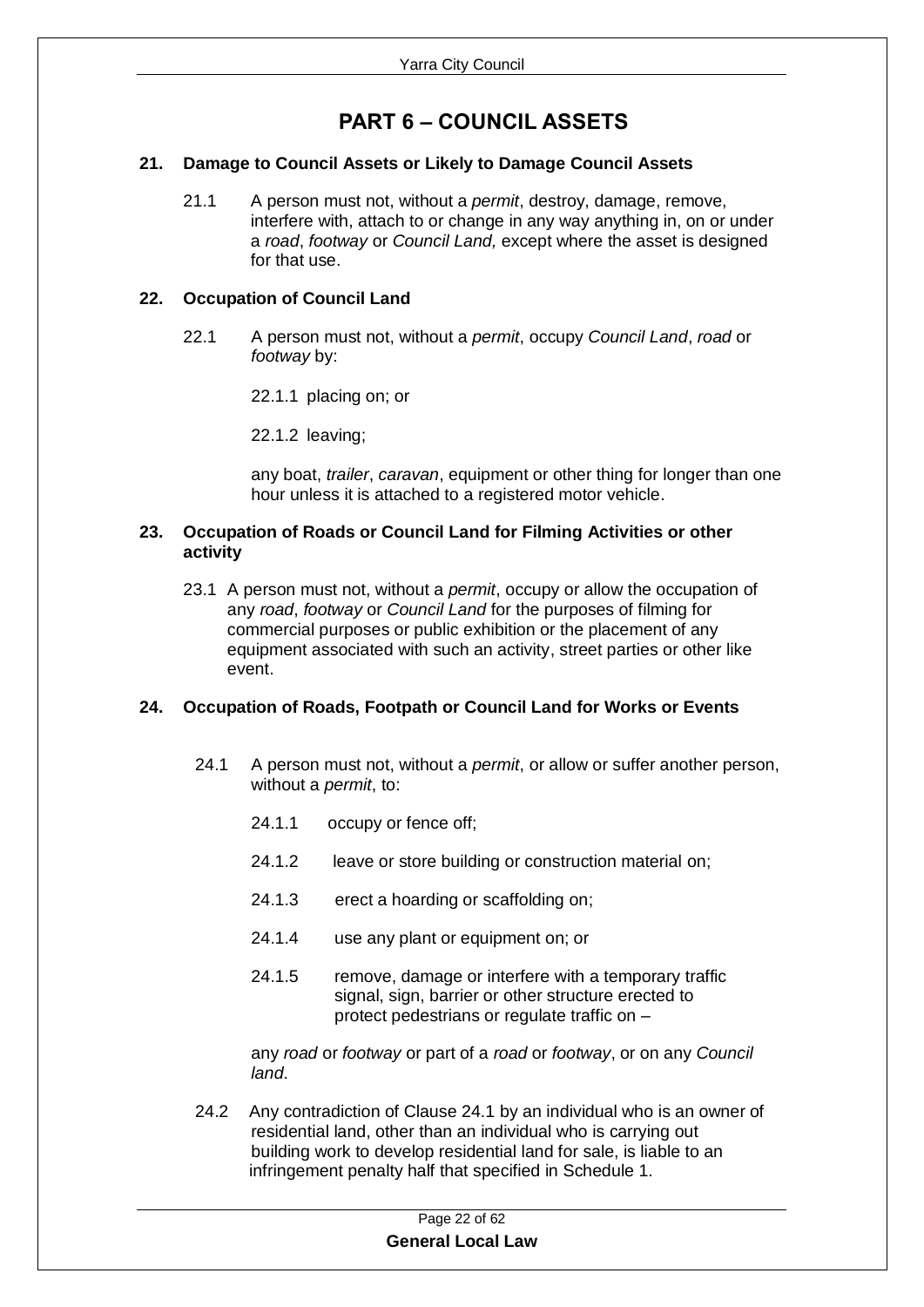#### <span id="page-22-0"></span>**25. Asset Protection Permit**

- 25.1 If a building permit is required for *building work* on land and that *building work*, person or class of persons have not been exempted:
	- 25.1.1 the *owner* of the relevant land;
	- 25.1.2 the *builder* engaged to carry out *building work* on the land;
	- 25.1.3 any *appointed agent*; or
	- 25.1.4 any demolition contractor engaged to demolish some object on the land as part of the *building work*

must:

- 25.1.5 not carry out or allow to be carried out *building work* on that land unless an *Asset Protection Permit* has been obtained;
- 25.1.6 not carry out or allow to be carried out *building work* on that land in breach of any conditions of an *Asset Protection Permit* that has been obtained; and
- 25.1.7 pay any *Asset Protection Permit Bond* determined by the *Council* from time to time, in accordance with the *procedure and protocols manual*.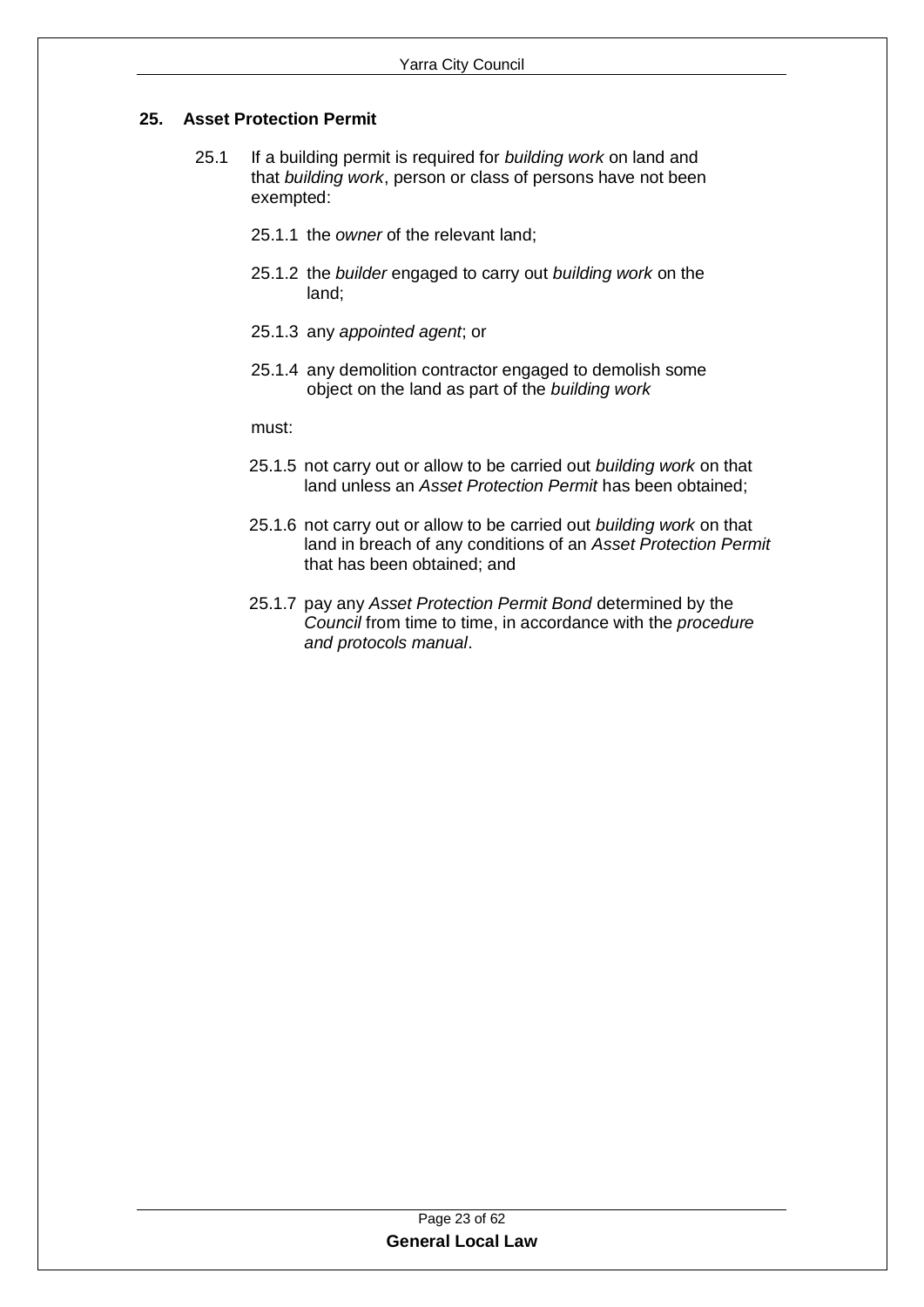## **PART 7 – SIGNS, GOODS AND FURNITURE**

#### <span id="page-23-1"></span><span id="page-23-0"></span>**26. Signs, Goods, Furniture, Semi-permanent and Permanent Structures**

- 26.1 A person must not, unless authorised by a *Public Space Licence Agreement*:
	- 26.1.1 display or allow to be displayed any goods on a *road*, *footway* or *Council land*;
	- 26.1.2 place or allow to be placed an *advertising sign* on a *road*, *footway* or *Council land*;
	- 26.1.3 place or allow to be placed a seat, umbrella, table, chair, screen, heater or other furniture on a *road*, *footway* or *Council land;* or
	- 26.1.4 place or allow to be placed, construct or allow to be constructed, fix or allow to be fixed, or occupy or use or allow to be occupied or used any semi-permanent or permanent structure on a *road*, *footway* or *Council land*.
- 26.2 If a use of a *road* or *footway* is a use:
	- 26.2.1 described in clause 26.1;
	- 26.2.2 authorised by a *Public Space Licence Agreement*; and
	- 26.2.3 associated with the use of adjoining land-

then, for the purposes of clause 62 of the Planning Scheme, the use is to be taken as a use authorised by *Council* under this Local Law and it is intended that no planning permit need be obtained in respect of such use.

- 26.3 Nothing in clause 26.1.1 prevents a person from placing goods, and nothing in clause 26.1.3 prevents a person from placing a seat, umbrella, table, chair or other furniture, in an area within a recreational reserve designed or adapted for such placement.
- 26.4 A person who has placed, permitted to be placed, displayed or permitted to be displayed:
	- 26.4.1 goods;
	- 26.4.2 an *advertising sign* on a structure which is not permanently or semi permanently fixed to public space; or
	- 26.4.3 a seat, umbrella, table, chair, screen, heater or other furniture which is not permanently or semi permanently fixed to public space,

on a *road*, *footway* or *Council land*, whether in accordance with a Public *Space Licence Agreement* or not, must move or remove the:

26.4.4 goods;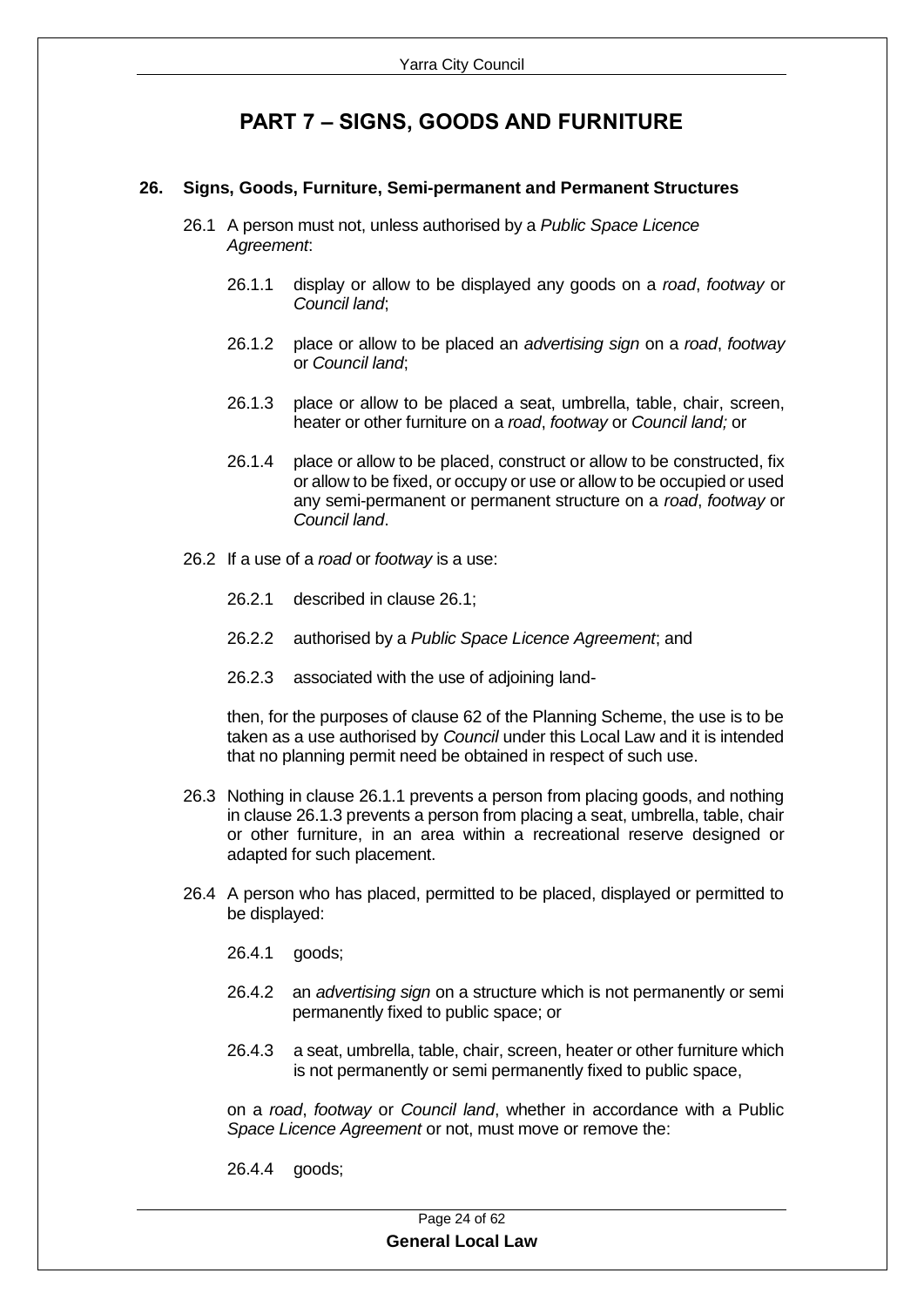- 26.4.5 *advertising sign*; or
- 26.4.6 seat, umbrella, table, chair, screen, heater or other furniture,

if directed to do so by:

- 26.4.7 an *authorised officer*;
- 26.4.8 a member of the Victoria Police; or
- 26.4.9 a member of an *emergency service*.
- 26.5 A person who has placed or allowed to be placed, constructed or allowed to be constructed, fixed or allowed to be fixed, occupied or used or allowed to be occupied or used any semi-permanent or permanent structure on a road, footway or Council land, whether in accordance with a *Public Space Licence Agreement* or not, must remove, vacate or cease to use the permanent or semi-permanent structure if directed to do so by an *authorised officer*, a member of the Victoria Police, or a member of an *emergency service*.
- 26.6 A person must not allow or cause to be allowed the display of a sign, which advertises the leasing of a *building* or land, more than fourteen (14) days after the date of the lease of the *building* or land.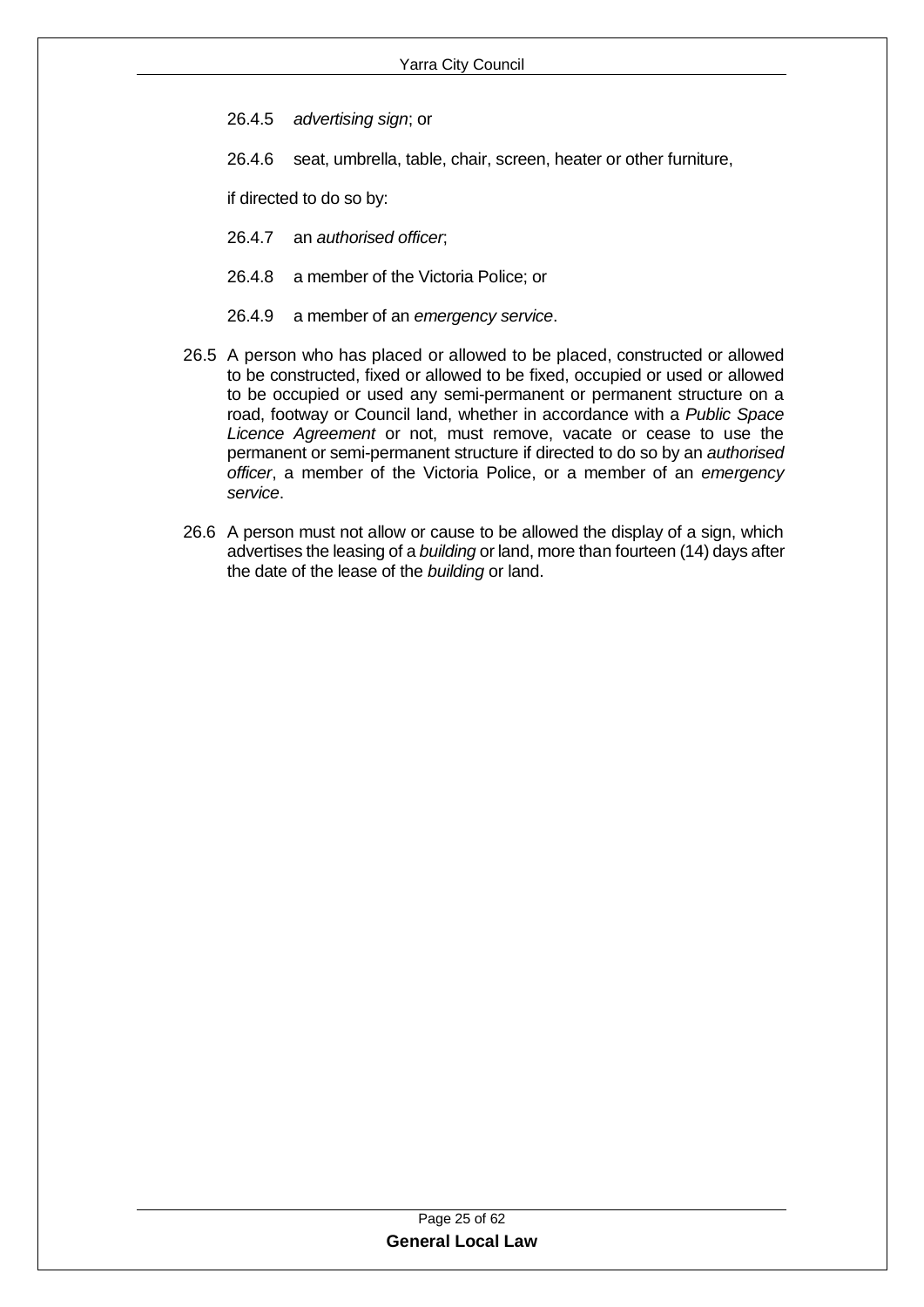## <span id="page-25-0"></span>**PART 8 – SALE OF GOODS, STREET COLLECTIONS AND SPRUIKING**

#### <span id="page-25-1"></span>**27. Persons Selling Goods, Commercial and Charitable Activities**

27.1 A person must not, without a *permit*, *sell* or advertise any goods from:

- 27.1.1 a stall;
- 27.1.2 a *vehicle*;
- 27.1.3 a caravan;
- 27.1.4 a *trailer*;
- 27.1.5 a barrow;
- 27.1.6 a box;
- 27.1.7 a crate;
- 27.1.8 a bag;
- 27.1.9 tent or temporary structure, or
- 27.1.10 any other receptacle,

standing or placed on:

- 27.1.11 a *road*;
- 27.1.12 a *footway*;
- 27.1.13 *Council land*;
- 27.1.14 vacant land; or
- 27.1.15 land which is not ordinarily occupied by the person to persons-

on a *road*, *footway* or *Council land*.

- 27.2 If a use of a *road* or *footway* is a use:
	- 27.2.1 described in clause 27.1;
	- 27.2.2 which is authorised by a *permit*; and
	- 27.2.3 associated with the use of adjoining land

then, for the purposes of clause 62 of the *Planning Scheme*, the use is to be taken as a use authorised by Council under this Local Law and it is intended that no planning permit need be obtained in respect of such use.

- 27.3 A person must not, without a *permit*, sell any goods carried about on the person or on any animal or *vehicle*:
	- 27.3.1 on a *road*;
	- 27.3.2 on a *footway*;
	- 27.3.3 on *Council land*; or
	- 27.3.4 from door to door.

#### Page 26 of 62 **General Local Law**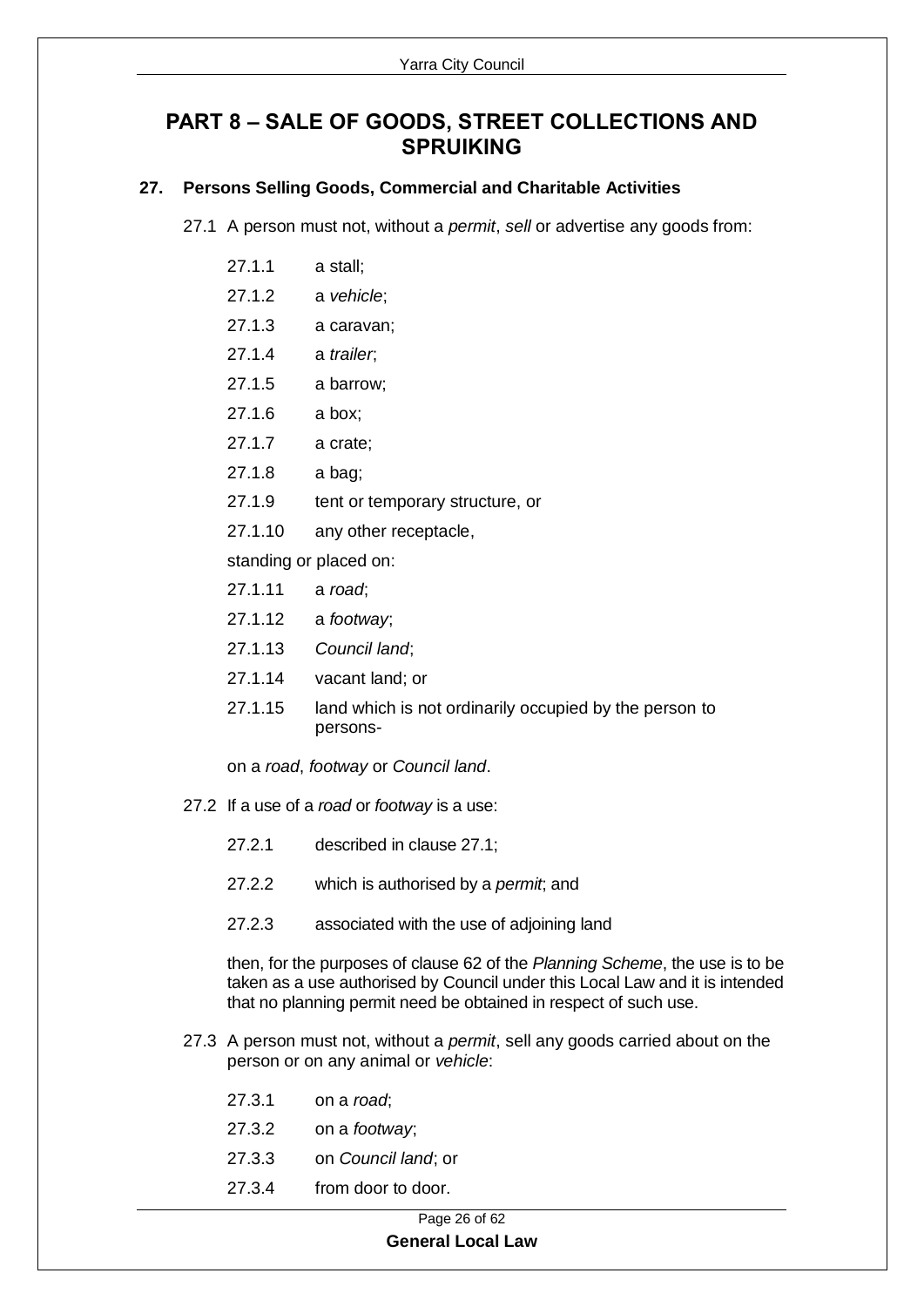27.4 Nothing in this clause requires a person to obtain a *permit* for a private function which is carried out on land where a person sells or advertises goods for sale to the people on the land.

#### <span id="page-26-0"></span>**28. Street Collection and Distribution**

28.1 A person must not, without a *permit*, solicit or collect any money, gifts or subscriptions for any purpose or cause or authorise another person to do so:

- 28.1.1 on a *road*;
- 28.1.2 on a *footway*;
- 28.1.3 on *Council land*; or
- 28.1.4 from door to door.

#### <span id="page-26-1"></span>**29. Spruiking**

- 29.1 A person must not, without a *permit*, on a *road*, *footway* or *Council land* or from any land adjacent to a *road*, *footway* or *Council land* -
	- 29.1.1 spruik, tout or solicit the sale of any goods or services; or
	- 29.1.2 hand out or give to persons on any *road*, *footway* or *Council Land* a document that advertises a commercial event, venture

or the like or is of a fundraising nature.

29.2 Clause 29.1 does not apply to a person participating in highway collections approved under *Road Safety Act* 1986.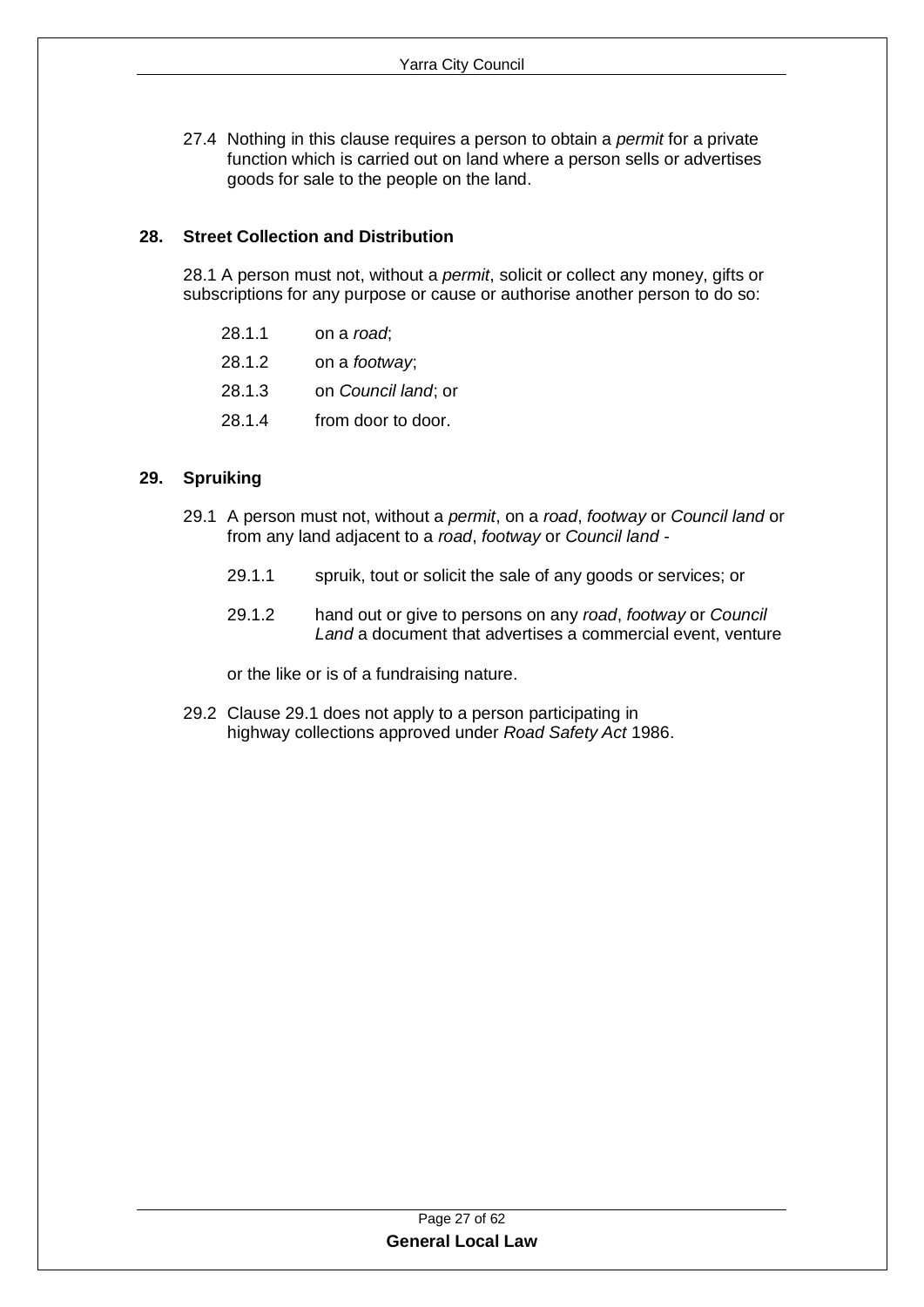## **PART 9 – NUMBERING OF ALLOTMENTS**

#### <span id="page-27-1"></span><span id="page-27-0"></span>**30. Numbering of Allotments**

.

- 30.1 The *Council* or an *authorised officer* may from time to time allocate a number to an allotment and may from time to time allocate a different number to an allotment or otherwise change the numbering.
- 30.2 The *owner* or occupier of an allotment to which a number has been allocated by the *Council* or an *authorised officer* must mark the allotment with the number in a form that is legible, visible, and clear of vegetation and other obstructions and of a minimum size of 80 mm.
- 30.3 The *owner* or occupier of an allotment must ensure that all numbers marking the allotment are:
	- 30.3.1 made of durable materials;
	- 30.3.2 kept in a good state of repair; and
	- 30.3.3 renewed as often as may be necessary.
- 30.4 A person must not display a number on an allotment unless the number has been allocated to the allotment by the *Council* or an *authorised officer*.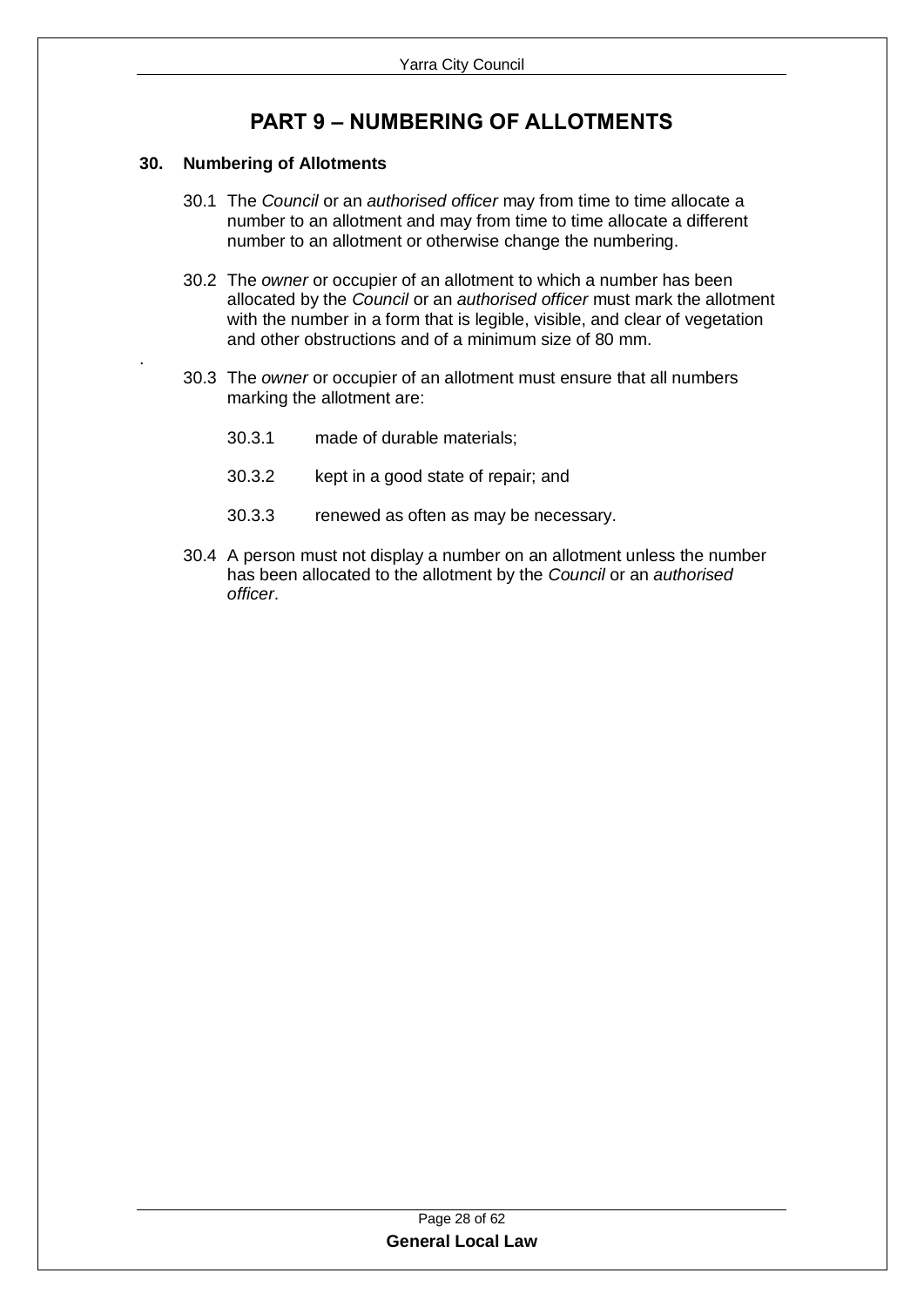## **PART 10 – SPOIL ON ROADS**

#### <span id="page-28-1"></span><span id="page-28-0"></span>**31. Spoil on Roads**

31.1 A person must not:

- 31.1.1 drive; or
- 31.1.2 permit or cause to be driven,

a *vehicle* on a *road* or *footway* in the course of any trade, industry or commercial undertaking, unless the:

- 31.1.3 wheels; and
- 31.1.4 tyres,

of the *vehicle* are free from soil, earth, clay or like substances.

- 31.2 A person must not allow any produce, soil, earth, mud, clay, liquid waste or like substance to fall from or escape onto a *road* or *footway* from any *vehicle* which he or she is driving or any equipment which he or she is operating in the course of any trade, industry or commercial undertaking.
- 31.3 A person must not allow any grease, oil, mud, clay or like substance to run off a *motor vehicle* he or she is cleaning in the course of any trade, industry or commercial undertaking onto a *road*, *footway* or into a drain.
- 31.4 An individual who is an owner of residential land, other than an individual who is carrying out *building work* to develop residential land for sale, who contravenes or fails to comply with clause 31.1 is liable to an infringement penalty half that specified in schedule 1.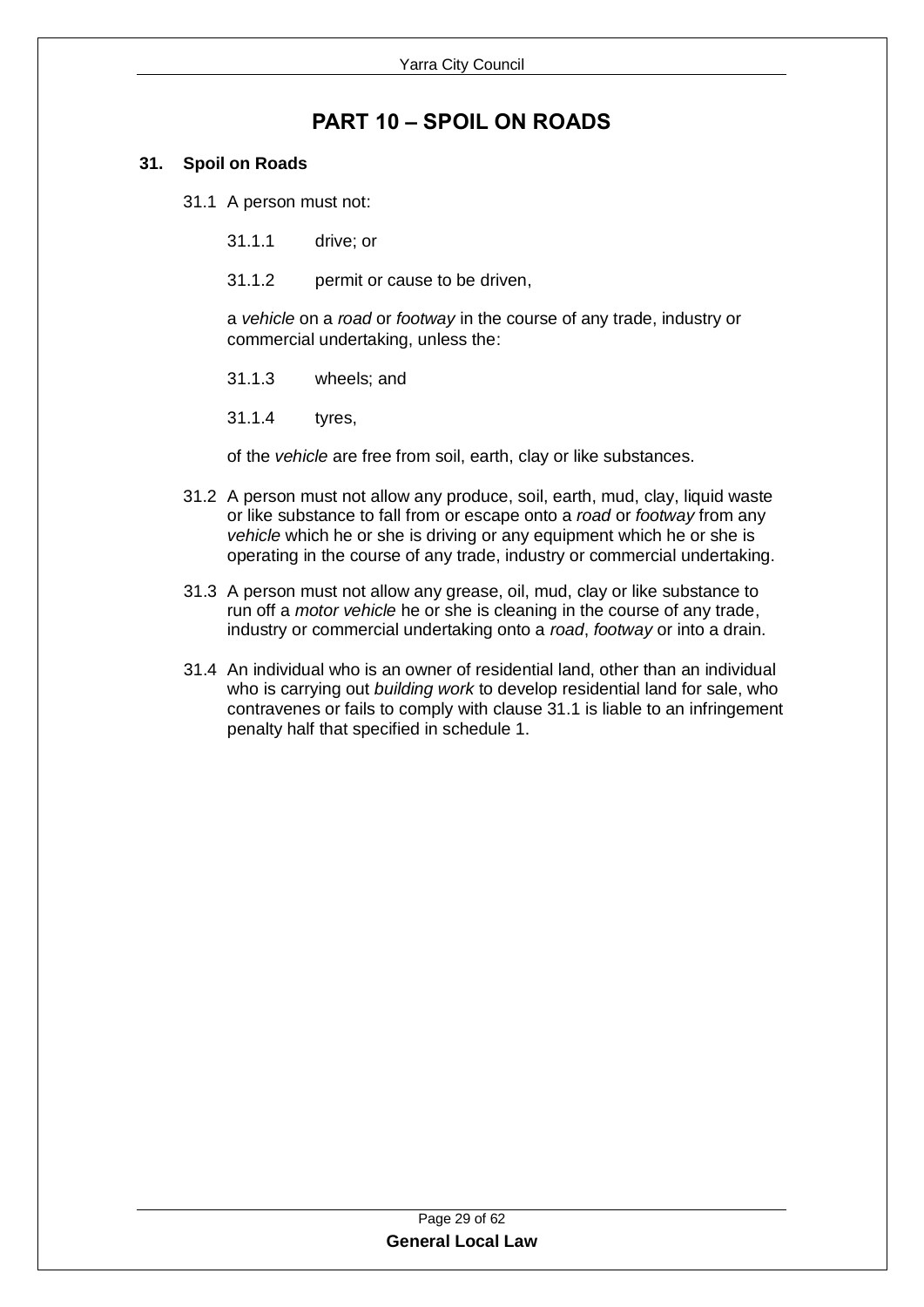## **PART 11 – MOTOR VEHICLES**

#### <span id="page-29-1"></span><span id="page-29-0"></span>**32. Repair and Display of Vehicles**

- 32.1 A person must not:
	- 32.1.1 paint;
	- 32.1.2 service;
	- 32.1.3 carry out maintenance on or perform any work on; or
	- 32.1.4 display for sale in the course of a business for the sale of *vehicles*-

a *vehicle* on a *road*, *footway* or *Council land*.

- 32.2 Clause 32.1 does not apply if maintenance or work is carried out to enable a *vehicle,* which has broken down, to be removed from the *road*, *footway* or *Council land*.
- 32.3 Notwithstanding the exception in clause 32.2, a person commits an offence if the *vehicle* is within 100 metres of premises occupied by that person or that person's employer for the purposes of motor repairs or panel beating.

#### <span id="page-29-2"></span>**33. Noisy Vehicles**

- 33.1 A person must not:
	- 33.1.1 leave the engine of a *heavy motor vehicle* running while the *heavy motor vehicle* is stationary, except for a period of five (5) minutes:
		- 33.1.1.1 immediately after the *heavy motor vehicle* has stopped moving; or
		- 33.1.1.2 immediately before the *heavy motor vehicle* is to start moving; or
	- 33.1.2 allow a refrigeration unit mounted on a *motor vehicle* to run between the hours of 7pm and 7am while the motor vehicle is parked or standing on any *road* located in or abutting an area zoned as residential or predominantly residential under the *Planning Scheme*.
- 33.2 Clause 33.1 does not apply to a person employed by:
	- 33.2.1 a *service authority*;
	- 33.2.2 an *emergency service*; or
	- 33.2.3 the *Council*-

while acting in the course of his or her duties.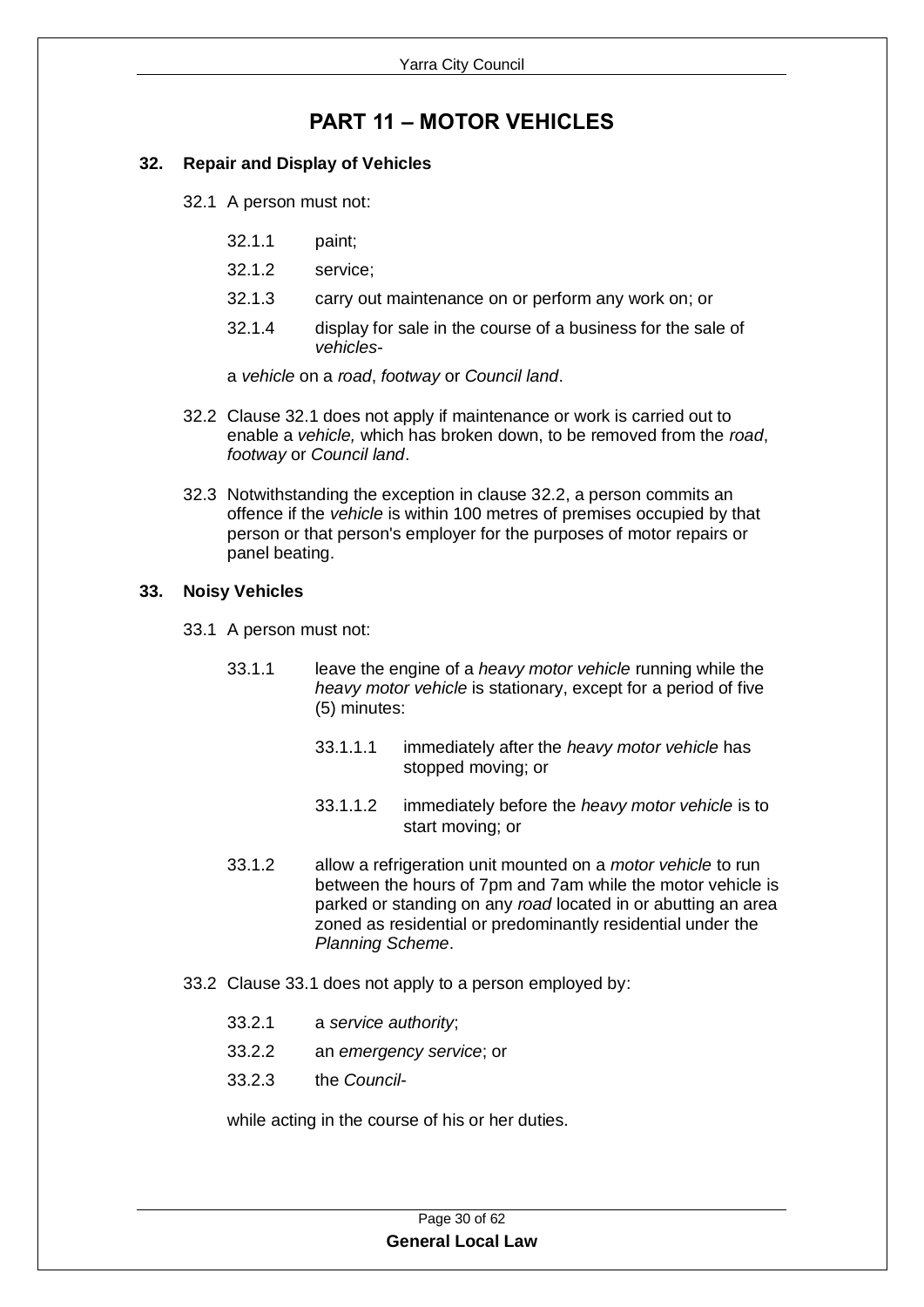## **PART 12 – SAFETY**

#### <span id="page-30-1"></span><span id="page-30-0"></span>**34. Failure to maintain a safe environment**

- 34.1 The *owner*, or a person in charge, of any:
- 34.1.1 land on which works are being undertaken on or adjacent to any *road*, *footway* or *Council land*; or
- 34.1.2 *vehicle* parked on or adjacent to any *road*, *footway* or *Council land*, must ensure that the land is maintained, and the *vehicle* is parked and loaded, in such a way so as not to cause or potentially cause any:
	- (i) injury to a person or animal;
	- (ii) damage to a *Council* owned or controlled asset or any other asset not owned or controlled by the owner or person in charge; or
	- (iii) detriment to the amenity of adjacent land or the neighbourhood.

| Page 31 of 62            |  |
|--------------------------|--|
| <b>General Local Law</b> |  |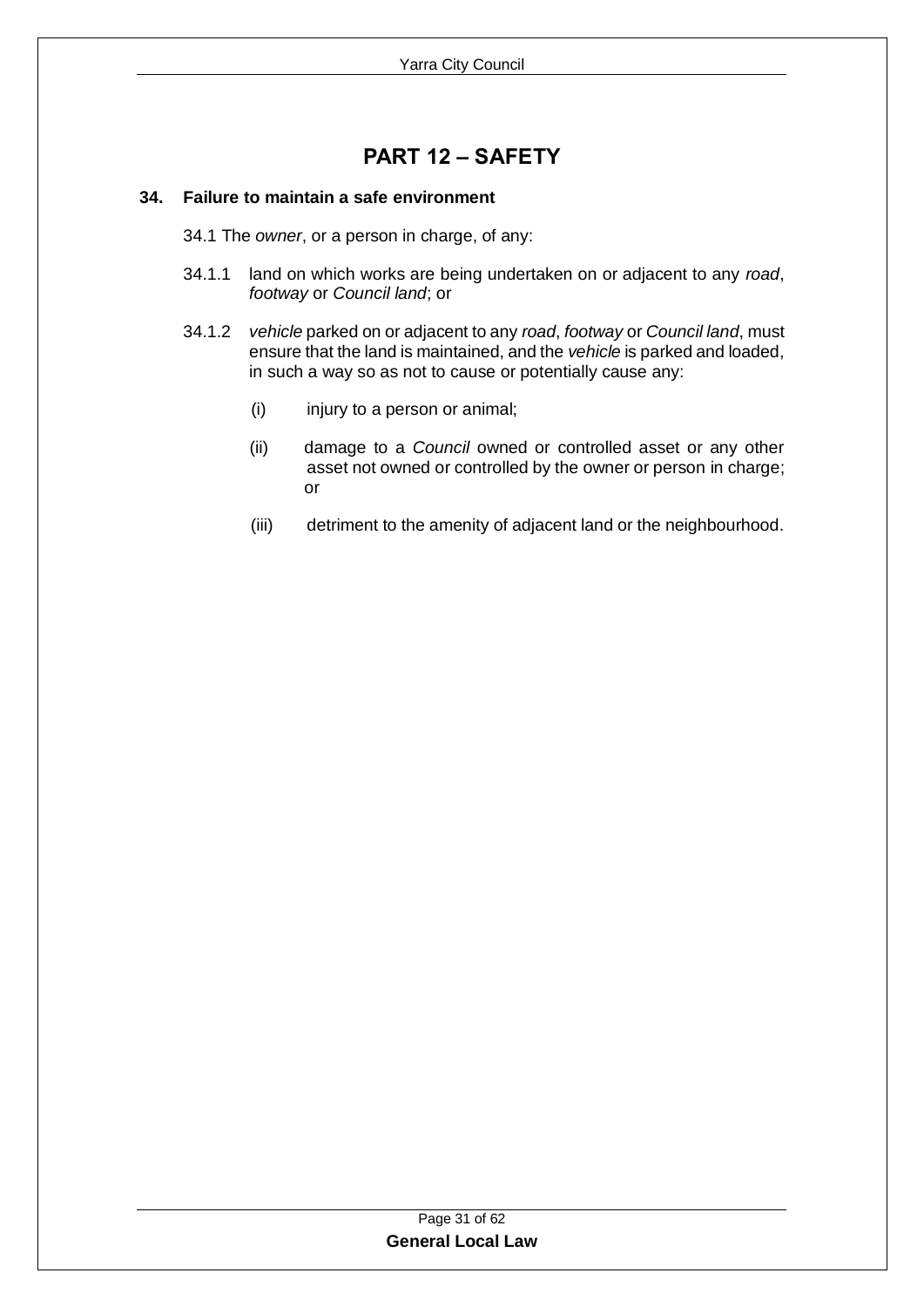## **PART 13 – USE OF PARKING PERMITS**

#### <span id="page-31-1"></span><span id="page-31-0"></span>**35. Application of this Part**

- 35.1 This Part applies to *Vehicle Parking Permits* issued by the *Council* in accordance with a Resident Parking Scheme established pursuant to Schedule 11 to the *Act* and any *Council* policies regarding the operation of Resident Parking Schemes in the *municipal district*.
- 35.2 This Part is intended to operate in conjunction with any policy of the *Council* relating to the operation of Resident Parking Schemes and any conditions imposed on *Vehicle Parking Permits*.
- 35.3 Nothing in this Part is intended to derogate from any rights which the *Council* or an *authorised officer* may have under any *Council* policies regulating the operation of Resident Parking Schemes and the use of *Vehicle Parking Permits* or any conditions imposed on *Vehicle Parking Permits*.
- 35.4 A decision by the *Council* or an *authorised officer* not to enforce this Part does not affect the power of the *Council* or an *authorised officer* to enforce any relevant *Council* policy or conditions imposed on *Vehicle Parking Permits*.

#### <span id="page-31-2"></span>**36. Offence to sell, give away or rent a Vehicle Parking Permit**

- 36.1 A *Vehicle Parking Permit Holder* must not:
	- 36.1.1 sell or offer to sell a *Vehicle Parking Permit*;
	- 36.1.2 give away for no charge, or offer to give away for no charge, a *Vehicle Parking Permit* (other than a *Visitor Permit* to be used by a legitimate *visitor*);
	- 36.1.3 lend or license, or offer to lend or license a *Vehicle Parking Permit* (other than a temporary *Visitor Permit* to be used by a legitimate *visitor*); or
	- 36.1.4 otherwise allow a *Vehicle Parking Permit* (other than a temporary *Visitor Permit* being used by a legitimate *visitor*) to be used by any person other than a *Vehicle Parking Permit Holder*.

#### <span id="page-31-3"></span>**37. Offence to accept or to use a Vehicle Parking Permit where not the Vehicle Parking Permit Holder**

- 37.1 A person (other than a legitimate *visitor* using a *Visitor Permit* in accordance with any applicable policies or conditions) must not:
	- 37.1.1 purchase or induce to purchase a *Vehicle Parking Permit* from any *Vehicle Parking Permit Holder* or other person not authorised to issue a *Vehicle Parking Permit*;
	- 37.1.2 otherwise receive (whether for a charge or not), or induce to receive (whether for a charge or not), a *Vehicle Parking Permit*

|                          | Page 32 of 62 |  |
|--------------------------|---------------|--|
| <b>General Local Law</b> |               |  |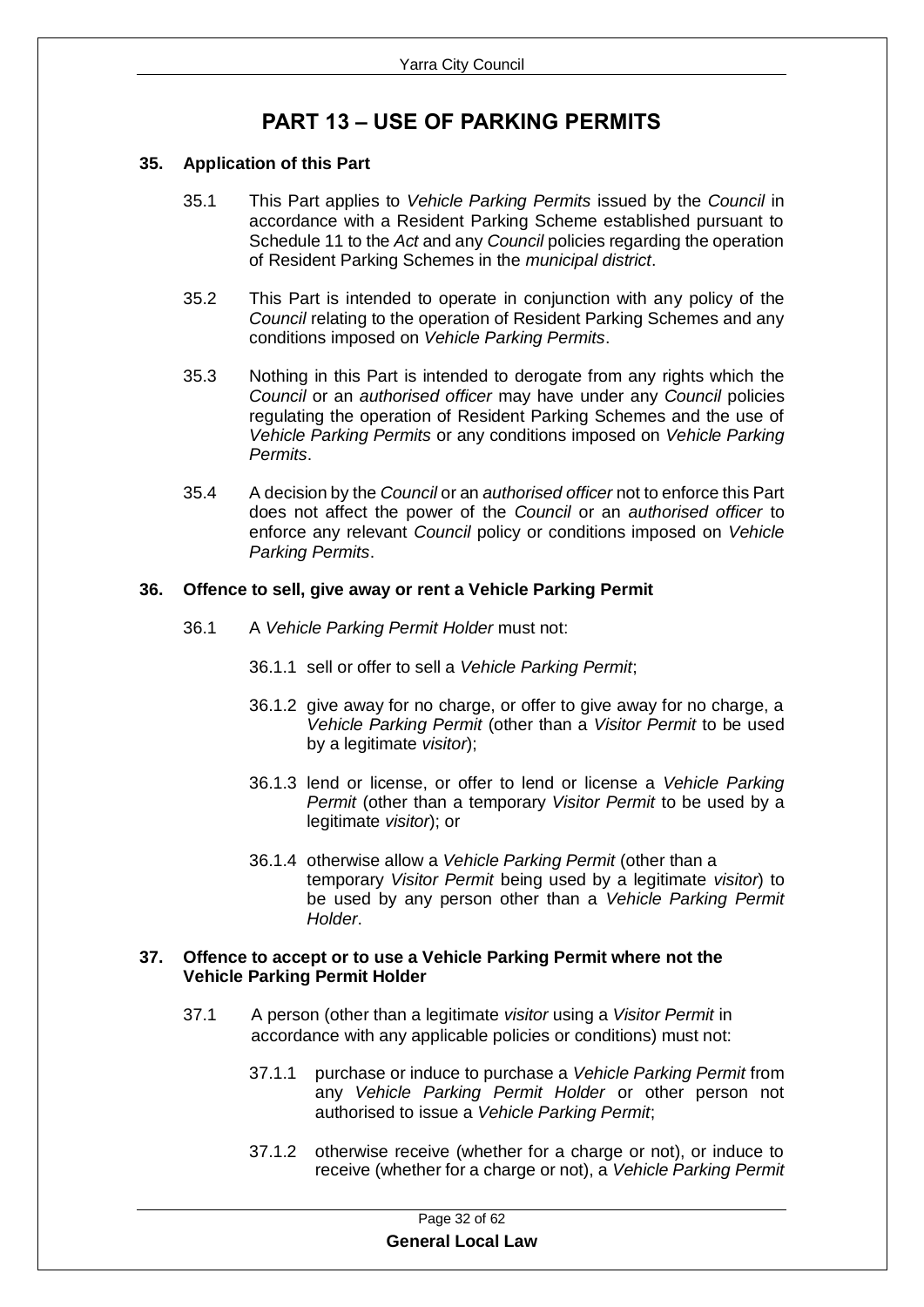from any *Vehicle Parking Permit Holder* or other person not authorised to issue a *Vehicle Parking Permit*;

- 37.1.3 accept a lent or licensed *Vehicle Parking Permit*, or induce to receive a lent or licensed *Vehicle Parking Permit* from any *Vehicle Parking Permit Holder* or other person not authorised to issue a *Vehicle Parking Permit*; or
- 37.1.4 otherwise use or attempt to use a *Vehicle Parking Permit* in instances where he or she is not the relevant *Vehicle Parking Permit Holder*.

#### <span id="page-32-0"></span>**38. Offences relating to falsification of Vehicle Parking Permits**

- 38.1 A person must not:
	- 38.1.1 forge or counterfeit a *Vehicle Parking Permit*; or
	- 38.1.2 knowingly use, deal with or tender a false *Vehicle Parking Permit*.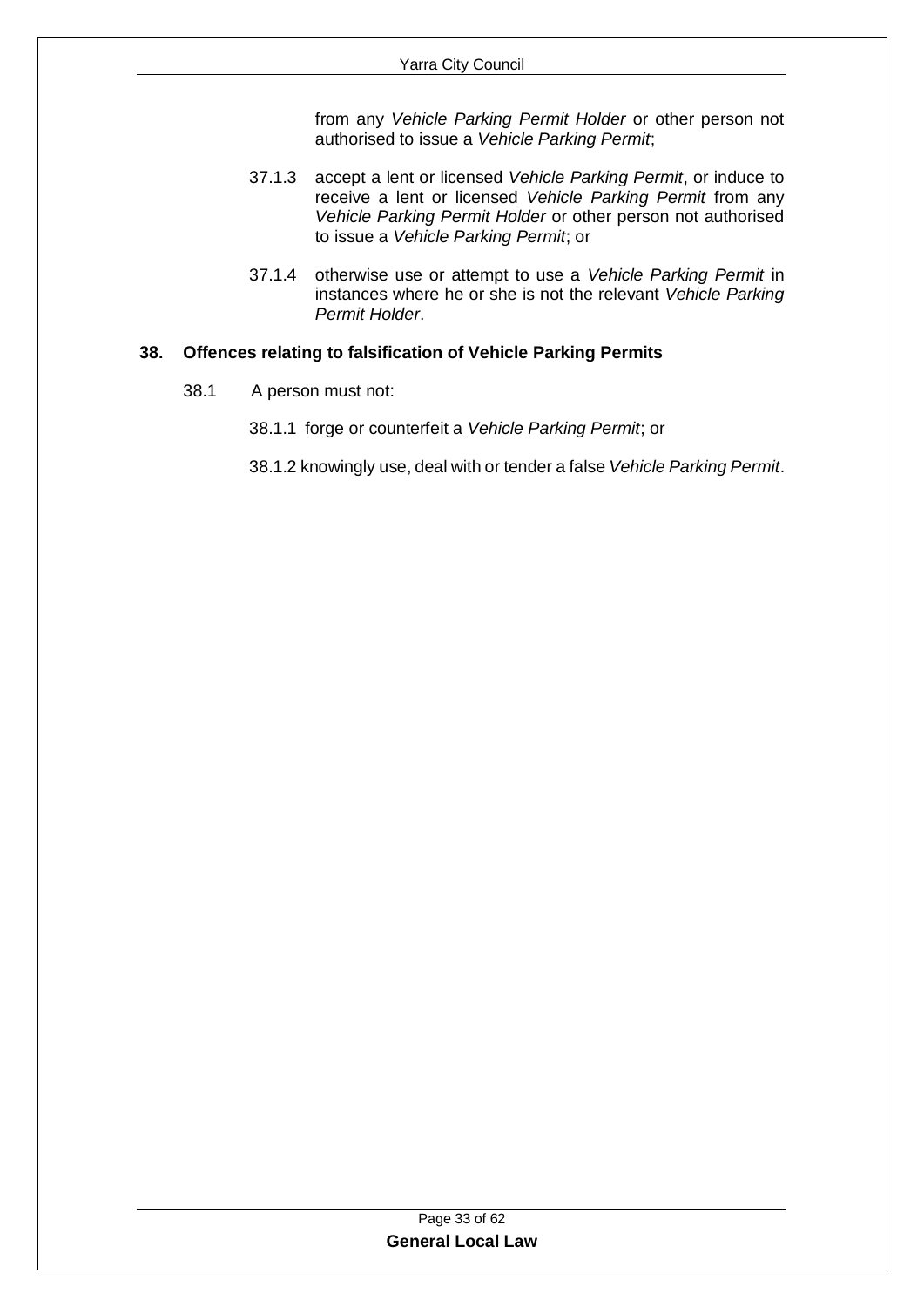## **PART 14 – TREE PROTECTION**

#### <span id="page-33-1"></span><span id="page-33-0"></span>**39. Significant Trees**

- 39.1 A person must not, without a permit, remove, damage, destroy or lop a *significant tree*.
- 39.2 In deciding whether to grant a permit under sub-clause 39.1, the Council must have regard to the *procedure and protocols manual.*
- 39.3 The requirement to obtain a *permit* under sub-clause 39.1 does not apply:
	- 39.3.1 where a person cuts, trims or prunes a tree to ensure compliance with any other provision of this or any other statutory authority; or
	- 39.3.2 where Council is lopping, destroying, damaging or removing a significant tree that is a Council tree.
- 39.4 If a significant tree is removed, damaged, destroyed or lopped, the owner of the land on which the significant tree is located is guilty of an offence, whether or not the person who actually interfered with the tree is identified or prosecuted.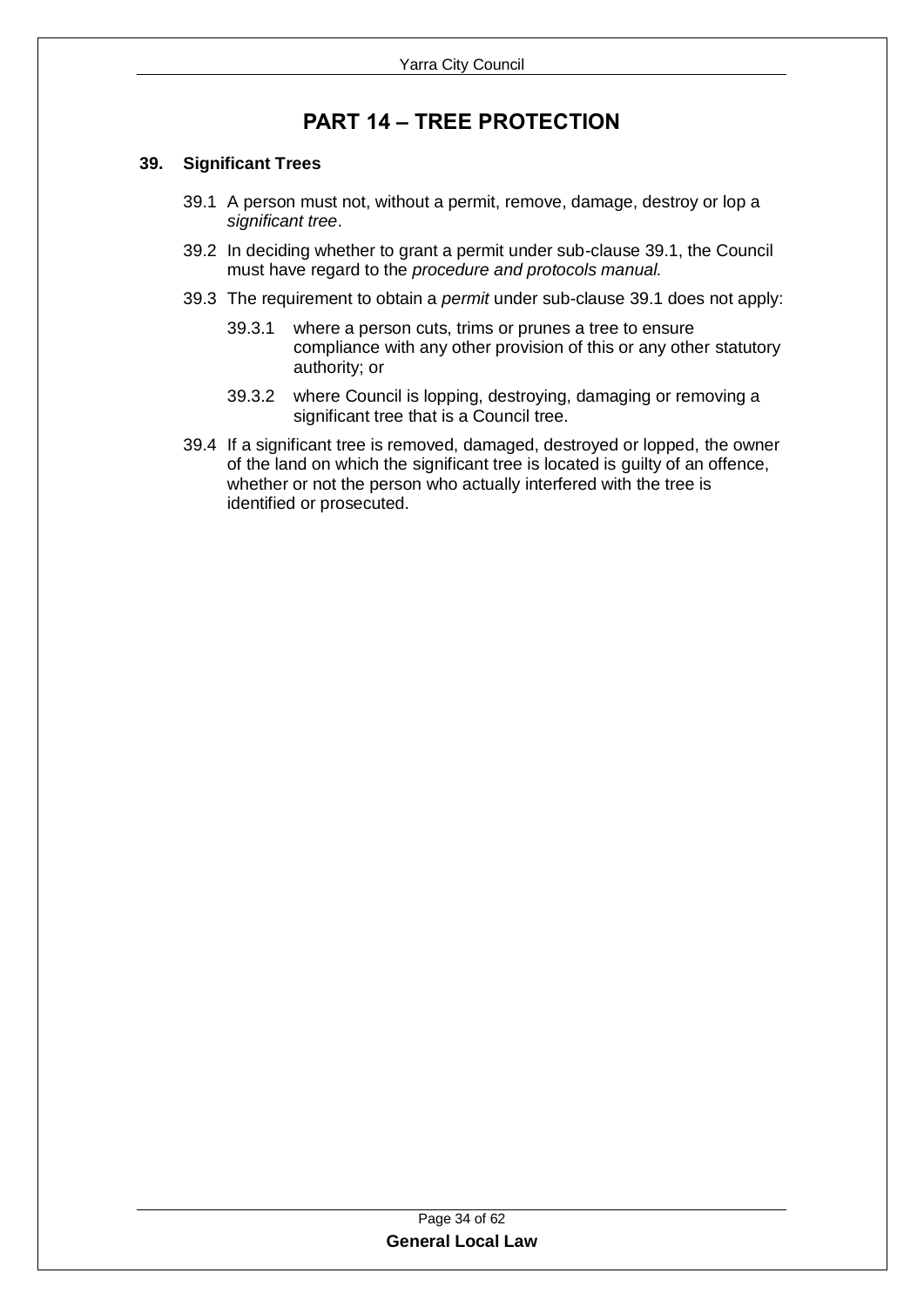## **PART 15 – USE OF LAND**

#### <span id="page-34-1"></span><span id="page-34-0"></span>**40. Machinery, Materials, Goods or Vehicles on Land and Camping**

- 40.1 Unless permitted under the *Planning Scheme*, a person must not, without a *permit*, use any land:
	- 40.1.1 for the storage of old, used or second hand machinery, *vehicles*, materials or goods; or
	- 40.1.2 for the assembly, or dismantling, of old, used or second hand machinery, *vehicles*, materials or goods-

which detrimentally affects the amenity of the neighborhood.

- 40.2 A person must not repair a *motor vehicle* on any land, other than a *motor vehicle* registered in the name of or owned by a person who is a resident of the land.
- 40.3 The *owner* and occupier of any *private land* must not, without a permit or unless authorised under the *Planning Scheme,* occupy or place or cause to be placed for the purposes of occupation any caravan, tent, or like structure.
- 40.4 A person must not, without a permit or unless authorised under the Planning Scheme, occupy or cause to be occupied any caravan, tent or like structure.

#### <span id="page-34-2"></span>**41. Unsightly land**

- 41.1 The owner or occupier of any land must not cause or allow the land to be kept in a condition which is unsightly or detrimental to the amenity of the neighborhood.
- 41.2 The owner or occupier of any land must ensure that:
	- 41.2.1 the land is not a danger, or likely to be a danger, to the health or property of any person;
	- 41.2.2 weeds or grass on the land does not exceed 150mm in height;
	- 41.2.3 there is no unconstrained waste on the land;
	- 41.2.4 the land is not a harborage for vermin;
	- 41.2.5 there is not an accumulation of building waste and materials;
	- 41.2.6 the land is not used for the storage of unregistered motor vehicles; and
	- 41.2.7 noxious weeds not allowed to exist on the land.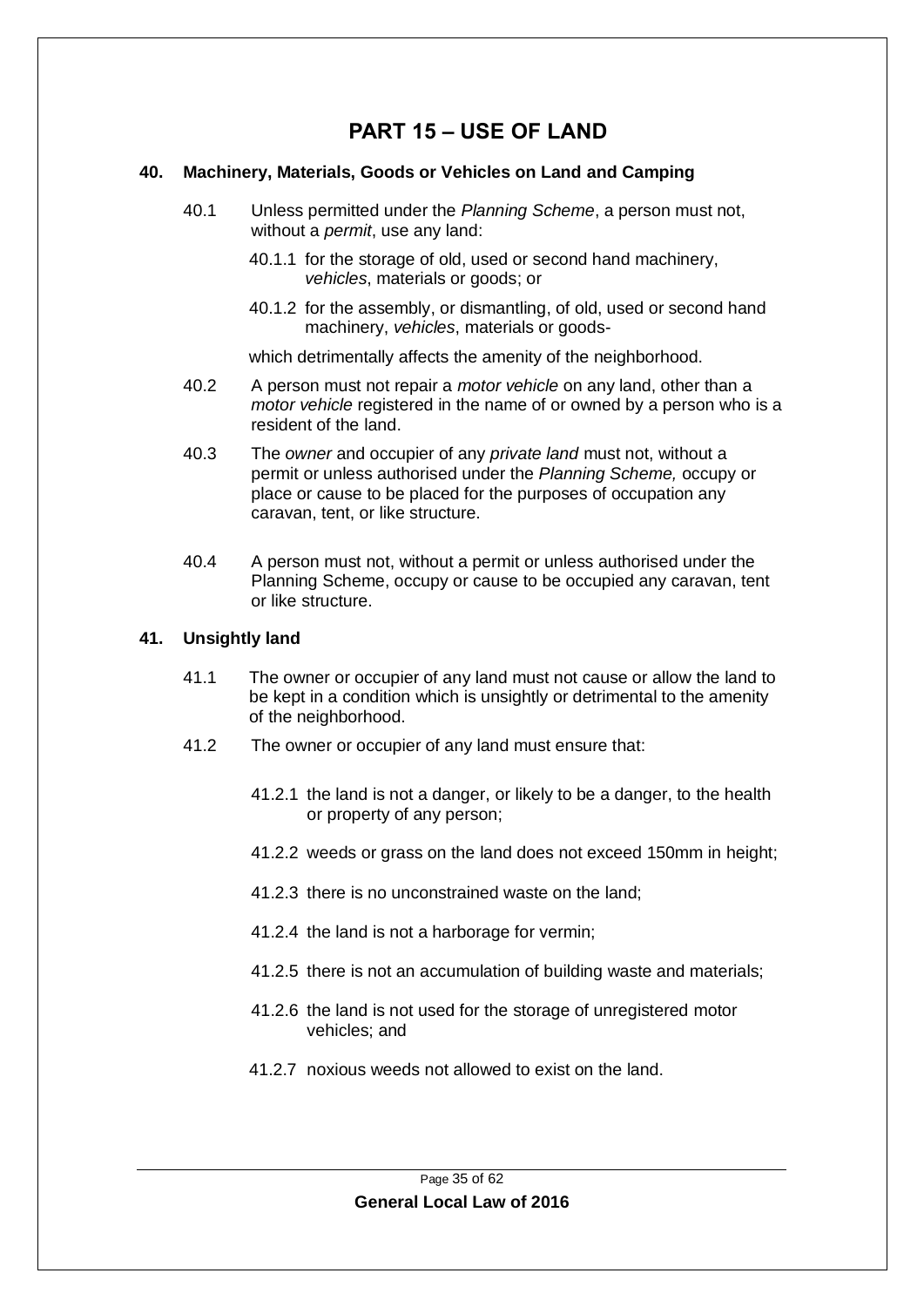#### <span id="page-35-0"></span>**42. Dilapidated Buildings**

- 42.1 The *owner* or occupier of any land must not allow any building or other structure on the land to:
	- 42.1.1 become dilapidated; or
	- 42.1.2 be in a state of disrepair.

#### <span id="page-35-1"></span>**43 Circuses, Carnivals and Festivals**

- 43.1 Unless permitted under a *Planning Scheme* a person must not in the *municipal district*, without a *permit*, hold or permit to be held:
	- 43.1.1 a circus;
	- 43.1.2 a carnival; or
	- 43.1.3 a festival
		- on any land.
- 43.2 Clause 43.1 does not apply to the *Council* in respect of any festival it conducts on land in the *municipal district*.

#### <span id="page-35-2"></span>**44 Disturbing Noise in Council's Parks and Gardens**

- 44.1 In this clause "Council land" means any land being a reservation, garden or park owned by, vested in or under the management or control of Council.
- 44.2 A person who is in or on any Council land must not, without a permit use any:
	- 44.2.1 internal combustion generator or like object together with an amplifier or speakers for the purpose of amplifying music or voices;
	- 44.2.2 drum or other form of percussion instrument;
	- 44.2.3 megaphone, loudhailer or other like device;
	- 44.2.4 car radio audible to any person outside the motor car;
	- 44.2.5 device that plays music or videos at a volume that can be heard in a habitable room of a dwelling in the area of the Council land.
- 44.3 A person who is in or on any Council land must not, without a permit, play or operate any device that produces a sound so that the sound is heard within a habitable room of any dwelling.
- 44.4 This clause does not apply to any indoor or outdoor venues within the meaning of the State Environment Protection Policy (Control of Music Noise from Public Premises) No N-2.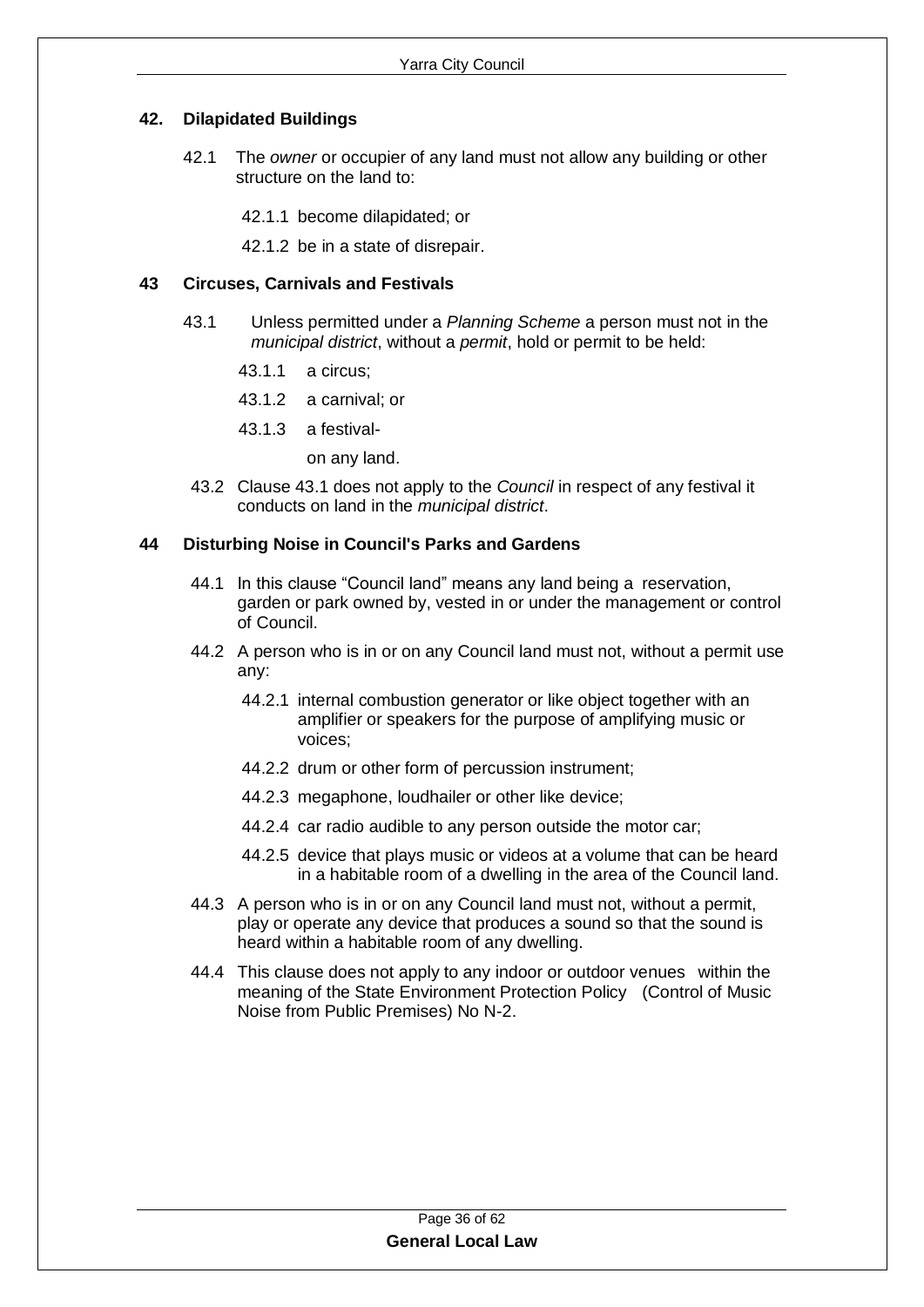#### <span id="page-36-0"></span>**45 Occasional Events in Council's Parks and Gardens**

- 45.1 In this clause *"Council land"* means any land being a reservation, garden or park owned by, vested in or under the management or control of *Council*
- 45.2 In this clause *"occasional event"* means a gathering of 50 or more persons where a sound producing device will be used, including where dancing or the playing or performing of amplified music is the predominant activity (such as a rave or dance party).
- 45.3 A person must not, without a *permit*, conduct an occasional event in Council land.
- 45.4 A person to whom a *permit* has been granted under this clause must comply with any conditions contained in the *permit*.

#### <span id="page-36-1"></span>**46 Activities on Council Land**

- 46.1 A person must not, without a *permit,* use any *Council land*, *road* or *footway* to launch or land a hot air balloon.
- 46.2 Clause 46.1 does not apply to a person who lands on *Council land*, *road* or *footway* in a hot air balloon because of an emergency landing.
- 46.3 A person who is on *Council land* must not:
	- 46.3.1 fail to comply with any direction or requirement specified on a sign erected by the *Council* or an *authorised officer*;
	- 46.3.2 behave or carry on an activity which unreasonably interferes with any other person using the *Council land*; or
	- 46.3.3 do any of the following things without a *permit*:
		- 46.3.3.1 fly or permit to be flown any aircraft (including a powered model plane or drone);
		- 46.3.3.2 ride or drive a vehicle or animal in a manner or in a place which is likely to damage or ruin any grassed area or turf surface or otherwise interfere with the use of the Council land by another person;
		- 46.3.3.3 light a fire or permit any fire to remain alight except in a barbecue provided by the *Council* or a barbecue using a portable gas bottle;
		- 46.3.3.4 play, organise, practice or engage in any organised competitive sport or game;
		- 46.3.3.5 play or practice golf;
		- 46.3.3.6 construct any line, string, rope or other similar thing to any tree or other object;
		- 46.3.3.7 camp, pitch, erect or occupy any camp, tent, caravan or temporary structure;
		- 46.3.3.8 conduct or celebrate a wedding;
		- 46.3.3.9 make a collection of money;

Page 37 of 62 **General Local Law of 2016**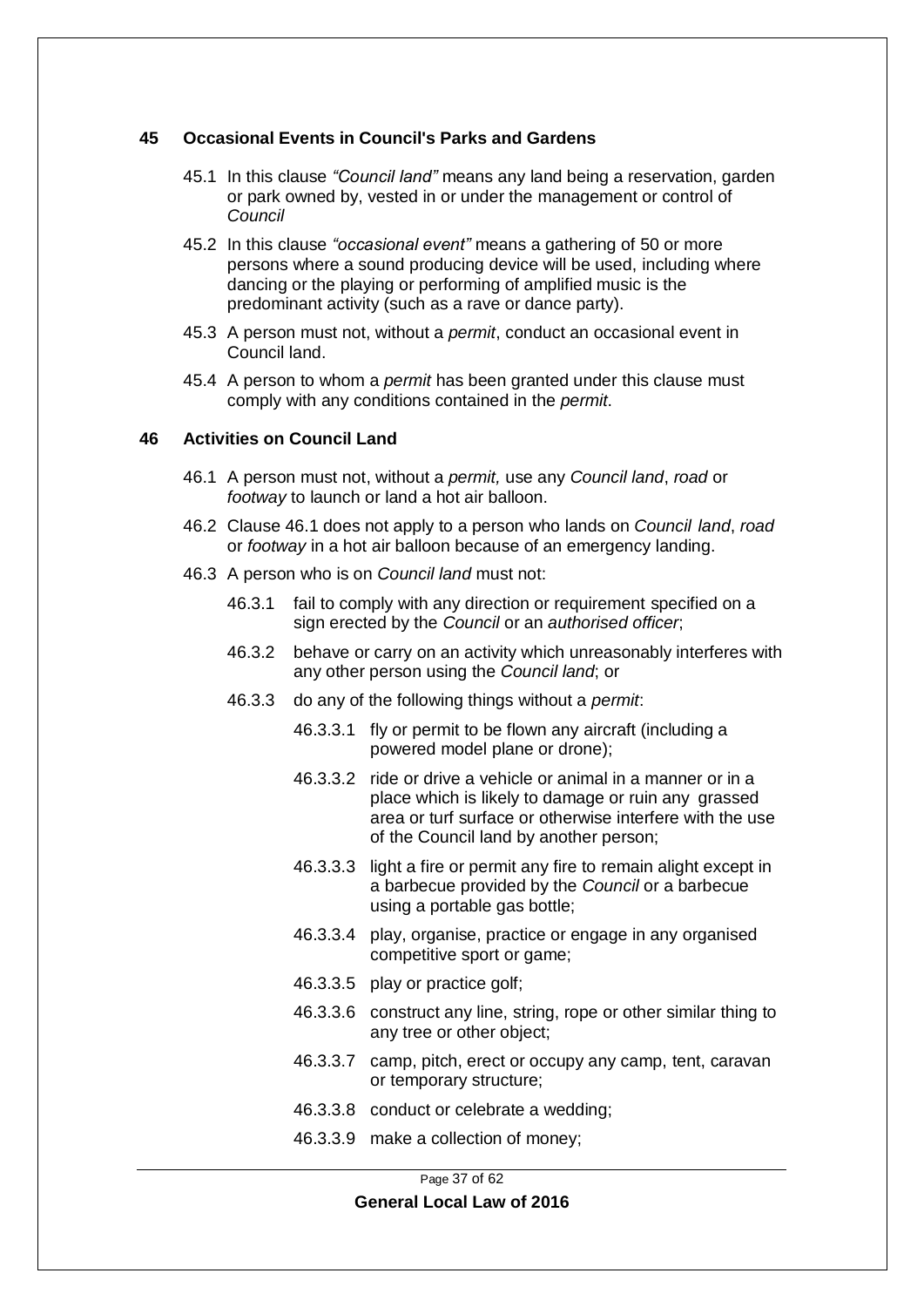- 46.3.3.10 destroy, damage or interfere with any flora or kill, injure or interfere with any fauna; or
- 46.3.3.11 stand, walk or run on any plot, bed, border or any other area set aside for vegetation.

#### <span id="page-37-0"></span>**47 Heavy Motor Vehicles**

- 47.1 Unless permitted under the *Planning Scheme* applicable to the land, the *owner* or occupier of any land must not, without a *permit*:
	- 47.1.1 keep; or
	- 47.1.2 allow to be kept-

a *heavy motor vehicle* on any land in a residential area.

#### <span id="page-37-1"></span>**48 Use of Awnings and Verandahs for Advertising**

- 48.1 Unless permitted under the *Planning Scheme* applicable to the land on which the *building* is located, a person must not, without a *permit*, attach or allow to be attached any:
	- 48.1.1 *advertising sign*; or
	- 48.1.2 *banner, flag, bunting or like decoration;*

to an awning or verandah on a *building* which is not a dwelling.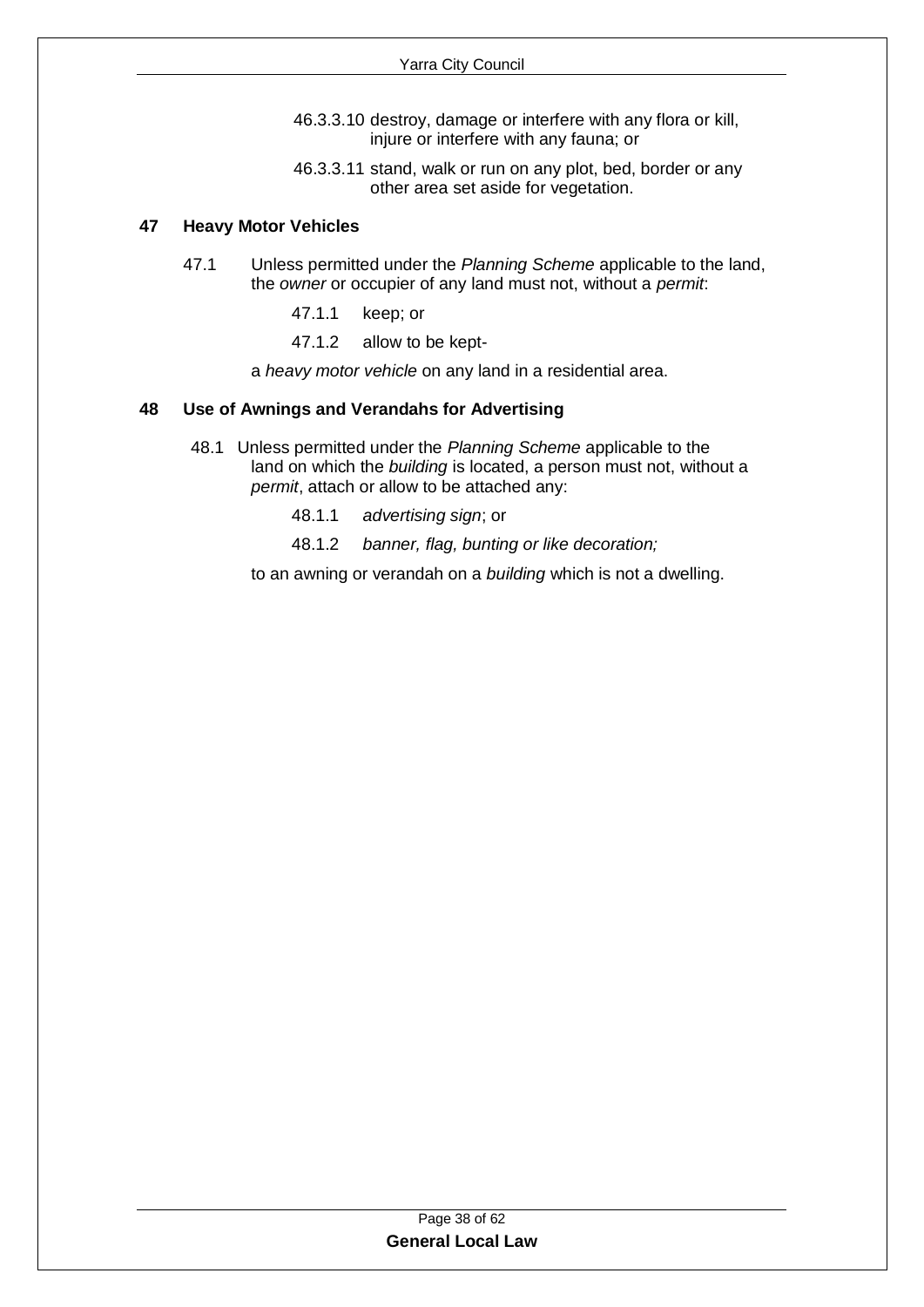## <span id="page-38-0"></span>**PART 16 – BUILDING WORKS AND ASSET PROTECTION**

#### <span id="page-38-1"></span>**49 Building works**

- 49.1 A person must not, without a *permit*, carry out or allow to be carried out, *building work* between the following hours:
	- 49.1.1 Before 7am or after 6pm on a Monday to Friday (inclusive);
	- 49.1.2 Before 9am or after 3pm on a Saturday;
	- 49.1.3 on a Sunday; or
	- 49.1.4. on Anzac Day, Good Friday, Christmas Day or the Monday after Christmas Day when Christmas Day is a Saturday or the Tuesday after Christmas Day when Christmas Day is a Sunday.
- 49.2 Clause 49.1 does not apply to:
	- 49.2.1 any employee or agent of a permit holder;
	- 49.2.2 any building work required because of an emergency;
	- 49.2.3 any building work which is subject to a permit issued under the Planning and Environment Act 1987 if that permit contains a condition which:
		- 49.2.3.1 restricts the times during which *building work* may be performed; and
		- 49.2.3.2 the condition is more restrictive than clause 49.1; or
	- 49.2.4 any person to whom section 48A(5) of the *Environment Protection Act* 1970 applies; or
	- 49.2.5 *building work* which is carried out by an occupier or owner of land being home maintenance.
- 49.3 Where building work is being carried out on any land the owner, the builder, a contractor or appointed agent to carry out the building work must ensure that contaminated water including, run off of chemicals, sediments, concrete, soil, wash down, animal waste or other pollutants does not enter the storm water system from the land or the washing or cleaning of tools or in any other way.
- 49.4 The owner of land on which building work is being carried out (other than minor building work) must ensure that:
	- 49.4.1 a facility is provided for refuse and is of a size and construction that adequately contains all refuse;
	- 49.4.2 the refuse facility remains on the land during the period of the building work (other than when required to be emptied);
	- 49.4.3 the facility is not placed on Council land, road or footway without a permit; and
	- 49.4.4 the facility is emptied whenever full, and, if necessary, provide a replacement facility.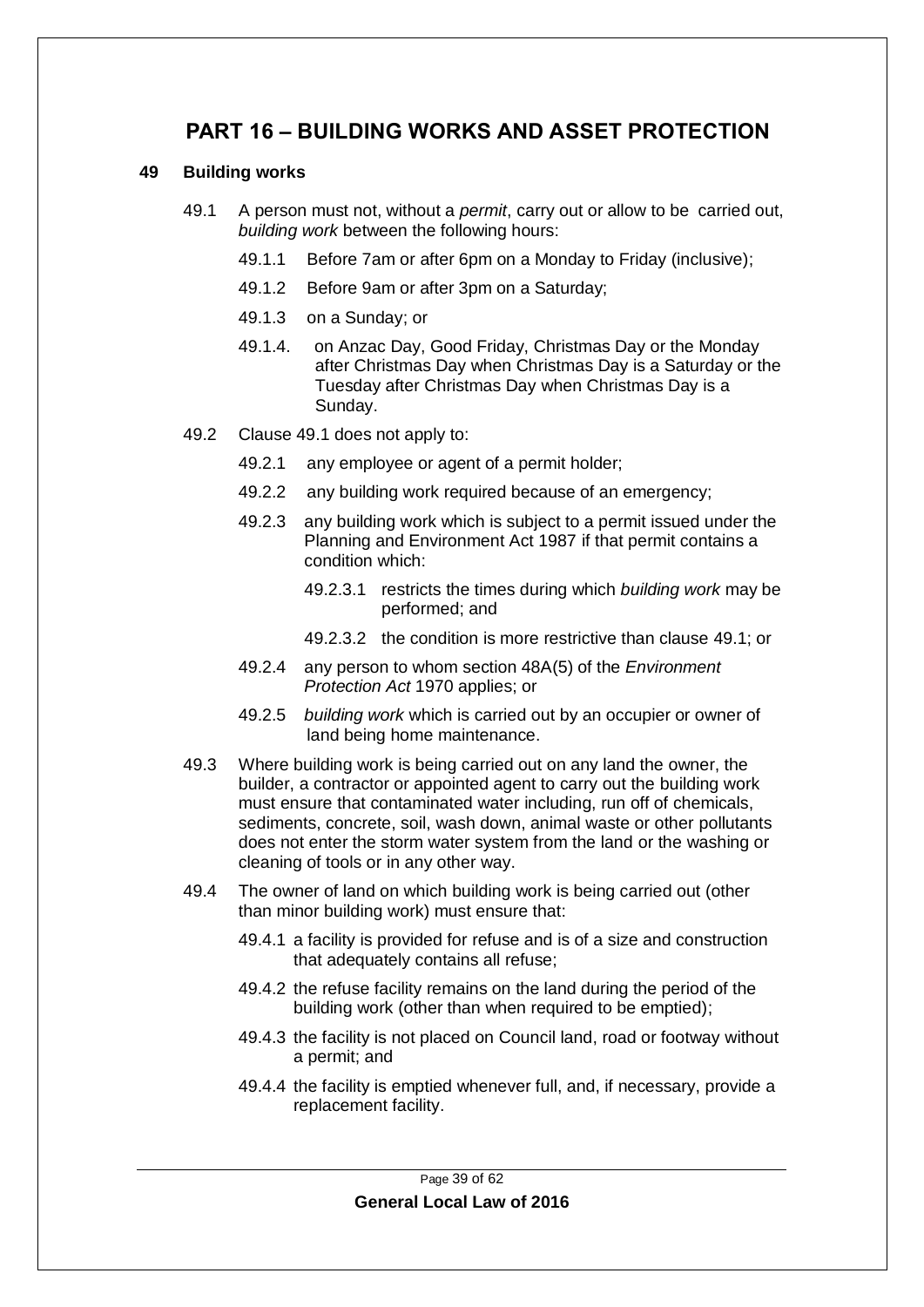- 49.5 During building work, the:
	- 49.5.1 *owner* of land on which the *building work* is being carried out; or
	- 49.5.2 *builder* engaged to carry out the *building work*; or
	- 49.5.3 *appointed agent*-

must ensure that:

- 49.5.4 all refuse which requires containment is placed in the refuse facility referred to in clause 49.4;
- 49.5.5 the refuse is not deposited in or on any land other than in accordance with clause 49.4, and
- 49.5.6 the *builder*'s refuse is not deposited in or over any part of the storm water system.
- 49.6 On any land where building work is being, or has been, carried out, the:
	- 49.6.1 *owner* of the land on which the building work is being or has been carried out*;*
	- 49.6.2 *builder* engaged to carry out the building work or
	- 49.6.3 *appointed agent-*

must remove and lawfully dispose of all refuse, including refuse in the refuse facility referred to in clause 49.4, within seven (7) days of the completion of the building work or issue of an occupancy permit, whichever occurs last.

- 49.7 The driver of any vehicle involved in placing or removing a facility required by clause 49.4 on or from land must access the land by way of a temporary vehicle crossing.
- 49.8 The:
	- 49.8.1 owner of the land on which the building work is being or is to be carried out; or
	- 49.8.2 builder engaged to carry out the building work; or
	- 49.8.3 appointed agent-
	- 49.8.4 must not undertake or carry on any building, engineering or other work necessitating the employment or engagement of persons on the land unless:
	- 49.8.5 a sewered toilet or a fresh water flush with water seal type portable toilet (closed) system is provided; and
	- 49.8.6 is serviced as required or at lease monthly to the satisfaction of Council or an authorised officer.
- 49.9 Clause 49.8 does not apply if:
	- 49.9.1 buildings are being constructed on adjacent land simultaneously by the same person; and
	- 49.9.2 there is provided one (1) sewered toilet system or a fresh water flush with water seal type portable toilet (closed) system serviced as required for three (3) building sites.
- 49.10 Before commencing any building work on any land, the owner of the land, the builder engaged to carry out building work on the land or the

Page 40 of 62 **General Local Law**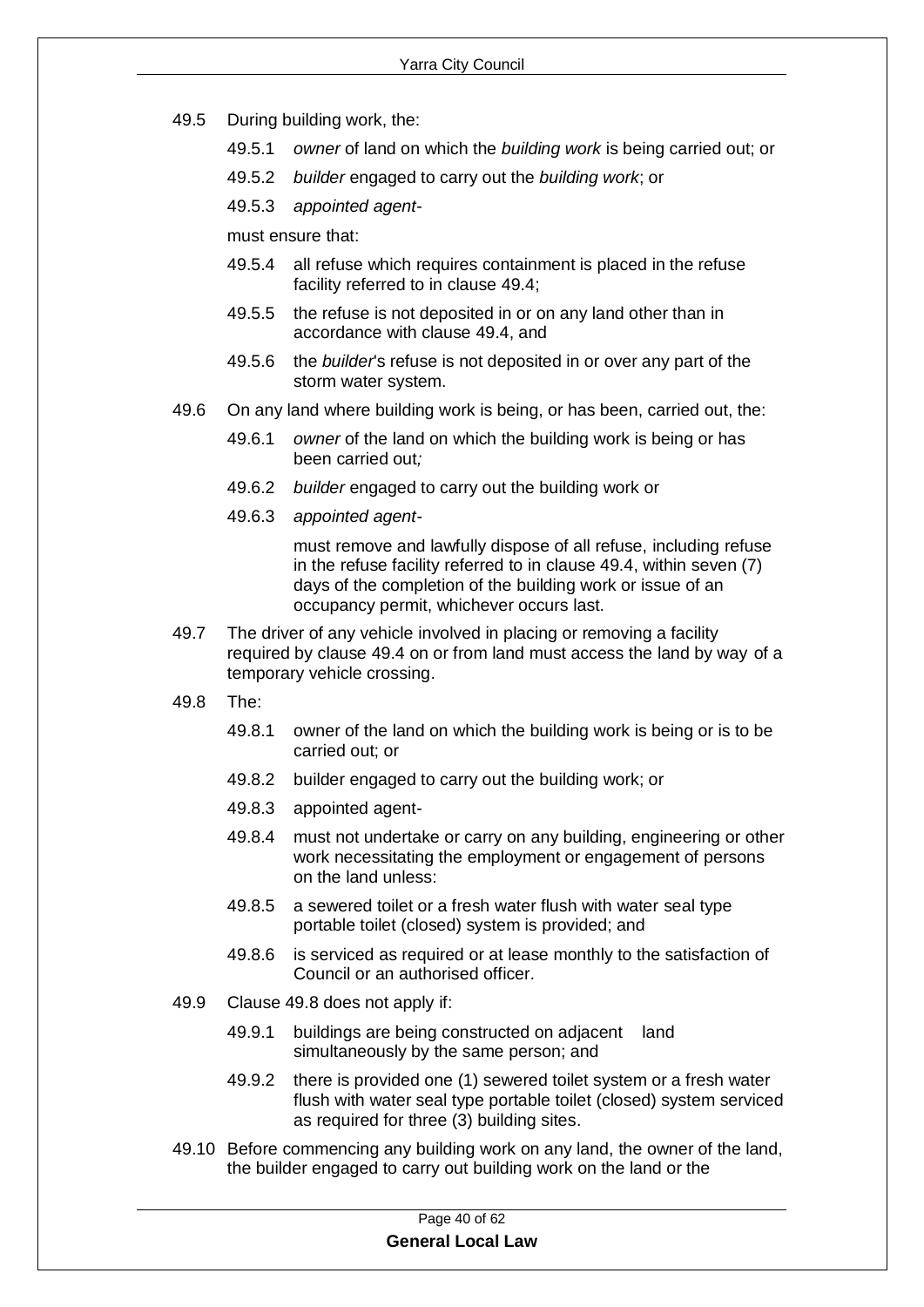appointed agent must prepare and submit to the Council a waste management plan.

- 49.11 The *Council* or an *authorised* officer may approve a *waste management plan*.
- 49.12 A person must not carry out any *building work* on any land unless the *waste management plan* prepared under clause 49.10 has been approved under clause 49.11.
- 49.13 Where any *building work* is being carried out on any land, the owner of the land, the *builder* engaged to carry out *building work* on the land and the *appointed agent* must in respect of that *building work*:
	- 49.13.1 comply with the *waste management plan* approved under clause 49.11; and
	- 49.13.2 ensure that all work is carried out on the land in accordance with the Waste Management Guidelines.
- 49.14 The:
	- 49.14.1 owner of the land on which the building work is being or is to be carried out;
	- 49.14.2 builder engaged to carry out the building work; or
	- 49.14.3 appointed agent-

must ensure:

- 49.14.4 that a crane does not exceed the noise limits specified in the *procedure and protocols manual*; or
- 49.14.5 building work carried out on the land does not adversely affect the amenity of the neighborhood through the emission of noise, dust, odour or other way.
- 49.15 Any building work carried out by an individual who is an owner of residential land, other than an individual who is carrying out building work to develop residential land for sale, who contravenes or fails to comply with a requirement in this Part is liable to an infringement penalty half that specified in Schedule 1.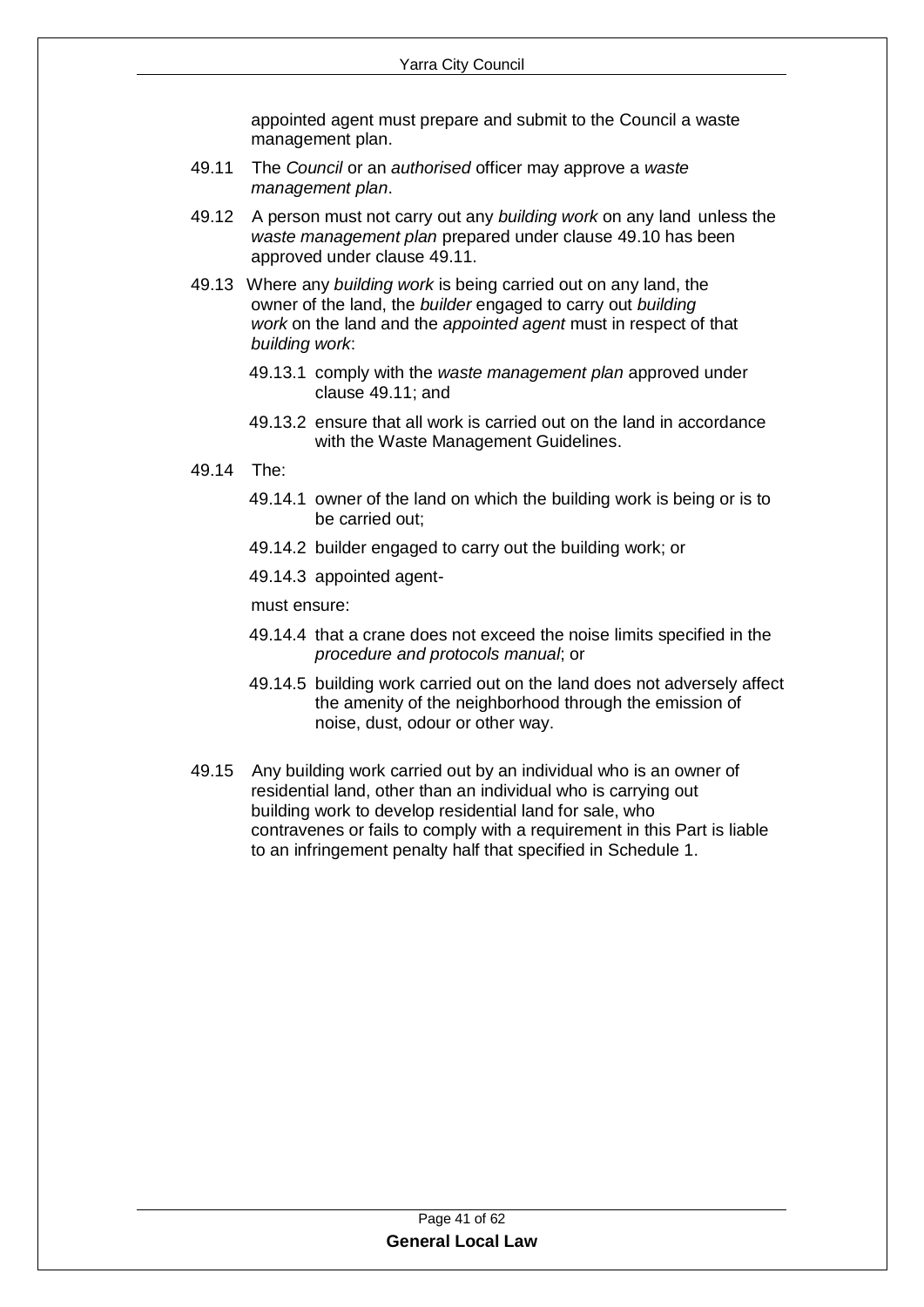## **PART 17 – WASTE AND COMMERCIAL ACTIVITIES**

#### <span id="page-41-1"></span><span id="page-41-0"></span>**50 Disposal of Disused Refrigerators and other Compartments**

50.1 A person must not place:

a disused refrigerator, an ice chest, an ice box, a trunk, a chest or any other similar article-

with a compartment having a capacity of 0.04 cubic metres or more upon any:

 rubbish tip, *Council land*; *road*, *footway*, or other *public place*; or unfenced vacant land**-**

without having first removed from it every door, lid, lock, catch and hinge attached to a door or lid or rendered every door and lid incapable of being fastened.

50.2 A person must not place a disused refrigerator, an ice chest, an ice box, a trunk, a chest or any other similar article on Council land, a road, footway or other public place unless it is a placed during a period designated by Council for the collection of hard rubbish.

#### <span id="page-41-2"></span>**51 Household Waste Collection and Storage**

- 51.1 The *Owner* and occupier of *private land* to which *Council* provides a domestic waste collection service must:
	- 51.1.1 use an *approved waste receptacle*;
	- 51.1.2 ensure the lid of the *approved waste receptacle* is closed after refuse is placed in or removed from the receptacle;
	- 51.1.3 keep the *approved waste receptacle* in a clean, and sanitary condition;
	- 51.1.4 ensure the *approved waste receptacle* is kept on the *private land* other than when placed out for collection;
	- 51.1.5 ensure that the *approved waste receptacle* is placed out for collection not more than 24 hours prior the scheduled waste collection and is returned to the *private land* not more than 24 hours after collection;
	- 51.1.6 ensure the approved waste receptacle is placed on the adjacent footpath or nature-strip in accordance with *Council* guidelines unless *Council* or an *authorised officer* directs that the *approved waste receptacle* be placed in another position; and
	- 51.1.7 remove any refuse which has spilled from an *approved waste receptacle* onto any *Council land*, *road* or *footway.*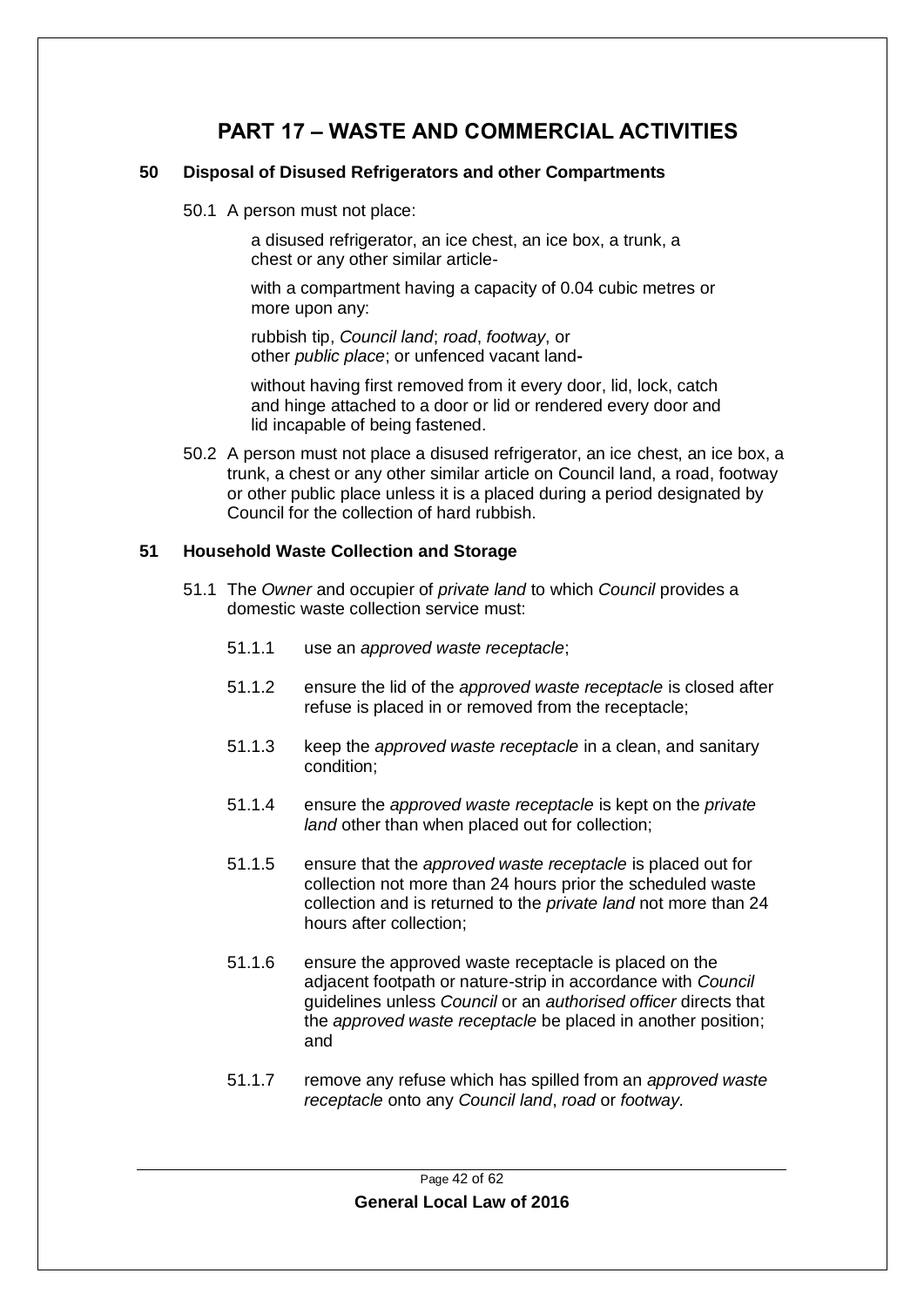- 51.2 The Owner and occupier of private land to which Council provides a domestic recycling collection service must:
	- 51.2.1 use an *approved recycling receptacle*;
	- 51.2.2 ensure the lid of the *approved recycling receptacle* is closed after refuse is placed in or removed from the receptacle;
	- 51.2.3 keep the *approved recycling receptacle* in a clean, and sanitary condition;
	- 51.2.4 ensure the *approved recycling receptacle* is kept on the *private land* other than when placed out for collection;
	- 51.2.5 ensure that the *approved recycling receptacle* is placed out for collection not more than 24 hours prior the scheduled waste collection and is returned to the *private land* not more than 24 hours after collection;
	- 51.2.6 ensure the *approved recycling receptacle* is placed on the adjacent footpath or nature-strip in accordance with *Council* guidelines unless *Council* or an *authorised officer* directs that the *approved recycling receptacle* be placed in another position; and
	- 51.2.7 remove any material which has spilled from an *approved recycling receptacle* onto any *Council land*, *road* or *footway.*
- 51.3 The *owner* or occupier of any land must not, without a permit, place out for collection more than one (1) waste receptacle or recycling receptacle.
- 51.4 A person must not place an *approved waste receptacle* or *approved recycling receptacle* out for collection which has a gross weight of more than 72 kilograms.
- 51.5 A person must not place any waste or other material in an *approved waste receptacle* or *approved recycling receptacle* that prevents the lid of the receptacle being closed.
- 51.6 A person must not place out for collection any *approved waste receptacle* or *approved recycling receptacle* or hard rubbish so as to cause a hazard to a pedestrian, vehicle or person.
- 51.7 An occupier of any land must ensure that any area where an *approved waste receptacle* or an *approved recycling receptacle* is kept is maintained in a clean and sanitary condition.
- 51.8 An occupier of any land must not:
	- 51.8.1 use; or
	- 51.8.2 permit to be used-

an *approved waste receptacle* or an *approved recycling receptacle* for any purpose other than the deposit of relevant waste in accordance with this Local Law.

51.9 A person must not damage or destroy an *approved waste receptacle* or an *approved recycling receptacle.*

#### Page 43 of 62 **General Local Law**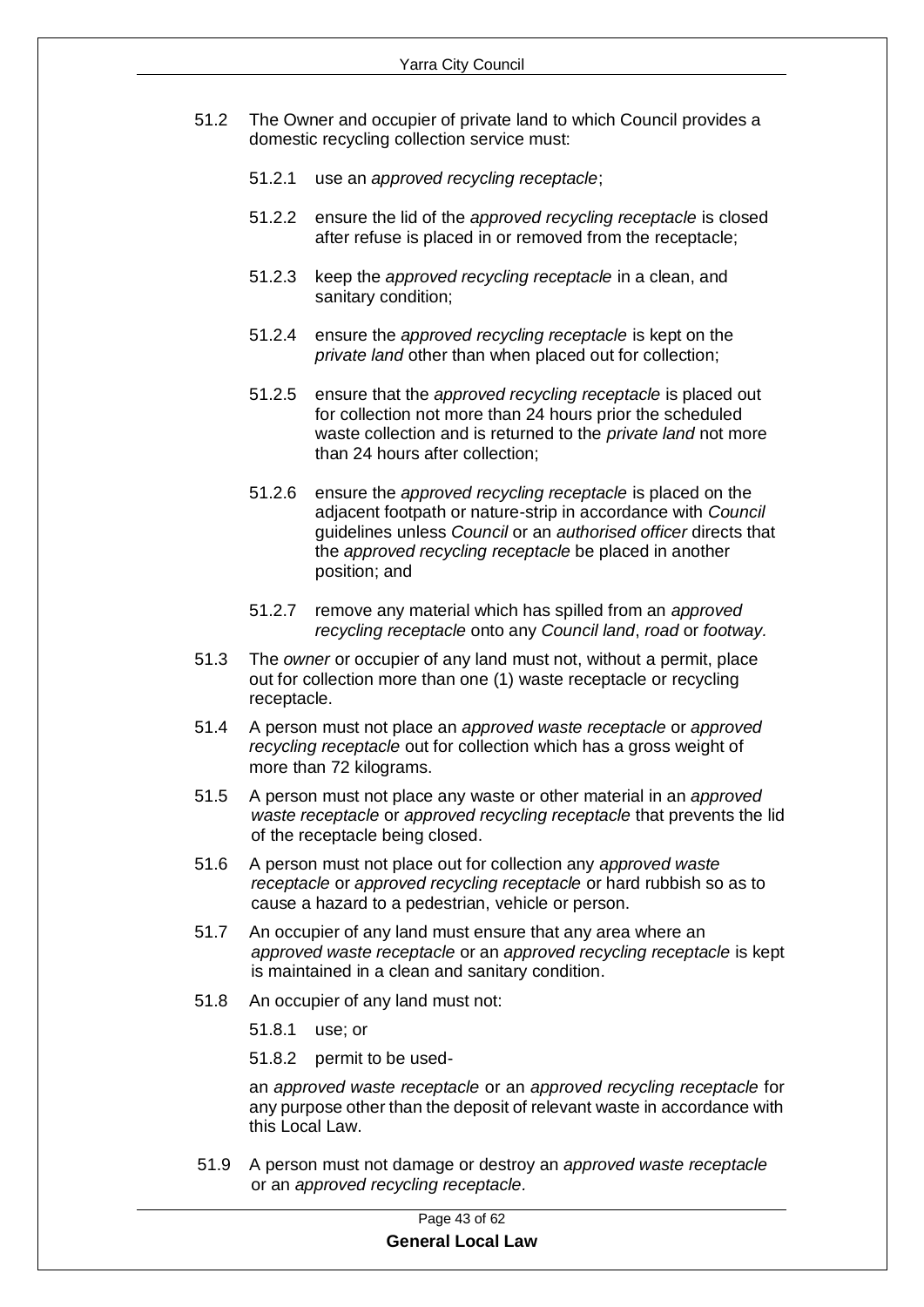51.10 An occupier of *private land* must comply with any requirements for the placement of an *approved waste receptacle* or an *approved recycling receptacle* specified in the *procedure and protocols manual*.

#### <span id="page-43-0"></span>**52 Hard Rubbish and Green Waste Collection**

52.1 If *Council* or an *authorised officer* has given public notice that a hard rubbish or green waste collection will be made or *Council* or an *authorised officer* has arranged to collect any hard rubbish left out for collection by a person, any hard rubbish or green waste to be collected must be left for collection in a neat, tidy, safe and orderly manner, and in accordance with the *Council's* or the *authorised officer's* directions.

#### <span id="page-43-1"></span>**53 Interference with waste**

53.1 A person must not, unless authorised:

remove or interfere with any waste placed out for collection in an *approved waste receptacle* or *approved recycling receptacle* or hard rubbish.

#### <span id="page-43-2"></span>**54 Storage of Trade Waste**

- 54.1 The owner or occupier of any land must ensure that any *trade waste hopper* kept on the land is constructed and maintained in accordance with any requirements specified in the *procedure and protocols manual*.
- 54.2 A person must not collect any *trade waste* from any *trade waste hopper* before 7am or after 8pm Monday to Saturday and before 9 am or after 8pm on any Sunday and public holidays.

#### <span id="page-43-3"></span>**55 Storage Site for Trade Waste**

- 55.1 The *owner* of any land must, if directed by *Council* or an *authorised officer*, comply with any direction.
- 55.2 *Council* or an *authorised officer* may direct an *owner* of land to carry out work where a *trade waste hopper* is kept:
	- 55.2.1 to have a floor of an impermeable surface;
	- 55.2.2 is drained to an outlet approved by the *Council* or an *authorised officer*;
	- 55.2.3 is supplied with water from a tap and hose; and
	- 55.2.4 is maintained in a clean and sanitary condition.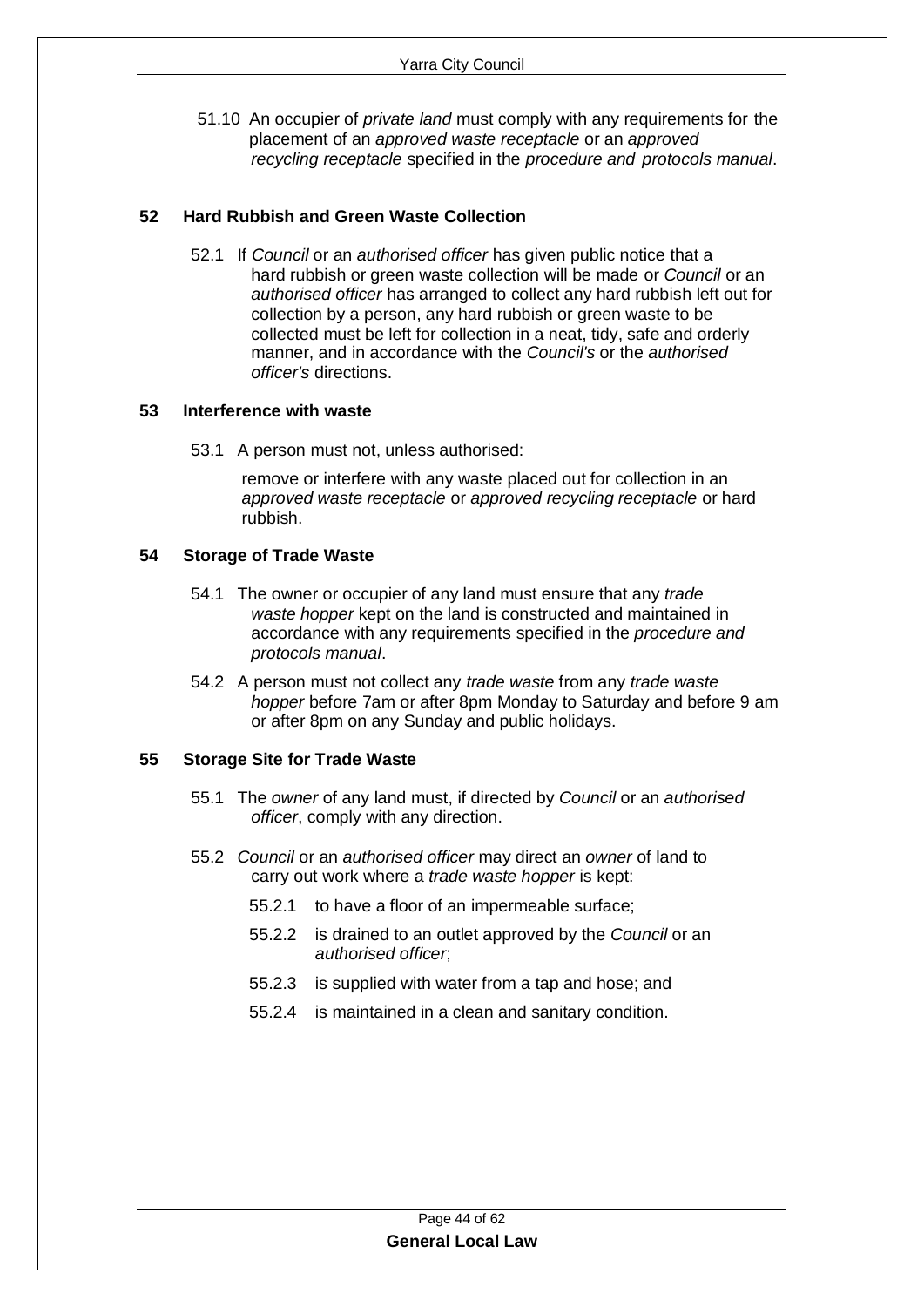#### <span id="page-44-0"></span>**56 Trade Waste Hoppers and Noise**

- 56.1 A person must not place a *trade waste hopper* on a *road* or Council land for longer than is practicably required for the emptying of the *trade waste hopper*.
- 56.2 A person must not place a trade waste hopper which may cause an:

56.2.1 obstruction; or

56.2.2 danger –

to any person on a *road* or *Council land*.

- 56.3 An occupier of land that uses a trade waste hopper must ensure the lid of the trade waste hopper is closed at all times.
- 56.4 An occupier of land that uses a trade waste hopper must repair any damage, caused by the placing or emptying of the trade waste hopper, to any vehicle crossing, road, footway, kerb or drain

#### <span id="page-44-1"></span>**57 Screening of Bins and Hopper**

- 57.1 The *Council* or an *authorised officer* may, by notice in writing, direct the *owner* or occupier of any land to install, repair, replace or modify a fence or other means of screening an a*pproved waste receptacle*, *approved recycling receptacle,* other receptacle or *trade waste hopper* from public view if the *approved waste receptacle*, *approved recycling receptacle,* other receptacle or *trade waste hopper* is unsightly, dangerous or detrimental the amenity of the neighbourhood.
- 57.2 A person must comply with a notice issued to him or her under clause 57.1 within any time specified in the notice.

#### **58 Deliveries to Commercial Premises**

- 58.1 A person must not without a permit, deliver or collect goods or provide a service to a commercial enterprise or allow a refrigeration unit mounted on a vehicle to run:
	- 58.1.1 After 10 pm on any day;
	- 58.1.2 Before 7 am on a Monday to Saturday (inclusive); and
	- 58.1.3 Before 9 am on a Sunday or Public Holiday.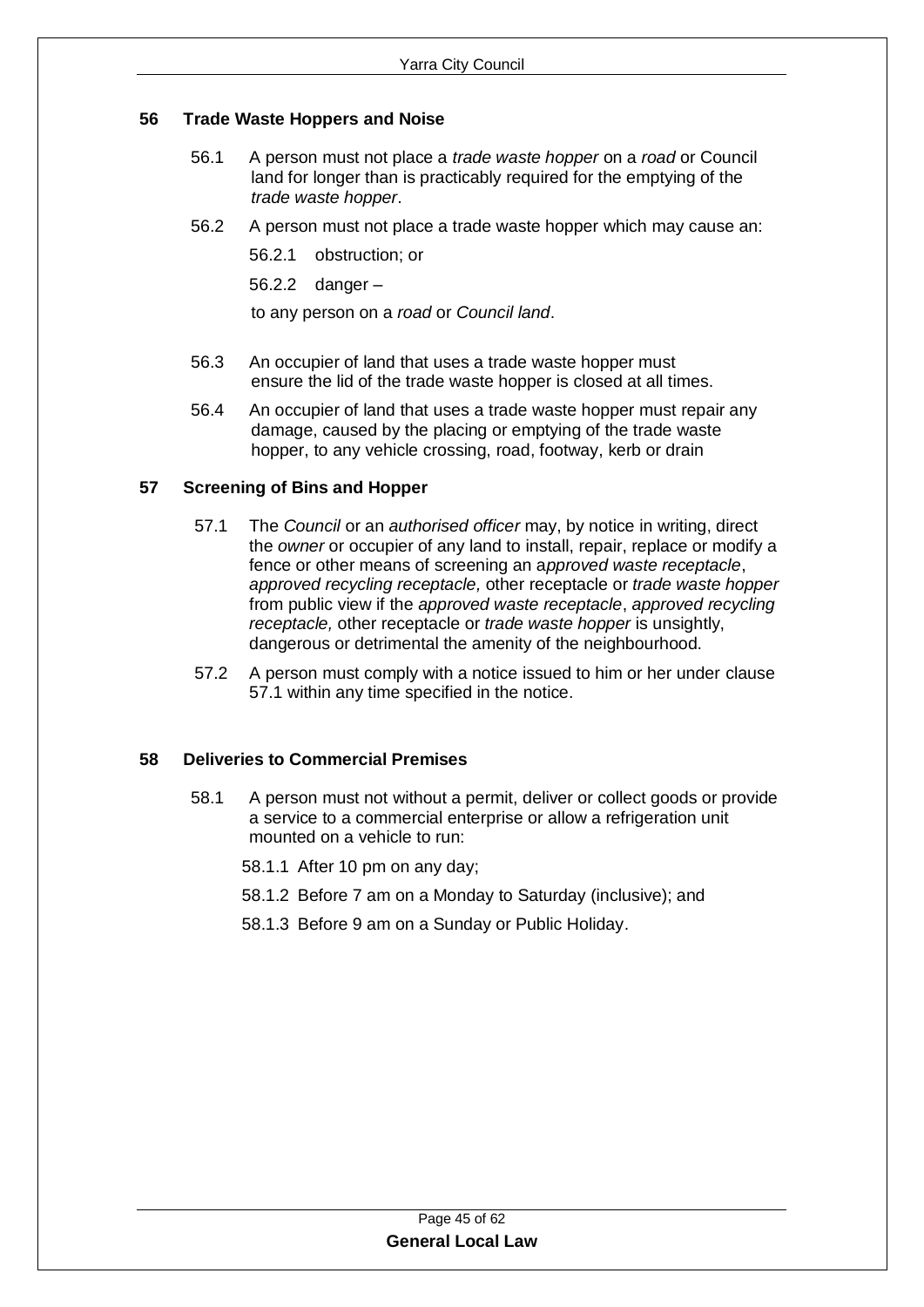## **PART 18 – ANIMALS AND BIRDS**

#### <span id="page-45-1"></span><span id="page-45-0"></span>**59 Application of Part 18**

59.1 This Part does not apply to any land:

- 59.1.1 on which a registered domestic *animal* business is located; or
- 59.1.2 on which an animal hospital or veterinary practice is located; or
- 59.1.3 on which an animal educational facility is located; or
- 59.1.4 if the use of the land for this purpose is permitted under the Planning Scheme applicable to the land.

#### <span id="page-45-2"></span>**60 Keeping of Domestic Animals**

60.1 Unless permitted under the *Planning Scheme* applicable to the land, a person must not, without a *permit*, keep or allow to be kept on any land, other than a flat or unit, any more of each species or group of *animals* and birds specified in the following table.

| <b>Type of Animal</b>                    | <b>Maximum Allowed</b> |
|------------------------------------------|------------------------|
|                                          |                        |
| Dogs (over three (3) months old)         | 2                      |
|                                          |                        |
| Cats (over three (3) months old)         | 2                      |
|                                          |                        |
| Poultry other than those specified below | O                      |
| Roosters,                                |                        |
| Peafowl or Guinea fowl, Pheasants,       | O                      |
| <b>Turkeys, Ducks and Geese</b>          |                        |
| <b>Chickens</b>                          | 5                      |
| Domestic Birds - caged non-poultry       | 15                     |
|                                          |                        |
| Farm animals                             |                        |
|                                          |                        |
| <b>Ferrets</b>                           | 2                      |
| guinea pigs, rabbits, rats or mice       | 4 (in total)           |

#### **Permitted Animals and Birds on Properties other than Flats and Units**

60.2 Unless permitted under the *Planning Scheme* applicable to the land, a person must not, without a *permit*, keep an *animal*, bird, reptile or bees of a species not listed in the table in clause 60.1 on any land, other than a flat or unit.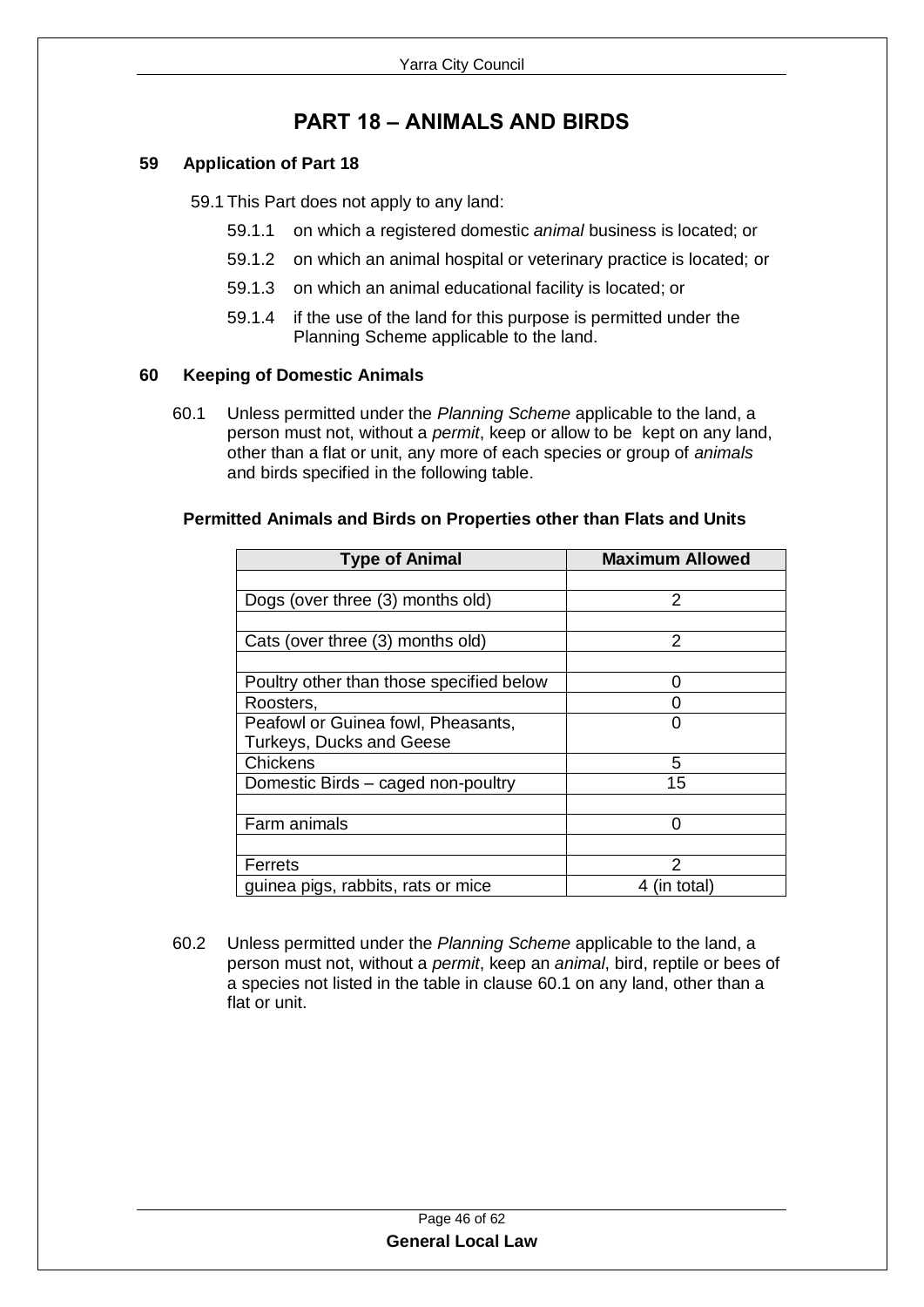60.3 Unless permitted under the *Planning Scheme* applicable to the land on which a flat or unit is located a person must not, without a *permit*, keep or allow to be kept in a flat or unit any more of each type or group of *animals* or birds than is stated in the following table.

| aio ana Dirao in Fiato ana<br><b>Maximum Allowed</b> |            |  |
|------------------------------------------------------|------------|--|
| <b>Type of Animal</b>                                |            |  |
|                                                      |            |  |
| Dogs (over three (3) months old)                     | 1          |  |
|                                                      |            |  |
| Cats (over three (3) months old)                     |            |  |
|                                                      |            |  |
| All Poultry including those specified                | O          |  |
| below                                                |            |  |
| Chickens, Roosters, Pheasants, Peafowl               | O          |  |
| or Guinea fowl, Turkeys, Ducks and                   |            |  |
| Geese                                                |            |  |
| Domestic Birds - caged non-poultry                   | 2          |  |
|                                                      |            |  |
| Farm animals                                         |            |  |
|                                                      |            |  |
| Ferrets, guinea pigs, rabbits, rats or mice          | (in total) |  |

**Permitted Animals and Birds in Flats and Units**

60.4 Unless permitted under the Planning Scheme applicable to the land on which the flat or unit is located, a person must not, without a permit, keep any animal, bird, reptile or bees of a species not listed in the table in clause 60.3 in a flat or unit.

#### <span id="page-46-0"></span>**61 Keeping of Animals and Birds**

- 61.1 An occupier of land must ensure that any structure, cage or run used for housing an animal or bird is maintained in a clean and sanitary condition.
- 61.2 An occupier of land must ensure that any land on which an animal or bird is kept is kept free from refuse, rubbish and other material which harbours or may harbour vermin.
- 61.3 An occupier of land must ensure that all food for consumption by an animal or bird is kept or stored in a vermin and fly-proof receptacle.
- 61.4 An occupier of land must ensure that all manure, excrement, refuse or rubbish associated with the keeping of an animal or bird is removed and placed in a container suitable for the containment of the manure, excrement refuse or rubbish so that it does not detrimentally affect the amenity of the area.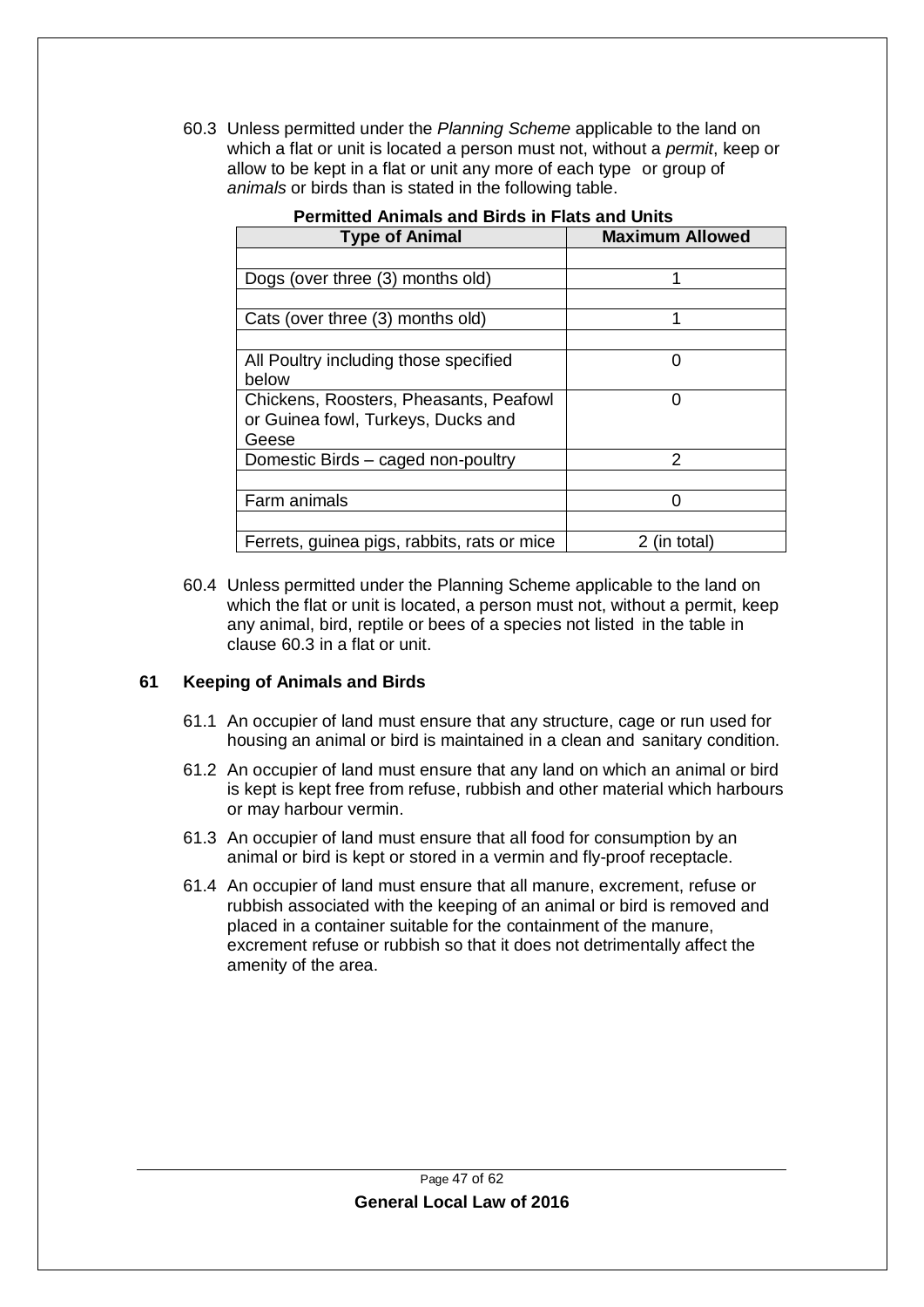- 61.5 A person must not keep or allow to be kept on any land a structure for the housing of poultry or pigeons (including any pen, compound or yard attached to a poultry yard of pigeon loft):
	- 61.5.1 within the front setback to the street or the side setback to a side street (excluding a lane);
	- 61.5.2 within a distance of two (2) meters from the boundary of any adjoining land in separate ownership or occupation; and
	- 61.5.3 within three (3) meters from any dwelling on any adjoining land in separate ownership or occupation.

#### <span id="page-47-1"></span><span id="page-47-0"></span>**62 Feeding of Animals and Birds**

- 62.1 A person must not feed or leave food for an animal or bird in a public place.
- 62.2 Nothing in clause [62.1](#page-47-1) applies to any person feeding or leaving food for an animal that is:
	- 62.2.1 registered under the Domestic Animals Act 1994; and
	- 62.2.2 under the effective control of that person.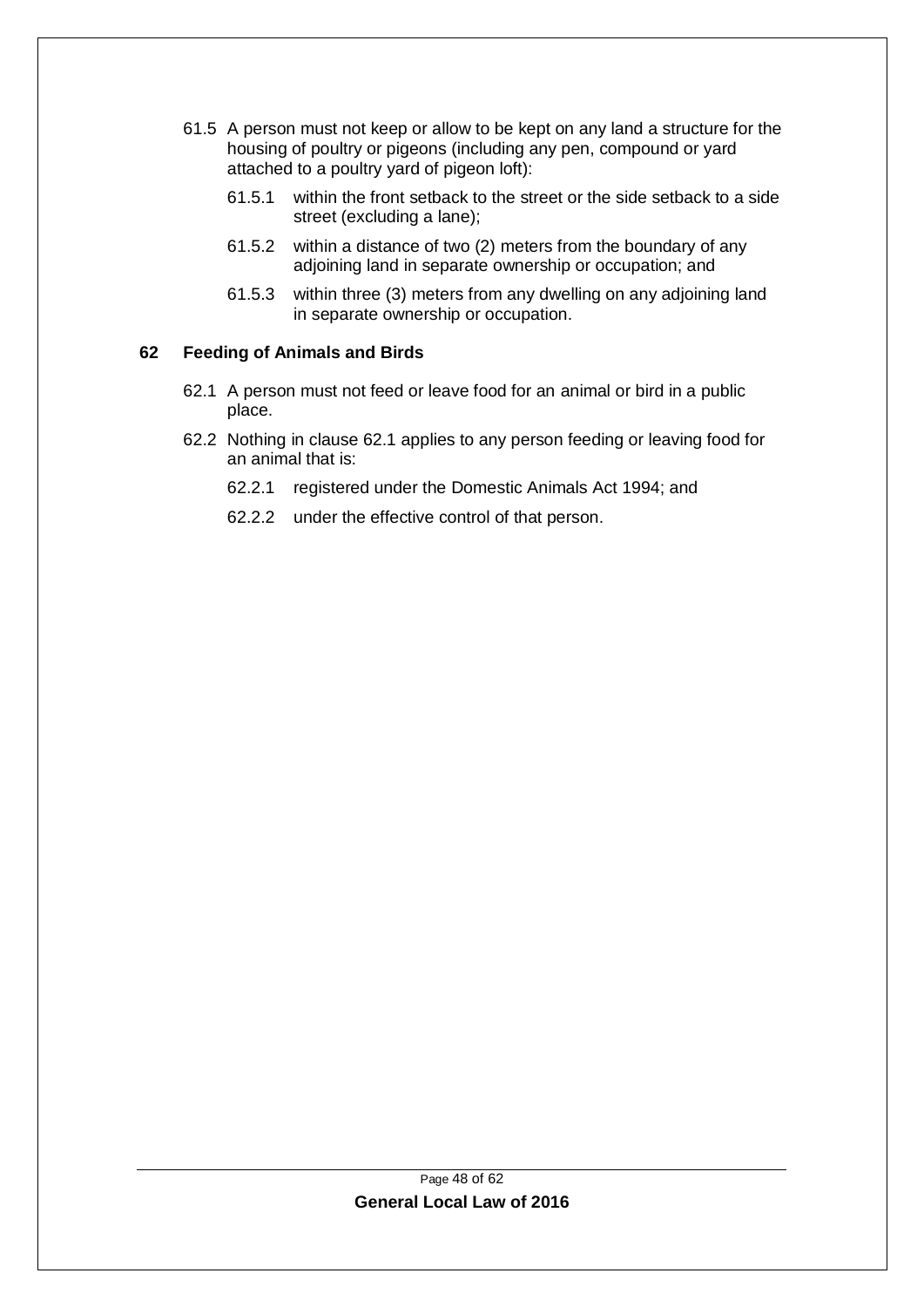## **PART 19 – MANAGEMENT OF DRAINS**

#### <span id="page-48-1"></span><span id="page-48-0"></span>**63 Maintenance of Drains**

63.1 An *owner* or occupier of *private land* must ensure that a drain which is located on the *private land* is maintained and not in disrepair.

#### <span id="page-48-2"></span>**64 Tapping into Drains**

64.1 A person must not, without a permit, destroy, damage or tap into any drain vested in Council.

#### <span id="page-48-4"></span><span id="page-48-3"></span>**65 Building over Drains**

- 65.1 An owner or occupier of any land must not without a permit or the written agreement of the Council:
	- 65.1.1 build anything; or
	- 65.1.2 cause or allow anything to be built-

over a drain, sewer, watercourse or associated infrastructure that is vested in the *Council* or another *public authority* or over any easement existing for the benefit of the *Council*.

- 65.2 Nothing in clause [65.1](#page-48-4) applies to any person who:
	- 65.2.1 builds anything; or
	- 65.2.2 causes or allows anything to be built-
	- 65.2.3 over a drain, or sewer, watercourse or associated infrastructure easement in accordance with any building approval given under the Building Act 1993.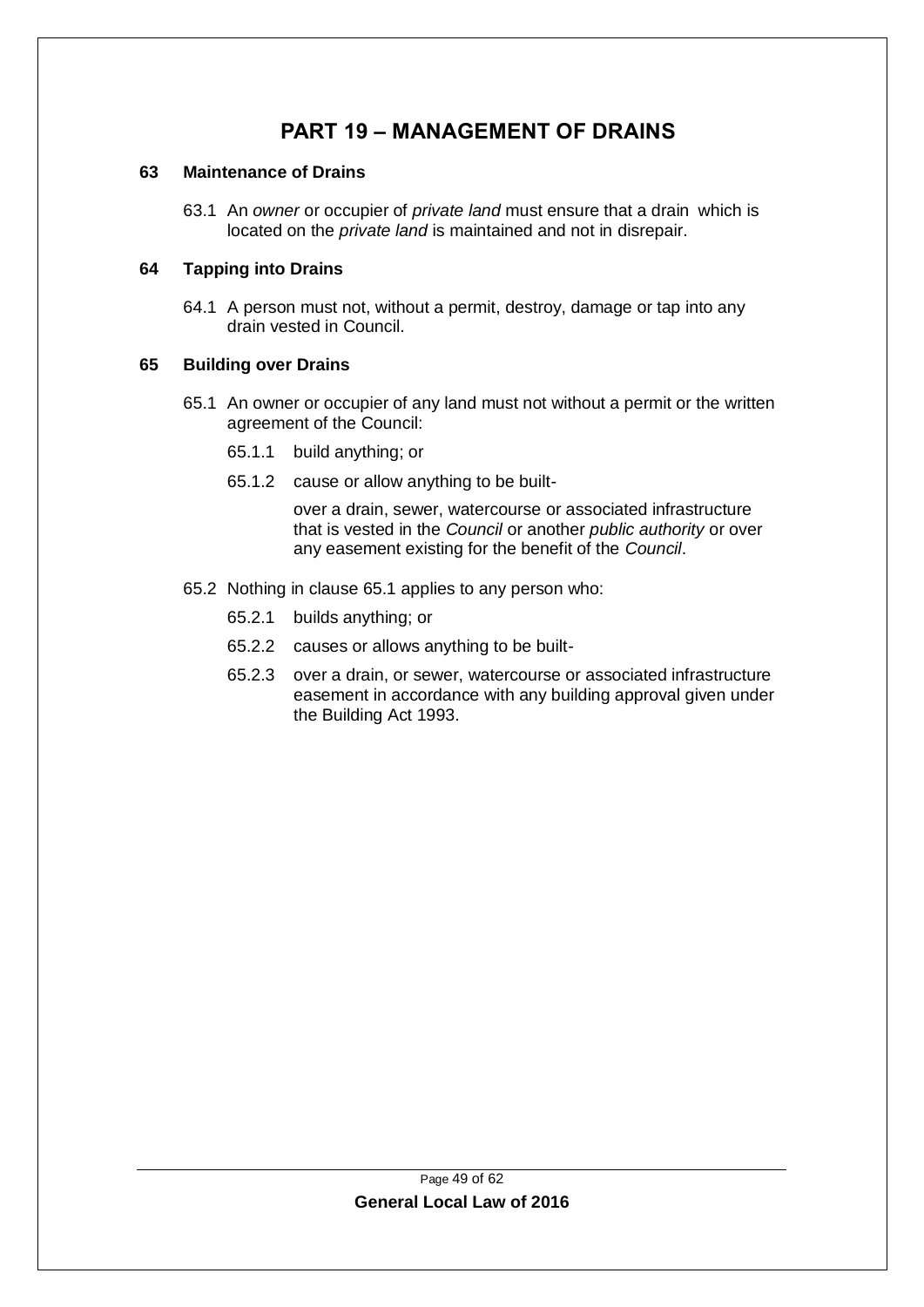## **PART 20 – OPEN AIR BURNING AND INCINERATORS**

#### <span id="page-49-1"></span><span id="page-49-0"></span>**66 Fires**

- 66.1 A person must not, without a *permit*, in the open air light or allow to be lit a fire unless the fire is in a purpose-built or constructed barbeque for the purpose of cooking food, a purpose built or constructed pizza oven or other oven for the purpose of cooking food or in a chiminea.
- 66.2 Clause 66.1 does not apply to a person using a tool of trade whilst using that tool for the purpose for which it is to be used.
- 66.3 A person must not use an incinerator or allow an incinerator to be used on private land.

#### <span id="page-49-2"></span>**67 Extinguishing Fires**

- 67.1 A person who has lit or allowed a fire to remain alight contrary to this Part, or any condition contained in a permit, must extinguish the fire immediately on being directed to do so by:
	- 67.1.1 an *authorised officer*;
	- 67.1.2 a member of the Victoria Police acting in the course of his or her duties; or
	- 67.1.3 an employee of the Metropolitan Fire Brigade acting in the course of his or her duties.
- 67.2 If an authorised officer reasonably suspects that a person has contravened any clause in this Part may direct a person to immediately extinguish any fire.

#### <span id="page-49-3"></span>**68 Nuisances**

- 68.1 A person must not burn or cause or permit to be burned:
	- 68.1.1 any substance in the open air, if the burning of the substance will, or is likely to, cause a nuisance, be dangerous to health or any person or be offensive to any person; or
	- 68.1.2 any rubber, plastic, waste petroleum, oil, or waste petroleum oil, paint or receptacle which contains or did contain paint, manufactured chemical, pressurized can, textile fabric or food waste.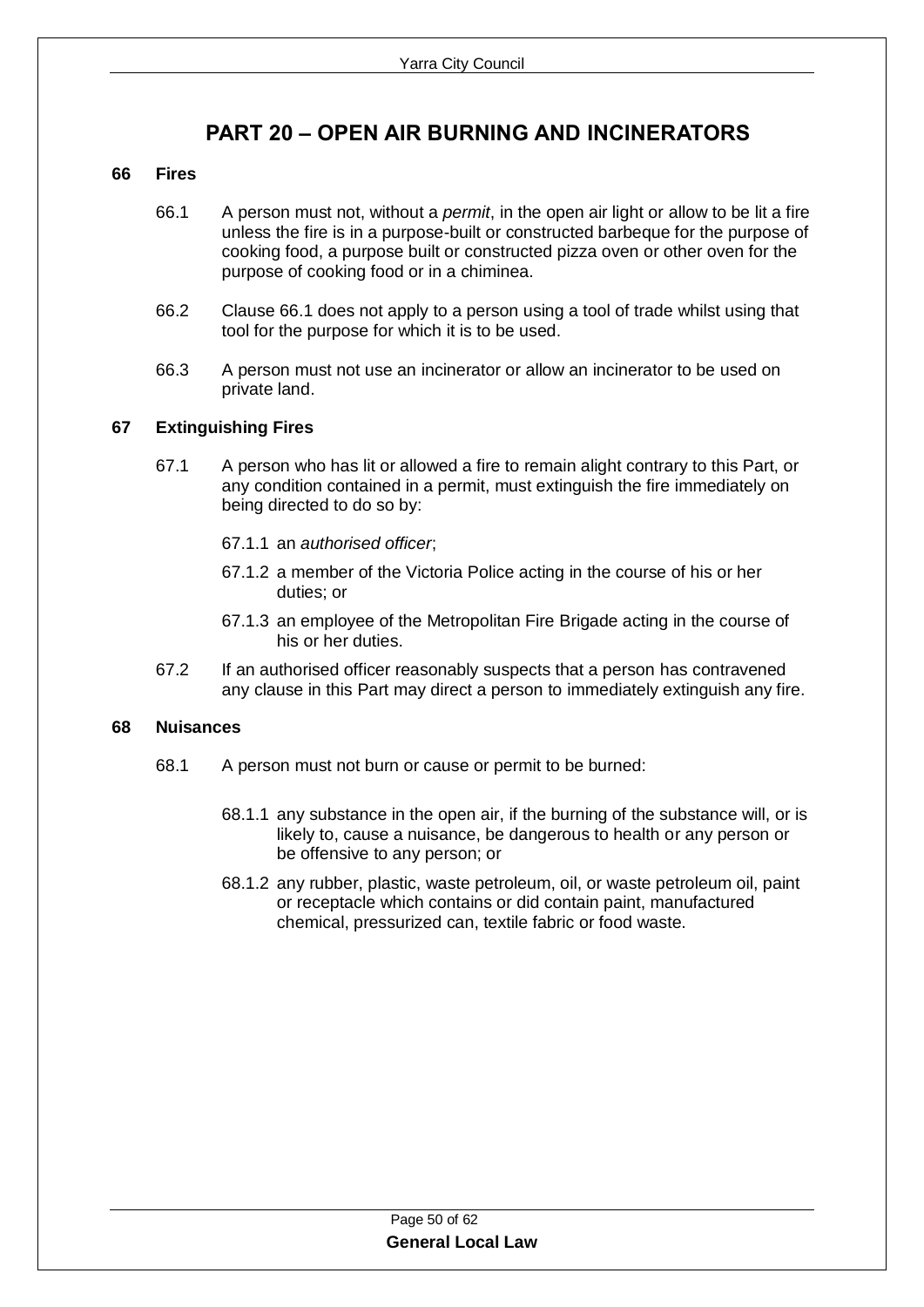## **PART 21 – ADMINISTRATION AND ENFORCEMENT**

#### <span id="page-50-1"></span><span id="page-50-0"></span>**69 Impounding**

- 69.1 An *authorised officer* may seize and impound anything which is, has been or is being used or possessed in contravention of this Local Law.
- 69.2 Where anything has been impounded under this Local Law, the Council or an authorised officer must, if it is practicable to do so, serve notice of impounding personally or by mail on the person who appears to be the owner of the impounded thing.
- 69.3 An impounded thing must be surrendered to its owner or a person acting on behalf of its owner (who provides evidence to the satisfaction of an *authorised officer* of his or her authority from the owner) if:
	- 69.3.1 evidence to the satisfaction of the *authorised officer* being provided of the owner's right to the thing; and
	- 69.3.2 payment of any fee determined by the Council or an authorised officer from time to time.
- 69.4 If an impounded thing has not been surrendered to its owner or a person acting on the owner's behalf within 14 days of the notice of impounding being served or, if no notice impounding has been served, of the act of impounding, Council may:
	- 69.4.1 sell;
	- 69.4.2 give away;
	- 69.4.3 destroy-

the impounded thing.

#### <span id="page-50-2"></span>**70 Permits and Public Space Licence Agreements**

- 70.1 A person who makes an application for a permit must:
	- 70.1.1 lodge with *Council* or an *authorised officer* an application in a form prescribed by *Council or* an *authorised officer*; and
	- 70.1.2 pay the appropriate application fee.
- 70.2 Council or an authorised officer may require an applicant to provide additional information before further considering an application for a permit.
- 70.3 Council may require a person applying for a permit to give public notice of the application and entitle any person to make a submission.
- 70.4 Subject to clause 70.5 the Council or an authorised officer in its, his or her absolute discretion may issue a permit with or without conditions or refuse to issue a permit.

Page 51 of 62 **General Local Law**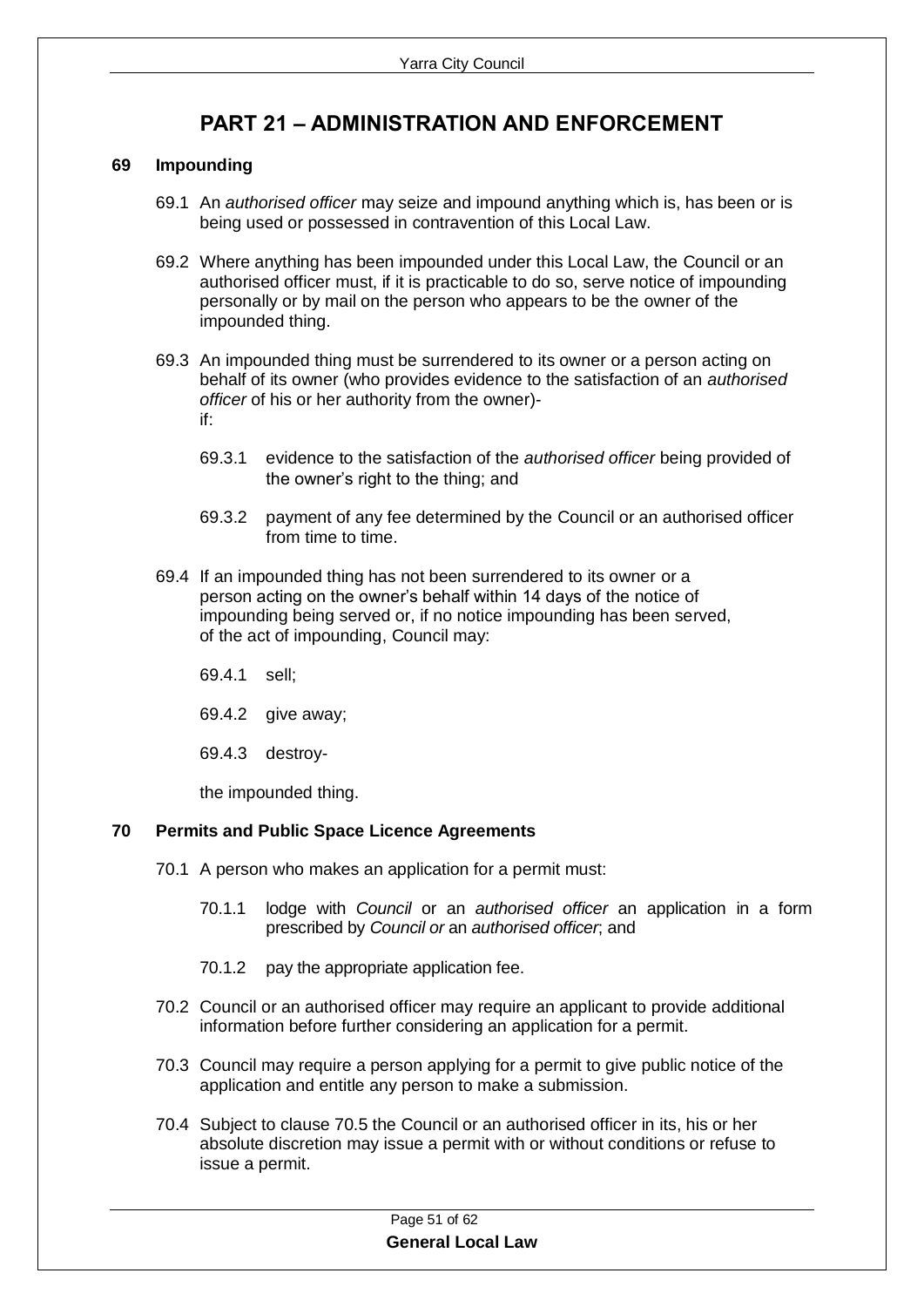- 70.5 An authorised officer may not issue or enter into a Public Space Licence Agreement for any semi-permanent or permanent structure located or to be located on land classified in the Planning Scheme as a Public Park and Recreational Zone or a Public Conservation and Resource Zone unless the Council has authorised the issue of Public Space Licences for such structures on that land by resolution passed at an ordinary meeting of Council.
- 70.6 The Council must keep a register of permits.
- 70.7 A permit expires on the date specified in the permit or if no such date is specified one (1) year after the date of issue.
- 70.8 In deciding to grant a permit, Council may require the applicant to lodge with Council a security bond in an amount and in a manner as Council or an authorised officer considers reasonable in the circumstances.
- 70.9 Council may;
	- 70.9.1 use any security bond to remedy a breach of a condition of a permit or contravention or failure to comply with the Local Law;
	- 70.9.2 release any security bond upon the satisfactory completion of any activity authorised by the permit.
- 70.10 If after 12 months, from the date on which the release of the security bond may be released, Council cannot locate the person entitled to the security bond or remaining security bond, Council may retain the security bond or remaining security bond and pay the money into its general revenue.
- 70.11Council may by resolution, from time to time, determine fees for the purposes of this Local Law, and:
	- 70.11.1 in determining any fees and charges, may establish a system or structure of fees and charges, including a minimum or maximum fee or charge if it considers it is appropriate to do so; and
	- 70.11.2 may waive, reduce or alter a fee with or without conditions.

#### <span id="page-51-0"></span>**71 Considering Applications**

- 71.1 In considering an application for a permit the Council or an authorised officer may consider:
	- 71.1.1 any policy or guideline adopted by the Council or anything contained in the *procedure and protocols manual* relating to the subject matter of the application for the permit;
	- 71.1.2 any submission that may be received in respect of the application;
	- 71.1.3 any comments that may be made in respect of the application by any public authority, Government department, community organisation or other body or person; and
	- 71.1.4 any other relevant matter.

#### Page 52 of 62 **General Local Law**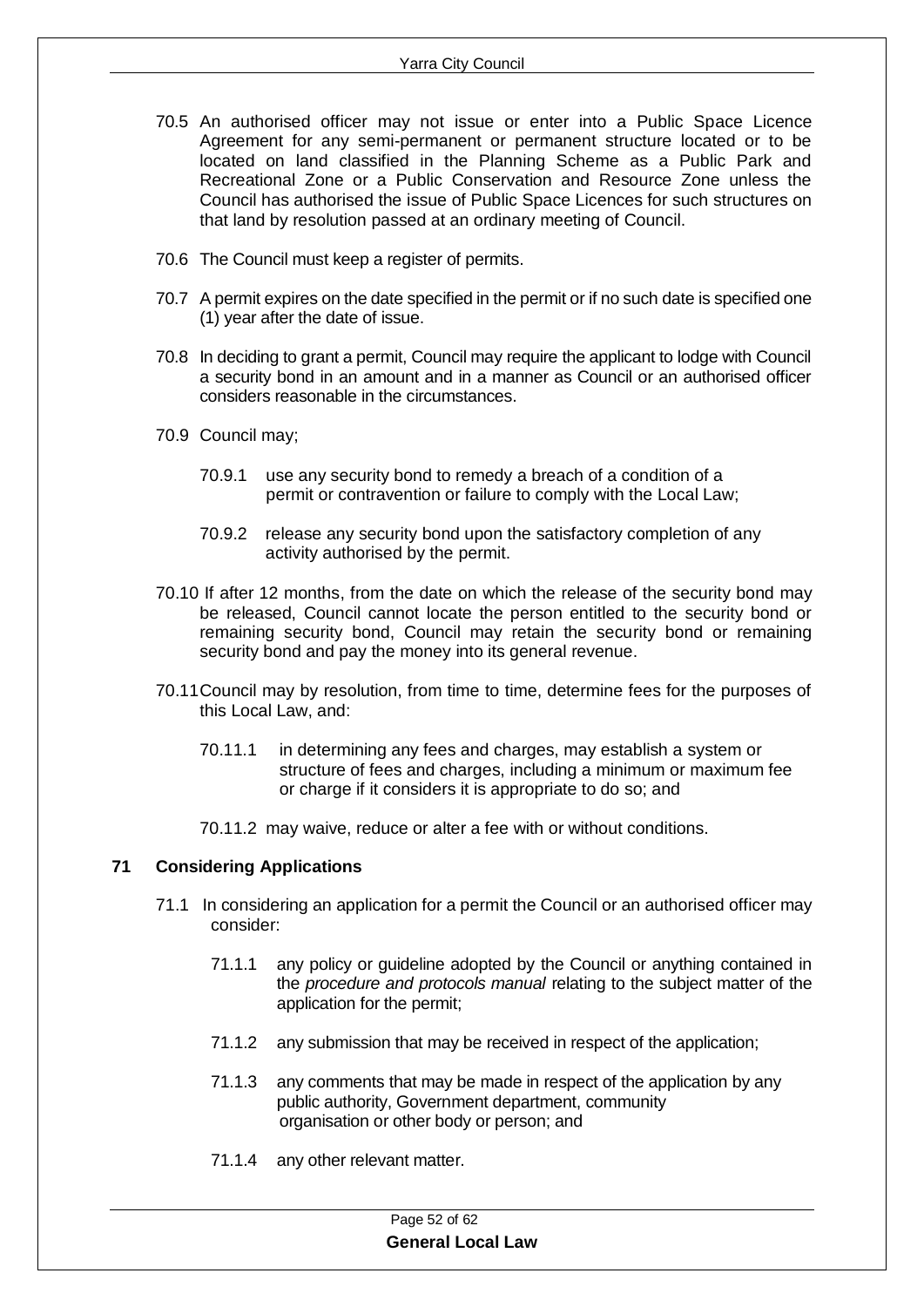#### <span id="page-52-0"></span>**72 Correction of Permit**

- 72.1 The Council or an authorised officer may correct a permit issued if the permit contains:
	- 72.1.1 a clerical mistake or an error arising from any accident, slip or omission; or
	- 72.1.2 an evident and material miscalculation of figures or any evident and material mistake in the description of any person, thing or property referred to in the *permit*.
- 72.2 The Council or the authorised officer must note the correction in the register of permits.

#### <span id="page-52-1"></span>**73 Grounds for Cancellation of or Amendment of Permits**

- 73.1 The Council or an authorised officer may cancel or amend any permit if it, he or she considers that there has been:
	- 73.1.1 a material misstatement or concealment of facts in relation to the application for a *permit*;
	- 73.1.2 any material mistake in relation to the issue of the permit;
	- 73.1.3 any material change of circumstances which has occurred since the issue of the permit;
	- 73.1.4 a failure to comply with the conditions of the permit was issued; or
	- 73.1.5 a failure to comply with a Notice to Comply within the time specified in the Notice to Comply.
- 73.2 The Council or the authorised officer must notify the holder of a permit of the Council's or authorised officer's intention to amend or cancel the permit and give the holder of that permit an opportunity to make a written submission before the permit is amended or cancelled.
- 73.3 If the Council or the authorised officer, after considering any written submission made by the permit holder, determines to cancel or amend the permit, the Council or authorised officer must note that cancellation or amendment in the register of permits.

#### <span id="page-52-2"></span>**74 Exemptions**

- 74.1 Council or an authorised officer may, by written notice, exempt any person or class of persons from the requirement to obtain a permit, either generally or at specified times.
- 74.2 Any person or class of persons, specified in the *Procedure and Protocols manual*  may be exempt from the requirement to obtain a permit.
- 74.3 Council or an authorised officer may, require an applicant to provide additional information before dealing with an application for an exemption.

| Page 53 of 62            |
|--------------------------|
| <b>General Local Law</b> |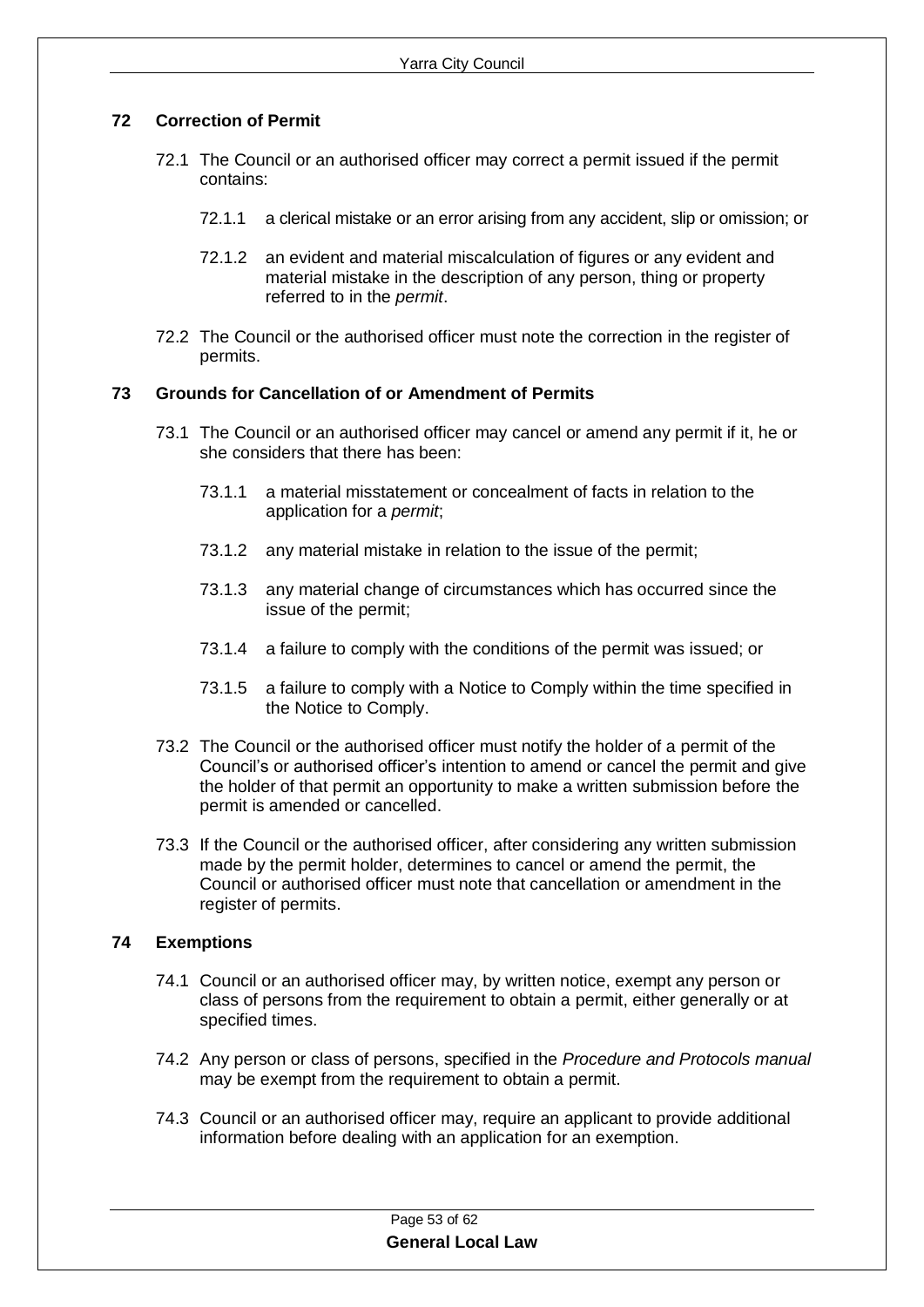- 74.4 An exemption from the requirement to obtain a permit may be granted subject to conditions.
- 74.5 A person must comply with the conditions of an exemption from the requirement to obtain a permit.

#### <span id="page-53-0"></span>**75 Notices to Comply**

- 75.1 If an authorised officer reasonably believes that a person has contravened or failed to comply with the Local Law, the authorised officer may issue to the person a written notice to comply, requiring that person to stop contravening or to comply with the Local Law or to remedy any contravention or failure.
- 75.2 A notice to comply must include:
	- 75.2.1 the name of the person or if not know the statement "the owner" or "the occupier";
	- 75.2.2 the clause of the Local Law contravened or failed to comply with;
	- 75.2.3 the action required;
	- 75.2.4 the time for compliance;
	- 75.2.5 the date on which it is issued; and
	- 75.2.6 the authorised officer's name or Council identification number.
- 75.3 The time required by a notice to comply served under this Local Law must be reasonable in the circumstances and what will be reasonable will vary depending on the matters to be remedied, but should take into account, if applicable:
	- 75.3.1 the amount of work involved;
	- 75.3.2 the degree of difficulty;
	- 75.3.3 the availability of necessary materials or other necessary items;
	- 75.3.4 climatic conditions;
	- 75.3.5 the degree of risk or potential risk; and
	- 75.3.6 any other relevant factor.
- 75.4 A person must comply with a notice to comply.
- 75.5 If a person does not comply with a notice to comply, Council or an authorised officer or any employee or any other person authorised in writing by Council or an authorised officer, may enter upon any private land or public land on which there is any such failure to comply and do all acts, matters or things that are required to comply with the notice to comply.
- 75.6 All costs and expenses including any administration fee incurred by council in carrying out any acts, matters or things are a debt due to Council from the person on whom the notice to comply was issued.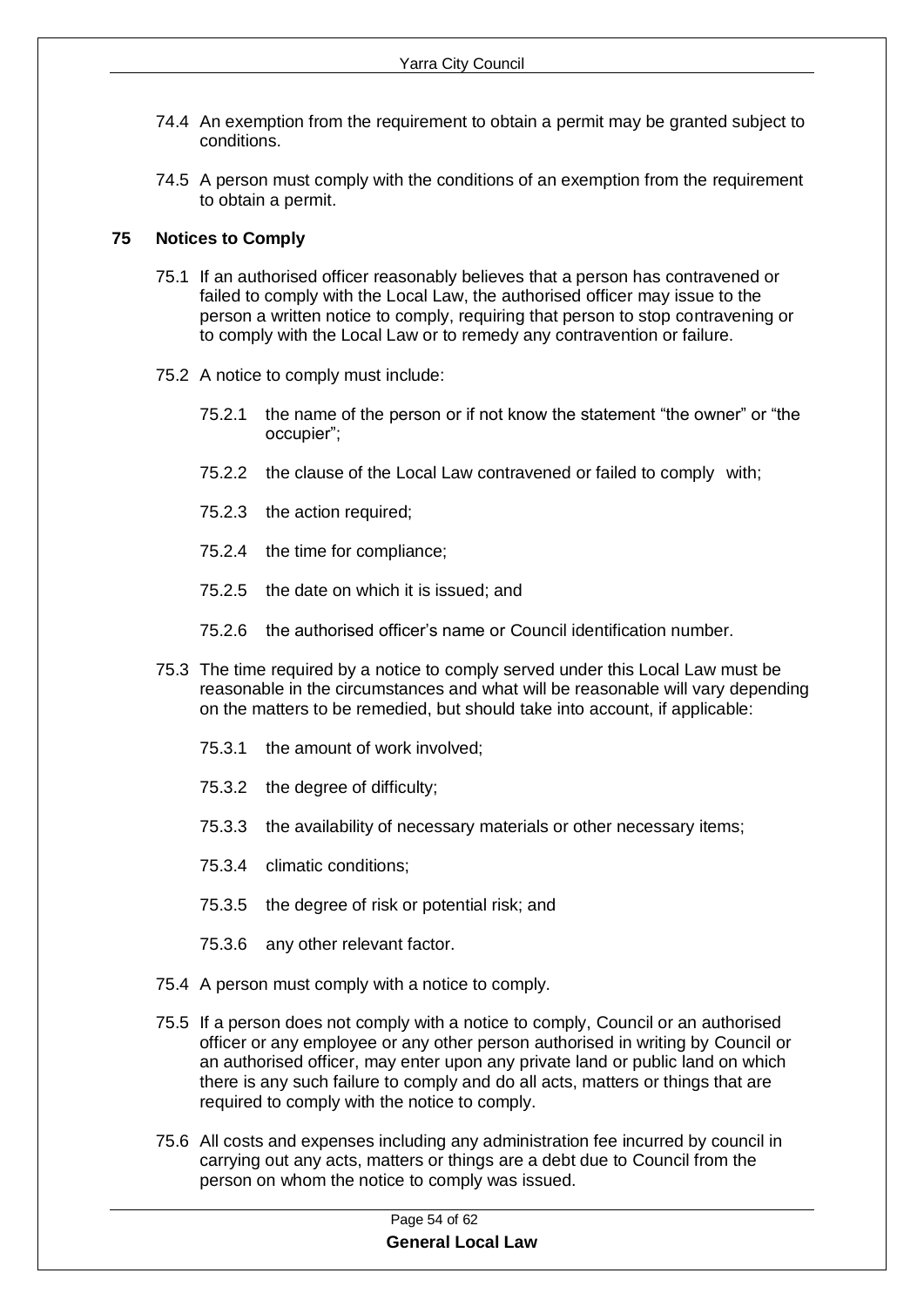#### **76 Appeals**

- 76.1 A person may request Council or an authorised officer to review an order, direction or notice issued in relation to him or her under this Local Law.
- 76.2 If a request for review has been made, the person requesting the review must do everything practicable to co-operate in the prompt and speedy review of the order, direction or notice.

#### <span id="page-54-0"></span>**77 Urgent Circumstances**

- 77.1 Council or an authorised officer may act to remedy any circumstance which threatens a person's life, health or property, or an animal, or which Council or the authorised officer considers necessary to prevent any danger to the environment or any nuisance arising, without serving a notice to comply, provided that:
	- 77.1.1 the circumstance arises out of a person's use of *Council land*, a recreational reserve, a municipal building, a *road* or *footway* or failure to comply or contravention of a clause of this Local Law;
	- 77.1.2 Council or the authorised officer considers the circumstance to be sufficiently urgent and that the time necessary to serve, or the potential difficulty in serving a notice to comply may place the person's life, health or property, or the animal, or the environment at risk or in danger of substantial detriment;
	- 77.1.3 the action taken is no more than the minimal reasonably necessary to remedy the urgent circumstance; and
	- 77.1.4 the person on whom a notice to comply would have been issued is notified of the urgent circumstance and action taken to remedy it as soon as possible.

#### <span id="page-54-1"></span>**78 Offences**

- 78.1 A person who:
	- 78.1.1 contravenes or fails to comply with any provision under this Local Law; or
	- 78.1.2 contravenes or fails to comply with any condition contained in a permit; or
	- 78.1.3 contravenes or fails to comply with a notice to comply; or
	- 78.1.4 fails to comply with a direction of an authorised officeris guilty of an offence and is liable to:

is guilty of an offence and is liable to:

78.1.5 the penalty stated under a provision, or if no penalty is stated then twenty (20) penalty units;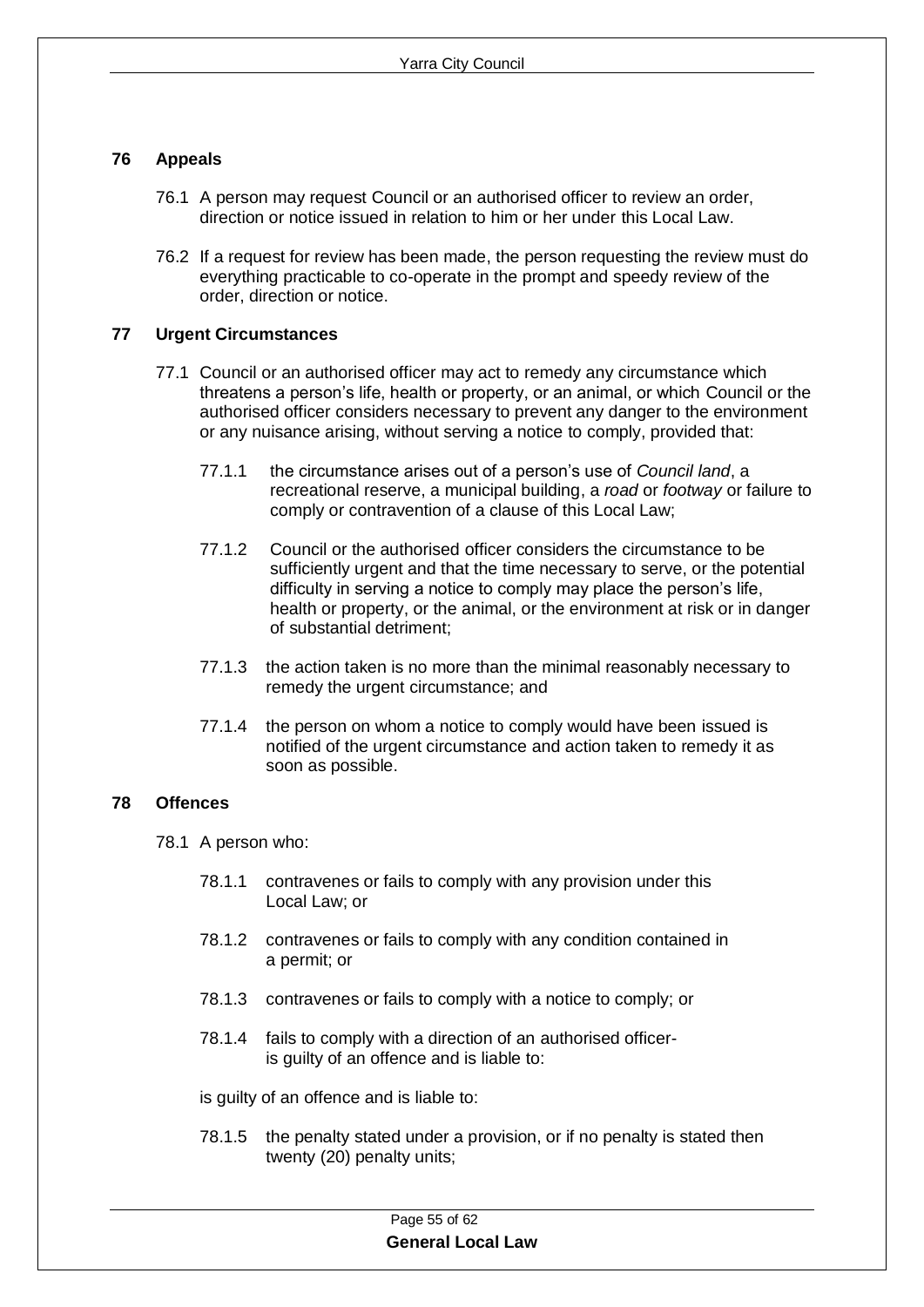- 78.1.6 a further penalty of two (2) penalty units for each day after conviction during which the contravention continues; and
- 78.1.7 upon conviction for a second or subsequent offence, a penalty of twenty (20) penalty units will apply.
- 78.2 As an alternative to prosecution for an offence, a person may be served with an Infringement Notice under clause 79.
- 78.3 A person who is found guilty of an offence under this Local Law must pay Council all reasonable costs incurred by Council in remedying the contravention or failure.

#### <span id="page-55-0"></span>**79 Infringement Notices**

- 79.1 If an authorised officer reasonably believes that a person has committed an offence against this Local Law, the *authorised officer* may issue and serve on that person an infringement notice as an alternative to a prosecution for that offence.
- 79.2 The penalties fixed for infringement notices are set out in Schedule 1, or if no penalty is fixed, the penalty is two (2) penalty units.

#### <span id="page-55-1"></span>**80 Delegation**

- 80.1 In accordance with section 114 of the Act, Council delegates to:
	- 80.1.1 the *Chief Executive Officer* and to each *authorised officer* the powers, discretions and authorities of *Council* under this Local Law including the powers and discretions to issue or refuse *permits*, fix conditions and durations relevant to such *permits*, cancel *permits*, require additional information, apply guidelines or policies of *Council*, waive the need for any *permit*, waive, fix or reduce fees or charges, issue any notice to comply, or to do any act matter or thing necessary or incidental to the exercise of any function or power of Council.
- 80.2 Nothing in clause 80.1 prevents Council from revoking any delegation to any member of Council staff or from delegating any or any other duty imposed or function or power conferred by this Local Law to any member of Council staff.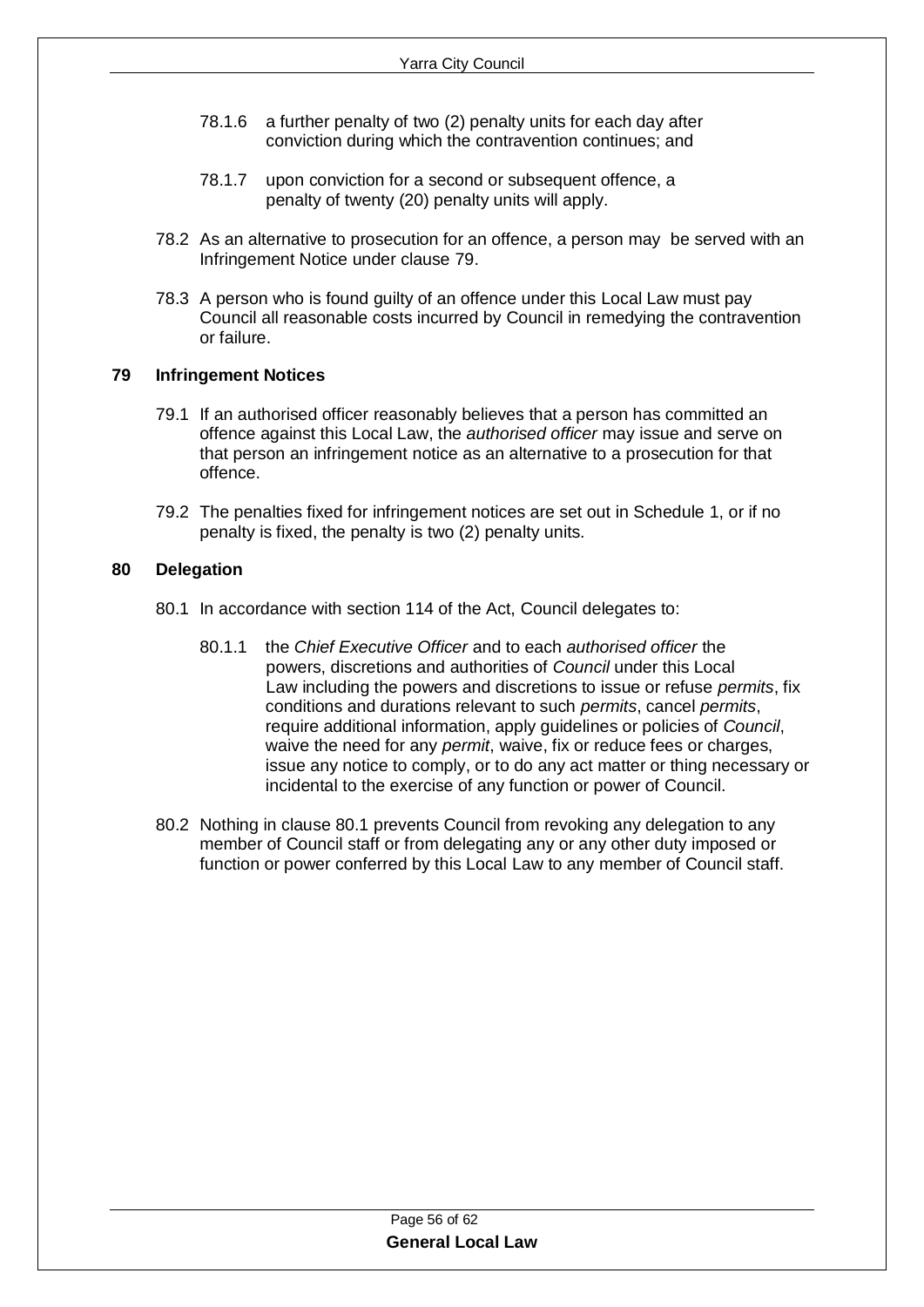## **SCHEDULE 1**

## <span id="page-56-0"></span>**Infringement Notice value and Court penalty for contravention of this Local Law**

| <b>Clause</b> | <b>Description of Offence</b>                                         | <b>Infringement</b><br><b>Notice</b> | <b>Court</b><br>penalty |
|---------------|-----------------------------------------------------------------------|--------------------------------------|-------------------------|
| 10.1          | <b>Obstructions and Hazards</b>                                       |                                      |                         |
|               | Advertising sign or other object obstructing<br>Council land or views | 3                                    | 20                      |
| 10.2          | Bulk rubbish container or other thing on road                         | 3                                    | 20                      |
| 10.3          | Place or pick up bulk rubbish container after<br>hours                | 3                                    | 20                      |
| 11.2          | <b>Fencing vacant land</b>                                            | 5                                    | 20                      |
|               | Fail to comply with direction                                         |                                      |                         |
| 12.2          | <b>Securing dilapidated land</b>                                      | 5                                    | 20                      |
|               | Fail to comply with direction                                         |                                      |                         |
| 13.1          | <b>Vehicle crossings</b>                                              | 5                                    | 20                      |
|               | Construct vehicle crossing without permit                             |                                      |                         |
| 13.4          | Fail to make application to Council                                   | 3                                    | 20                      |
| 13.7          | Carry out work without a permit                                       | 5                                    | 20                      |
| 13.8          | Fail to repair damage                                                 | 10                                   | 20                      |
| 13.10         | Fail to comply with notice                                            | 5                                    | 20                      |
| 15.3          | Failure to collect a shopping trolley                                 | 3                                    | 20                      |
| 16.3          | Fail to collect and dispose animal excrement                          | 5                                    | 20                      |
| 16.4          | Allow excrement to remain                                             | 5                                    | 20                      |
| 19.3          | <b>Commercial fitness activities</b>                                  |                                      |                         |
|               | Conduct activity in recreational reserve without a<br>permit          | 5                                    | 20                      |
| 19.4          | Conduct activity in contravention of a condition                      | 3                                    | 20                      |
| 19.5          | Conduct activity in an exclusion zone                                 | 5                                    | 20                      |
| 20.1          | <b>Commercial dog walkers</b>                                         | 5                                    | 20                      |
|               | Fail to have a permit                                                 |                                      |                         |
| 20.2          | Fail to produce a permit, no effective control,<br>more than 4 dogs   | 5                                    | 20                      |
| 21.1          | <b>Damage Council assets</b>                                          | 10                                   | 20                      |
|               | Damage to Council asset                                               |                                      |                         |
| 22.1          | <b>Occupation of Council land</b>                                     | 10                                   | 20                      |
|               | Occupy Council land without a permit                                  |                                      |                         |
| 23.1          | <b>Occupation of roads for filming</b><br>No filming permit           | 10                                   | 20                      |

## **(All values expressed in Penalty Units)**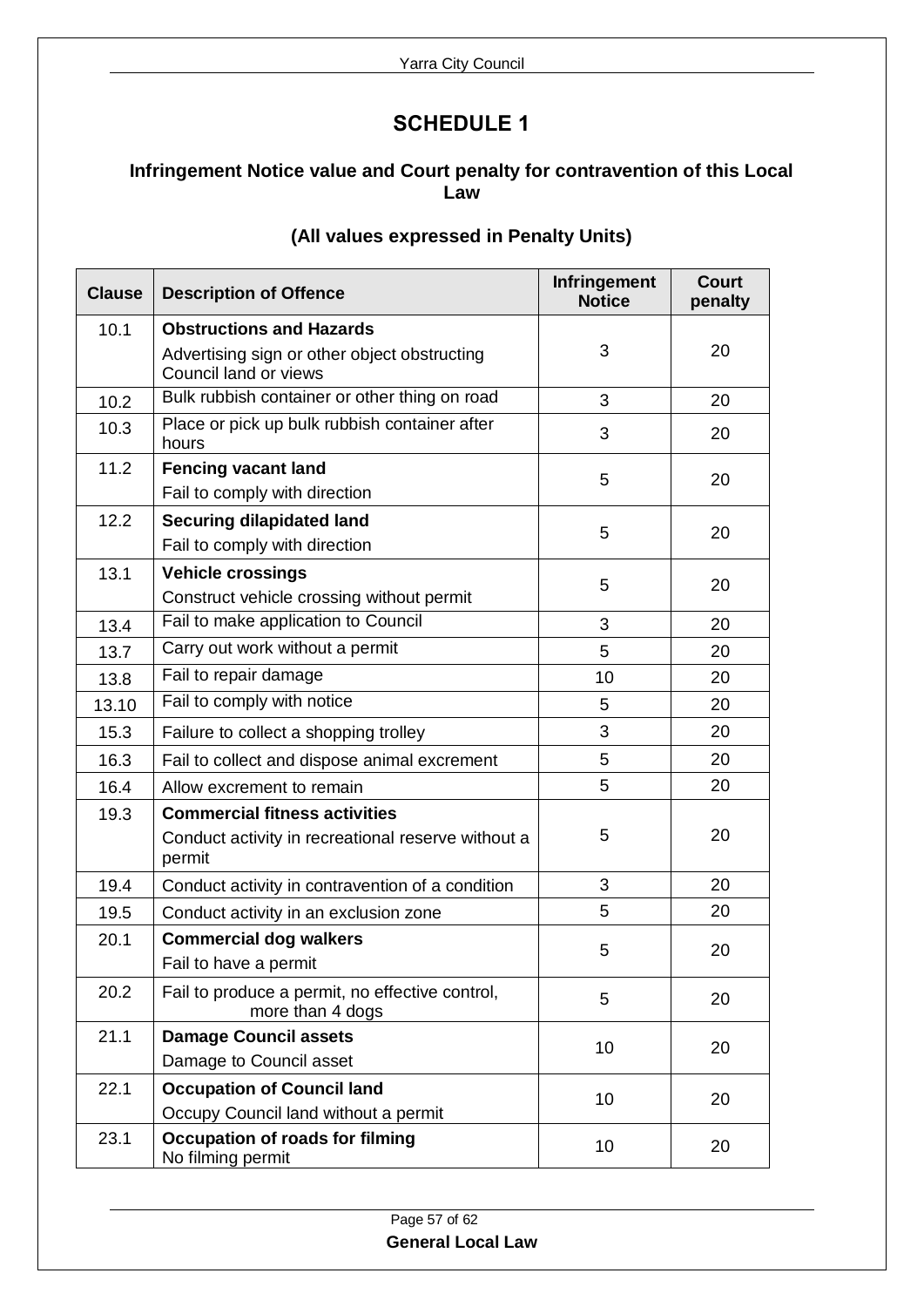| <b>Clause</b> | <b>Description of Offence</b>                                                                                                                                                                                                                 | <b>Infringement</b><br><b>Notice</b> | <b>Court</b><br>penalty |
|---------------|-----------------------------------------------------------------------------------------------------------------------------------------------------------------------------------------------------------------------------------------------|--------------------------------------|-------------------------|
| 24.1          | <b>Occupation of roads or Council land</b>                                                                                                                                                                                                    | 10                                   | 20                      |
|               | Fail to have a permit                                                                                                                                                                                                                         |                                      |                         |
| 25.1.5        | <b>Asset Protection Permit</b>                                                                                                                                                                                                                | 10                                   | 20                      |
|               | Fail to have a permit                                                                                                                                                                                                                         |                                      |                         |
| 25.1.6        | <b>Breach of condition</b>                                                                                                                                                                                                                    | 10                                   | 20                      |
| 25.1.7        | Fail to pay an asset protection permit bond                                                                                                                                                                                                   | 10                                   | 20                      |
| 26.1          | <b>Street Signs, Goods and Furniture</b>                                                                                                                                                                                                      |                                      |                         |
|               | Display of sign. Goods or furniture on road /<br>footway without a Public Space Licence<br>Agreement.                                                                                                                                         | 5                                    | 20                      |
| 26.4          | Failure to remove sign, goods or furniture from<br>road / footway when directed by Authorised<br>Officer                                                                                                                                      | 5                                    | 20                      |
| 26.5          | Failure to remove semi-permanent or permanent<br>structure from road / footway when directed by<br><b>Authorised Officer</b>                                                                                                                  | 5                                    | 20                      |
| 26.6          | Failure to remove for lease sign                                                                                                                                                                                                              | 5                                    | 20                      |
| 27.1          | <b>Persons selling goods</b>                                                                                                                                                                                                                  |                                      |                         |
|               | Selling any goods from road / footway without a<br>permit                                                                                                                                                                                     | $\overline{4}$                       | 20                      |
| 27.3          | Without a permit, selling goods carried about on<br>person, animal or vehicle. (Selling on road /<br>footway / door to door)                                                                                                                  | 5                                    | 20                      |
| 28.1          | <b>Street collectors</b>                                                                                                                                                                                                                      | 5                                    | 20                      |
|               | Street collection without a permit                                                                                                                                                                                                            |                                      |                         |
| 31.1          | <b>Spoils on Roads</b>                                                                                                                                                                                                                        |                                      |                         |
|               | Driving a commercial / trade vehicle with muddy<br>/ soiled wheels and tyres                                                                                                                                                                  | 10                                   | 20                      |
| 31.2          | Driving a commercial / trade vehicle and<br>allowing spoils to fall onto road                                                                                                                                                                 | 10                                   | 20                      |
| 31.3          | Whilst cleaning a commercial / trade vehicle,<br>allowing grease, oil, clay etc. to run, onto the<br>road or into a drain                                                                                                                     | 10                                   | 20                      |
| 32.1          | <b>Repair and Display of Vehicles</b>                                                                                                                                                                                                         |                                      |                         |
|               | Repairing, or in the course of a business,<br>displaying a vehicle for sale from road or<br>footway etc.                                                                                                                                      | 5                                    | 20                      |
| 33.1          | <b>Noisy Vehicles</b>                                                                                                                                                                                                                         |                                      |                         |
|               | Leaving a stationary (heavy) vehicle's motor<br>running for longer than 5 minutes (warm up and<br>cool down)<br>Permitting a refrigeration unit mounted on a<br>vehicle to operate between 7:00pm and 7:00am,<br>in designated planning zones | 5                                    | 20                      |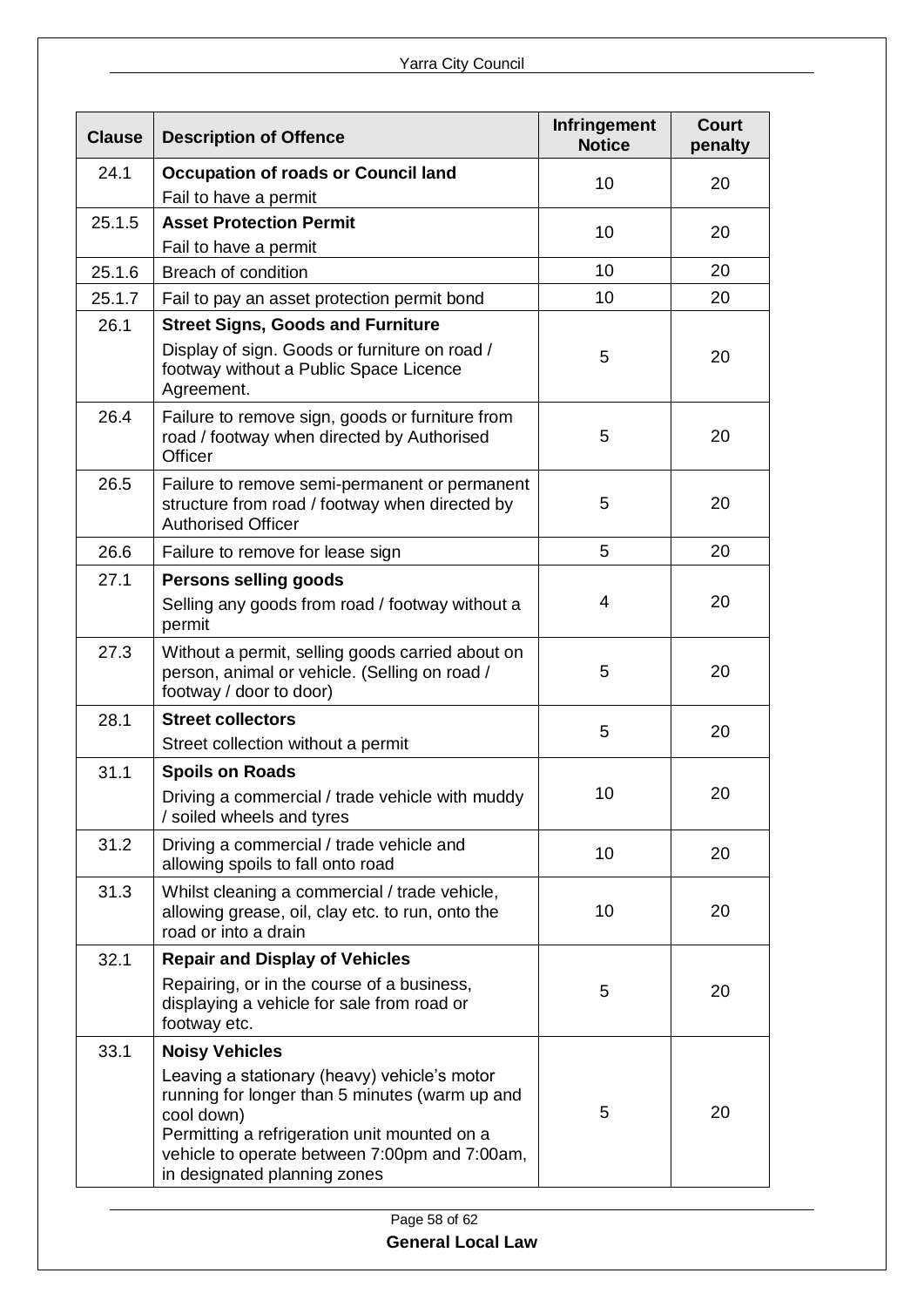| <b>Clause</b> | <b>Description of Offence</b>                                                                 | <b>Infringement</b><br><b>Notice</b> | <b>Court</b><br>penalty |
|---------------|-----------------------------------------------------------------------------------------------|--------------------------------------|-------------------------|
| 34.1          | <b>Safety</b>                                                                                 |                                      |                         |
|               | Failure to maintain a safe work site (or vehicle)<br>on or adjacent to a road or Council land | 5                                    | 20                      |
| 36.1          | <b>Parking Permits</b>                                                                        |                                      |                         |
|               | Offence to sell, give away or rent a Vehicle<br><b>Parking Permit</b>                         | 5                                    | 20                      |
| 37.1          | Offence to accept or to use a permit where not<br>the Vehicle Parking Permit Holder           | 5                                    | 20                      |
| 38.1          | Offences relating to falsification of Vehicle<br><b>Parking Permits</b>                       | 5                                    | 20                      |
| 39.1          | <b>Significant tree</b>                                                                       | 10                                   | 20                      |
|               | Remove, damage, destroy or lop significant tree                                               |                                      |                         |
| 39.4          | Owner of land on which significant tree<br>removed, damaged, destroyed or lopped              | 10                                   | 20                      |
| 40.1          | Use of land                                                                                   |                                      |                         |
|               | Use land for materials, storage of vehicles,<br>machinery                                     | 10                                   | 20                      |
| 40.2          | Use land to repair or service vehicle                                                         | 10                                   | 20                      |
| 40.3          | Caravan, tent etc. on land                                                                    | 5                                    | 20                      |
| 40.4          | Occupy caravan, tent etc. on land                                                             | 5                                    | 20                      |
| 41.1          | <b>Unsightly land</b>                                                                         |                                      |                         |
|               | Cause or allow land to be kept in an unsightly<br>condition                                   | 10                                   | 20                      |
| 41.2          | Must ensure land kept in certain condition                                                    | 10                                   | 20                      |
| 42.1          | <b>Dilapidated buildings</b>                                                                  | 5                                    | 20                      |
|               | Owner of dilapidated building                                                                 |                                      |                         |
| 43.1          | <b>Circuses, Carnivals and Festivals</b>                                                      | 10                                   | 20                      |
|               | Fail to have a permit                                                                         |                                      |                         |
| 44.2          | Disturbing noise in council's parks and<br>gardens<br>Fail to have a permit                   | 5                                    | 20                      |
| 44.3          | Produce sound heard in a habitable room<br>without a permit                                   | 3                                    | 20                      |
| 45.3          | <b>Occasional Events</b>                                                                      |                                      |                         |
|               | Occasional event without a permit                                                             | 5                                    | 20                      |
| 45.4          | Fail to comply with a permit condition                                                        | 3                                    | 20                      |
| 46.1          | <b>Activities on Council land</b>                                                             |                                      |                         |
|               | Launch or land hot air balloon without a permit                                               | 5                                    | 20                      |
| 46.3          | Activities on Council land contrary to local law                                              | 5                                    | 20                      |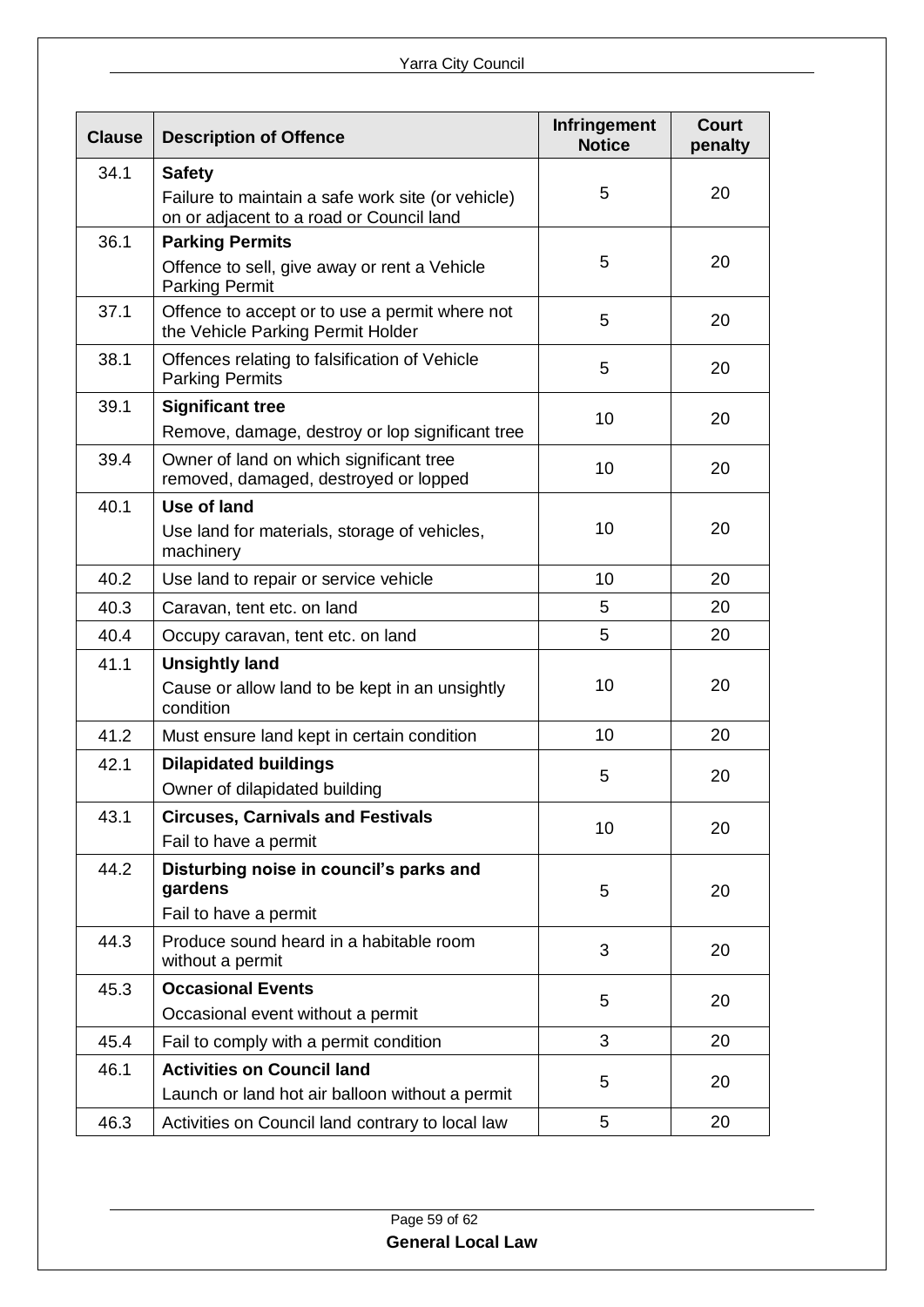| <b>Clause</b> | <b>Description of Offence</b>                                         | <b>Infringement</b><br><b>Notice</b> | <b>Court</b><br>penalty |
|---------------|-----------------------------------------------------------------------|--------------------------------------|-------------------------|
| 47.1          | <b>Heavy Motor vehicle</b>                                            |                                      |                         |
|               | Keep heavy motor vehicle on land without a<br>permit                  | 5                                    | 20                      |
| 48.1          | Use of awnings for advertising                                        |                                      |                         |
|               | Use awning and veranda for advertising without<br>a permit            | 10                                   | 20                      |
| 49.1          | <b>Building works</b>                                                 | 10                                   | 20                      |
|               | Building work carried out side of hours                               |                                      |                         |
| 49.3          | Contamination of storm water system                                   | 10                                   | 20                      |
| 49.4          | No refuse facility and/or fail to comply with<br>requirements         | 10                                   | 20                      |
| 49.5          | Control of refuse                                                     | 10                                   | 20                      |
| 49.6          | Fail to remove refuse                                                 | 10                                   | 20                      |
| 49.7          | Access to land other than authorised                                  | 10                                   | 20                      |
| 49.8          | No toilets                                                            | 10                                   | 20                      |
| 49.10         | Fail to submit waste management plan                                  | 10                                   | 20                      |
| 49.12         | Carry out building work prior to approval of<br>waste management plan | 10                                   | 20                      |
| 49.13         | Fail to comply with waste management plan                             | 10                                   | 20                      |
| 49.14         | Exceed noise limit or other nuisance                                  | 10                                   | 20                      |
| 50.1          | Disposal of refrigerators and compartments                            |                                      |                         |
|               | Disposal of refrigerator, ice chest etc. in a<br>dangerous manner     | 10                                   | 20                      |
| 50.2          | Disposal of refrigerator, ice chest etc. on Council<br>land           | 10                                   | 20                      |
| 51.1          | <b>Household waste collection</b>                                     |                                      |                         |
|               | Failure to comply with waste collection<br>requirements               | 5                                    | 20                      |
| 51.2          | Failure to comply with recycling collection<br>requirements           | 5                                    | 20                      |
| 51.3          | More than one waste or recycling receptacle                           | 5                                    | 20                      |
| 51.4          | Over weight                                                           | 5                                    | 20                      |
| 51.5          | Lid unable to be closed                                               | 5                                    | 20                      |
| 51.6          | Creating hazards                                                      | 5                                    | 20                      |
| 51.7          | Fail to maintain a clean and sanitary condition                       | 5                                    | 20                      |
| 51.8          | Use receptacle other than for waste                                   | 5                                    | 20                      |
| 51.9          | Damage or destroy receptacle                                          | 5                                    | 20                      |
| 51.10         | Fail to comply with requirements of procedure<br>and protocols manual | 5                                    | 20                      |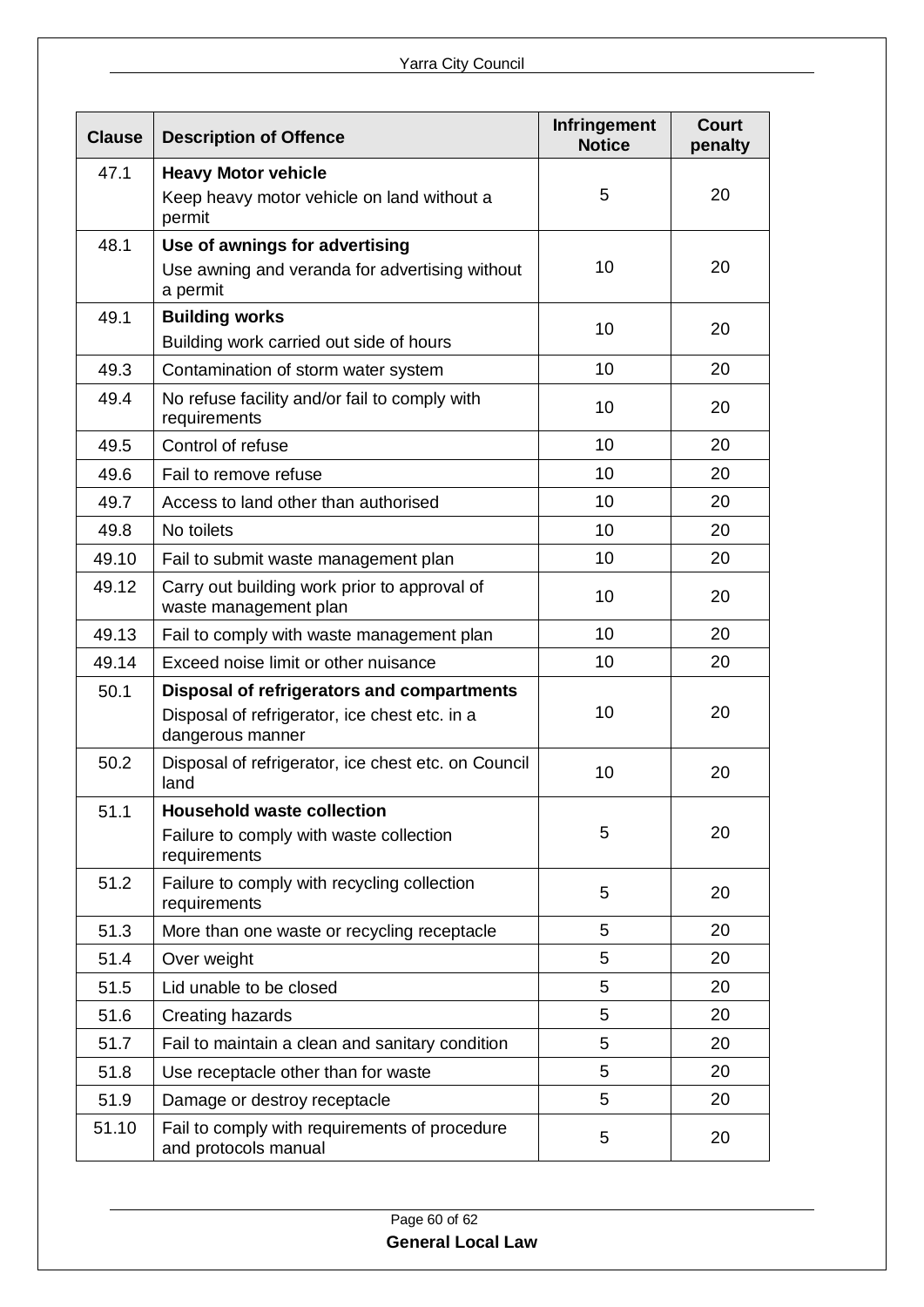| <b>Clause</b> | <b>Description of Offence</b>                         | Infringement<br><b>Notice</b> | <b>Court</b><br>penalty |
|---------------|-------------------------------------------------------|-------------------------------|-------------------------|
| 52.1          | Hard rubbish and green waste collection               | 5                             | 20                      |
|               | Fail to comply with requirement                       |                               |                         |
| 53.1          | Interference with waste                               | 5                             | 20                      |
|               | Interfere with waste                                  |                               |                         |
| 54.1          | Storage of trade waste                                |                               |                         |
|               | Fail to comply with procedure and protocols<br>manual | 10                            | 20                      |
| 54.2          | Collection outside of hours                           | 10                            | 20                      |
| 55.1          | <b>Screening of bins and hoppers</b>                  | 10                            | 20                      |
|               | Fail to comply with direction                         |                               |                         |
| 56.1          | Trade waste hoppers and noise                         | 10                            | 20                      |
|               | Leave out on road or Council land.                    |                               |                         |
| 56.2          | Cause an obstruction or danger                        | 10                            | 20                      |
| 56.3          | Lid not closed                                        | 10                            | 20                      |
| 56.4          | Fail to repair damage                                 | 10                            | 20                      |
| 57.2          | <b>Screening of bins and hopper</b>                   | 5                             | 20                      |
|               | Fail to comply with a notice                          |                               |                         |
| 58.1          | <b>Deliveries to Commercial Premises</b>              | 10                            | 20                      |
|               | Deliveries outside of hours                           |                               |                         |
| 60.1/2        | Animals and birds in dwellings                        | 5                             | 20                      |
|               | No permit                                             |                               |                         |
| 60.3/4        | Animals and birds in flats and units                  | 5                             | 20                      |
|               | No permit                                             |                               |                         |
| 61.1/2/       | Keeping of animals and birds                          | 5                             | 20                      |
| 3/4/5         | Fail to comply with requirements for housing          |                               |                         |
| 62.1          | Feeding animals and birds in a public place           | 5                             | 20                      |
|               | Feeding animals or birds in a public place            |                               |                         |
| 63.1          | <b>Maintain drains</b>                                | 5                             | 20                      |
|               | Fail to maintain a drain                              |                               |                         |
| 64.1          | <b>Tapping into drains</b>                            | 5                             | 20                      |
|               | Tap into a drain without a permit                     |                               |                         |
| 65.1          | <b>Building over drains</b>                           | 5                             | 20                      |
|               | Build over a drain without a permit                   |                               |                         |
| 66.1          | Open air fires                                        | 10                            | 20                      |
|               | No permit                                             |                               |                         |
| 67.1          | <b>Extinguish fire</b>                                | 10                            | 20                      |
|               | Fail to extinguish fire                               |                               |                         |
| 68.1          | <b>Nuisances</b>                                      | 10                            | 20                      |
|               | Cause nuisance due to burning                         |                               |                         |